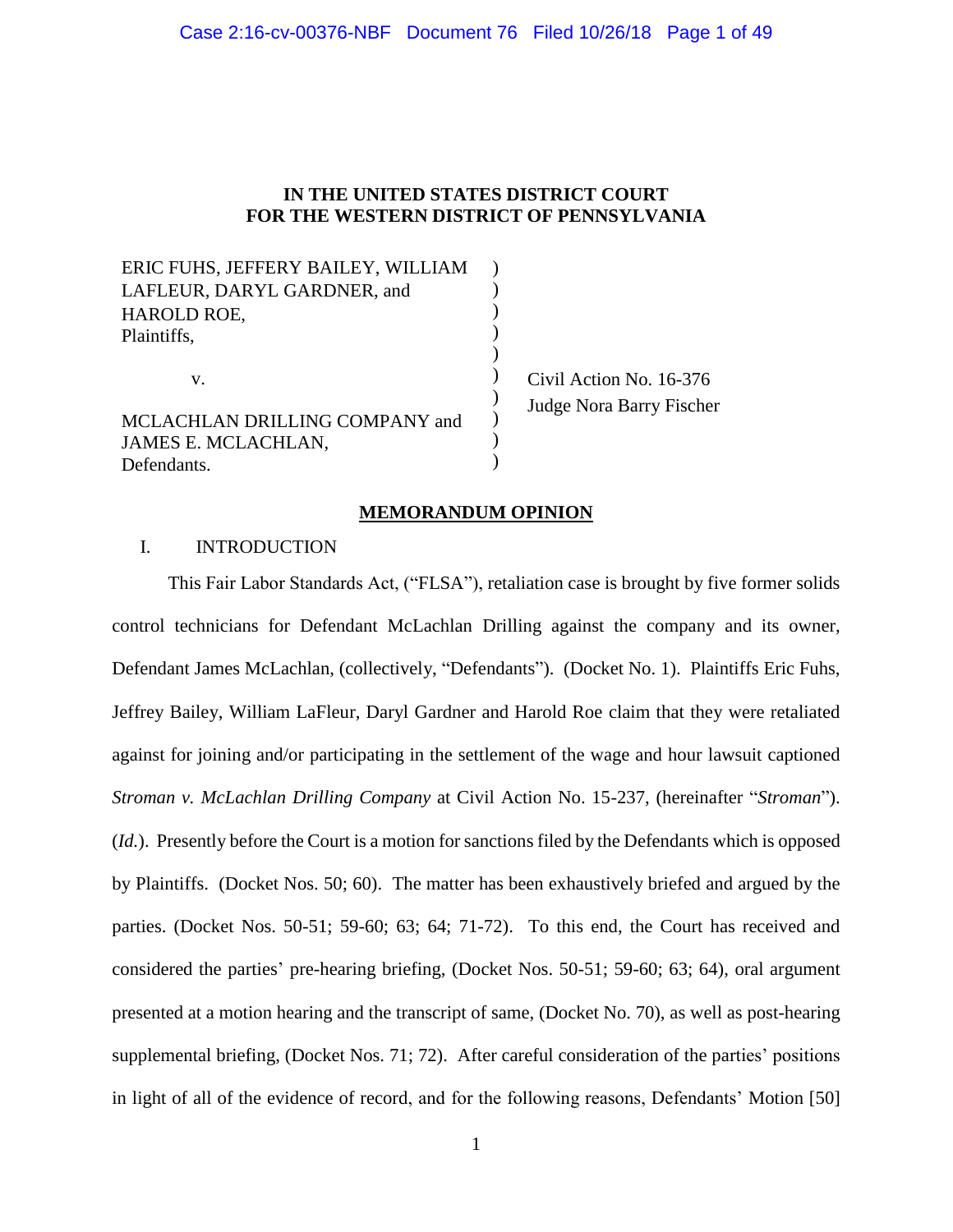### Case 2:16-cv-00376-NBF Document 76 Filed 10/26/18 Page 2 of 49

has been granted, in part and denied, in part. The Court now writes in support of its earlier Order. (Docket No. 73).

## II. BACKGROUND

 $\overline{a}$ 

### *A. Stroman Lawsuit – CA 15-237*

A class and collective action complaint was filed in the *Stroman* matter on February 19, 2015 alleging that McLachlan Drilling's day rate compensation system for its solids control technicians violated both the FLSA and the Pennsylvania Minimum Wage Act because the employees were not paid overtime for work performed in excess of forty (40) hours per week. (Civ. A. No. 15-237, Docket No. 1). Five individuals filed opt-in notices to join the *Stroman* suit, including Roe. (Civ. A. No. 15-237, Docket No. 6). The case was quickly resolved as the lawyers from Nichols Kaster<sup>1</sup> and Littler Mendelson<sup>2</sup> worked together harmoniously to settle the case without court intervention and prior to the commencement of formal discovery or any litigation. In this regard, the Court granted the parties' joint motion to stay on April 2, 2015 and approved the settlement on July 20, 2015 after reviewing the parties' joint motion, supporting brief and exhibits.<sup>3</sup> (Civ. A. No. 15-237, Docket Nos. 10; 13; 16-22). After the case was settled, notice was sent to other solids controls technicians employed by McLachlan Drilling and many joined at that time, including Fuhs, Bailey, LaFleur and Gardner. A stipulation of dismissal was submitted on October 1, 2015 and the case was closed the following day. (Civ. A. No. 15-237, Docket Nos. 23; 25).

<sup>1</sup> Michelle Fisher, Esq. and Ashley Thompson, Esq. of the wage and hour division of Nichols Kaster represented Plaintiffs. (*See* Docket Report, Civ. A. No. 15-237).

<sup>2</sup> Jill Weimer, Esq.; Robert Pritchard, Esq.; and Sarah Miley, Esq. represented Defendant. (*See* Docket Report, Civ. A. No. 15-237).

The case was reportedly settled for \$857,500.00. (Civ. A. No. 15-237, Docket No. 21-2). According to the provided allocation information, after deducting attorneys' fees: Daryl Gardner was to be paid \$22,037.18; Eric Fuhs was to be paid \$16,199.93; Harold Roe was to be paid \$25,189.03; Jeff Bailey was to be paid \$7,959.67; and Bill Lafleur was to be paid \$7,076.20. (Civ. A. No. 15-237, Docket No. 21-2).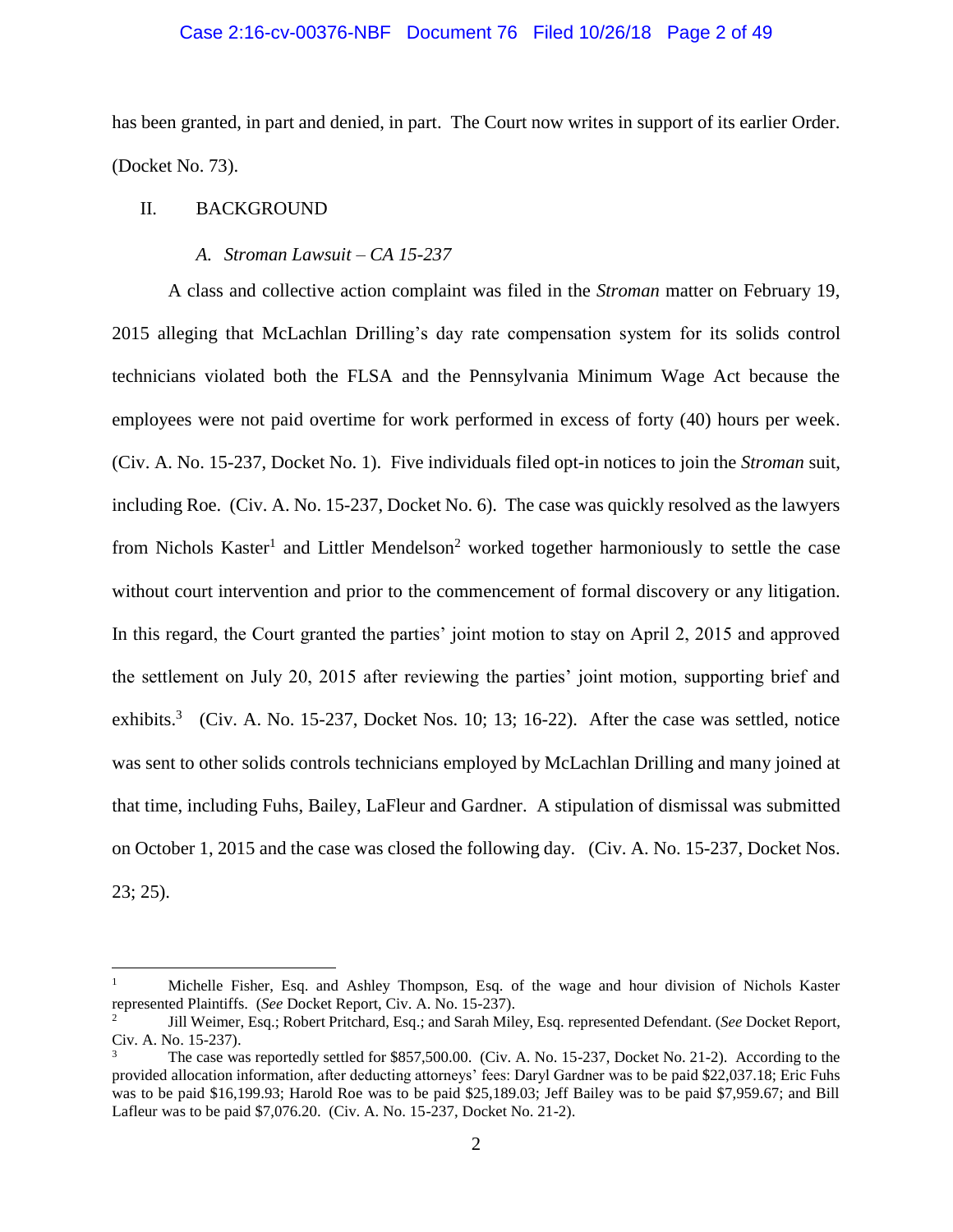#### Case 2:16-cv-00376-NBF Document 76 Filed 10/26/18 Page 3 of 49

## *B. Plaintiffs' Work History with Defendant / Retaliation Claims*

Roe worked for McLachlan as a senior solids control technician near Mansfield, Pennsylvania from around September 2011 through April, 2015. (Docket No. 1 at ¶¶ 21-23). Roe filed a consent to join the *Stroman* lawsuit on March 19, 2015. (*Id*. at ¶ 26). He was laid off in April of 2015 at the end of his two-week "hitch" and not called back to work. (*Id*. at ¶¶ 27-29).

The remaining plaintiffs joined in the settlement of *Stroman* around September or October of 2015. (*Id*. at ¶¶ 47, 65, 79, 98). Bailey, LaFleur and Fuhs all worked for Defendant near Uniontown at the Chevron rig. (*Id*. at ¶¶ 40, 61, 77). The rig was shut down for a short time and they were not called back to work after the rig was reopened. (*Id*. at ¶¶ 56, 66-67, 80-83). Gardner worked for Defendant near Wellsboro, Pennsylvania. (*Id*. at ¶ 89). Gardner was called back to work briefly in a lesser role for a short period of time but ultimately let go by the company. (*Id*. at ¶¶ 102-105).

In addition to the timing of the employment decisions vis-à-vis their joinder in the *Stroman*  lawsuit/settlement, Plaintiffs have developed significant evidence of retaliation during discovery. (*See* Docket No. 60 at 4-5). First, non-party and former McLachlan operator Greg Thornberry, states in his affidavit that he believes that the Plaintiffs were retaliated against for participating in the lawsuit. (Pl. Ex. A ¶ 7.2, Docket No. 59-1). Among other things, Thornberry provides the following examples of retaliatory conduct:

- McLachlan Field Superintendent Dan Campbell, Defendants' second in command, [told] employees, including Gardner, that [those individuals] who joined *Stroman* [were] a "bunch of niggers."  $(EX. A \P 4.)$
- McLachlan Field Supervisor Levi Hulliberger threaten[ed] to "kick" [the] ass" of anyone that joined *Stroman*. (Ex. A ¶ 3.)
- McLachlan treat [ed] plaintiff Roe badly: laying him off right before his hitch was supposed to start and soon after he joined *Stroman*, while letting others stay on the job longer. (Ex.  $A \P 6$ .)
- Craig McLachlan suddenly [froze] employees out of work-related social situations after they joined *Stroman*. (Ex. A ¶ 5.)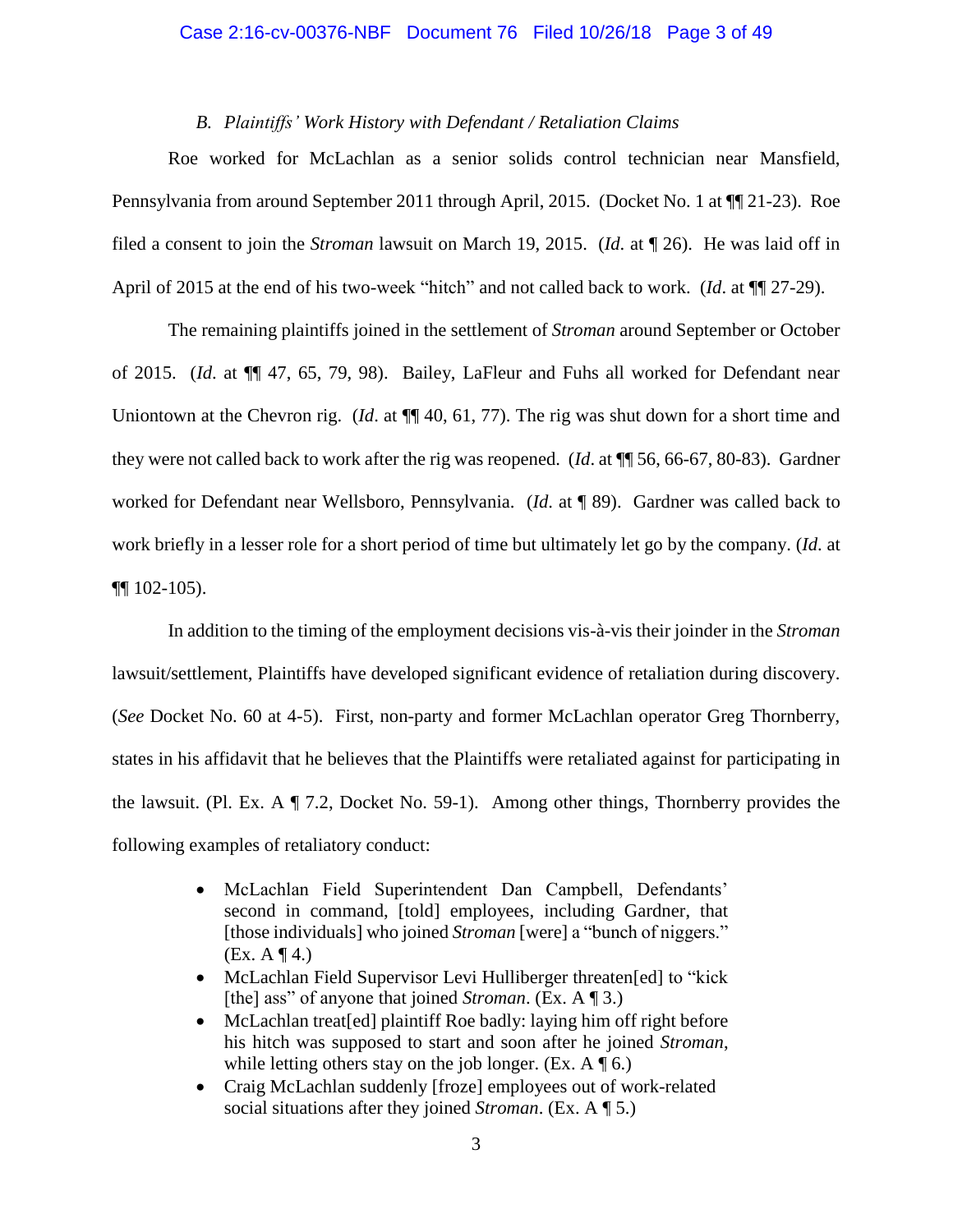## Case 2:16-cv-00376-NBF Document 76 Filed 10/26/18 Page 4 of 49

(Docket No. 60 at 4). Second, each of the Plaintiffs testified as to their own experiences observing

retaliatory acts and comments. For example, Gardner explained that:

- Field Superintendent Campbell referred to potential *Stroman* participants as "niggers" and "lowlifes". (Pl. Ex. G at 15:16-16:20, Docket No. 59-7);
- Defendants' second-in-command and field supervisors regularly talked about the ramifications for employees who participated in *Stroman*, including threats of termination, and, on at least one occasion, physical violence. (Pl. Ex. G at 15:14-16:20, 23:4-24:7, 61:7-20, Docket No. 59-7);
- o Defendant James McLachlan called Roe "worthless" and a "piece of shit" because he joined *Stroman*. (Pl. Ex. G at 66:13-16, 37:18- 38:8, Docket No. 59-7);
- Craig McLachlan said *Stroman* participants were stealing McLachlan's money. (Pl. Ex. G at 18:35-19:12, Docket No. 59-7);
- Field Supervisor Jon Mio said *Stroman* participants "know what they're in for." (Pl. Ex. G at 43:10-20, Docket No. 59-7)
- Field Supervisor Levi Hulliberger called *Stroman* "bullshit," and said he "wanted to go to everybody's houses that signed up on the lawsuit and beat their ass or punch them in the face." (Pl. Ex. G at 23:4-8; 61:7-20, Docket No. 59-7)

(Docket No. 60 at 4-5). Similarly, according to Fuhs, Field Supervisor Joel Lohrer told him that

James McLachlan threatened in a meeting to get rid of employees who joined *Stroman*. (Pl. Ex. E at 10-12, Docket No. 59-5). Third, two text messages produced by Defendants lend additional support for Plaintiffs' retaliation claims. In this regard, Lohrer wrote in a text message to "Donnie" that "we got sued by our employees, my boss is hateful now." (Pl. Ex. L, Docket No. 59-12). Lohrer confirmed that the lawsuit was about "the day rate thing" and called the employees "greedy fuckers." *(Id.)*. Fourth, Dan Campbell admitted that he told Bailey that he "couldn't believe" that he joined *Stroman* and that he was "disappointed" in him. (Pl. Ex. M, Docket No. 59-13). Fifth, two versions of a call back list pre- and post-*Stroman* suit have been discovered, with the second version omitting individuals who had joined *Stroman.* (Pl. Exs. B; C, Docket Nos. 59-2, 59-3).

*C. Discovery*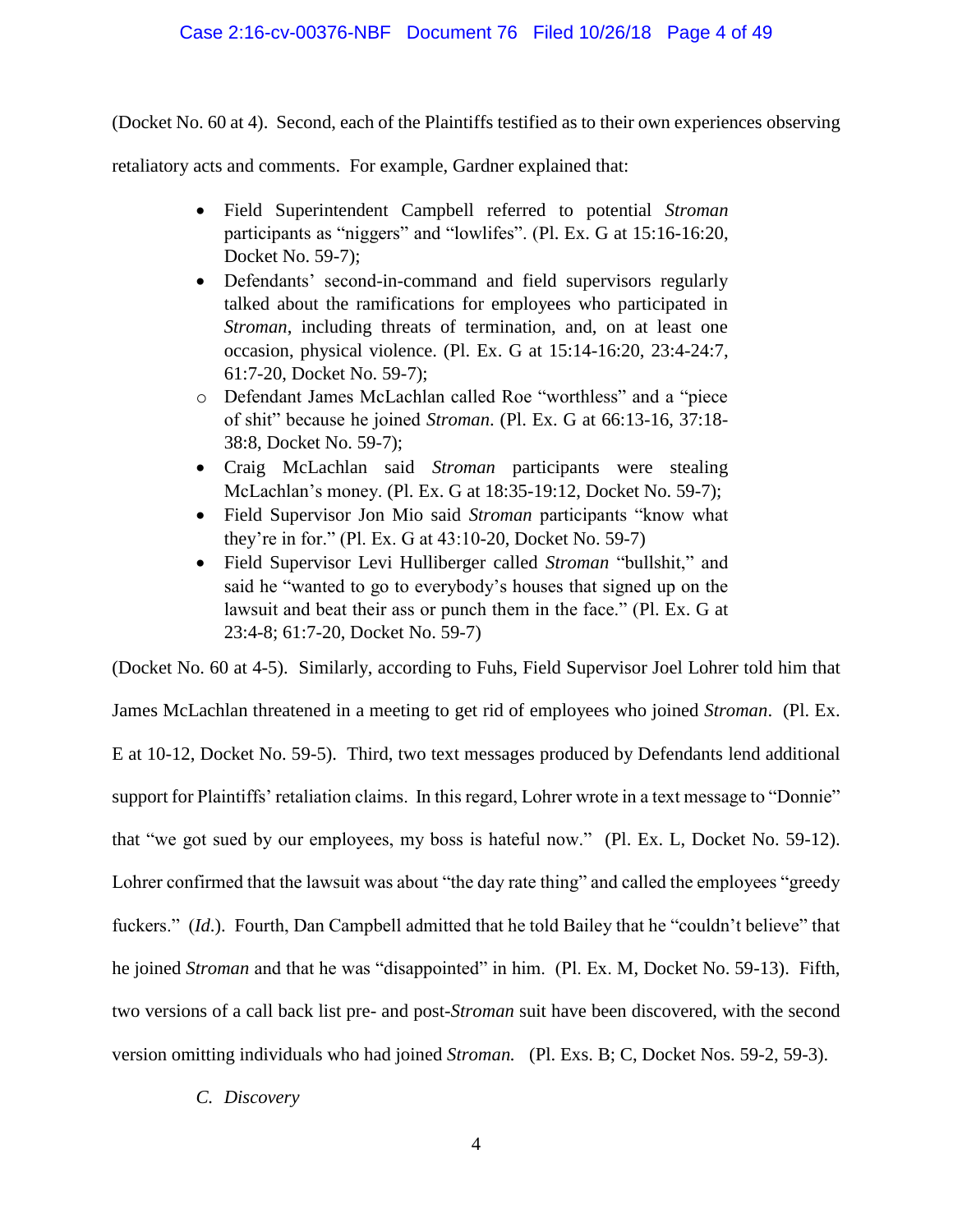### Case 2:16-cv-00376-NBF Document 76 Filed 10/26/18 Page 5 of 49

On March 20, 2015, the day after Roe filed his consent to opt-in to the *Stroman* case, his counsel sent him a litigation hold letter. (Pl. Ex. N, Docket No. 59-14). Among other things, counsel instructed Roe to preserve e-mails and other electronic records related to the lawsuit and that he could not "delete or destroy any electronic communications, including email messages, text messages, and social media posts (e.g., Facebook, LinkedIn, Twitter, etc.) related to this lawsuit." (*Id.*). Bailey, Gardner, LeFleur and Fuhs did not receive a litigation hold letter in *Stroman* because they joined the settlement after the case was resolved and were not parties to the litigation. (Pl. Ex. D at ¶ 19, Docket No. 59-4). Nichols Kaster received reports of retaliation from some of the individuals involved in *Stroman* and sent correspondence to lawyers at Littler Mendelson including a cease and desist letter in April as to Roe and an email and letter in October of 2015 as to a number of the individuals involved in *Stroman*. (Pl. Exs. F-G, Docket Nos. 51-6; 51-7). The October 2, 2015 email correspondence included many of the allegations which were ultimately set forth in the Complaint filed in this case:

> [W]e are hearing from several of our clients about retaliation. Initially, for example, we heard that people were concerned about signing up because the word was that Jimmy McLachlan was telling people he would find a way to permanently lay off those who participated. We have heard this from at least 6 people. From additional people we have reports, for instance, that (1) Jimmy called Eric Fuh's father saying if he forgives Eric for joining the suit he will only hire him back for less pay, (2) Jimmy and a manager said they will fire those who participate in the lawsuit, (3) McLachlan is laying off Settling Plaintiffs and replacing them with less senior people who did not join, (4) McLachlan is withholding paychecks from Settling Plaintiffs such as Stone and Reid, and (5) McLachlan laid off Harold Roe for joining the case.

(Pl. Ex. F, Docket No. 51-6 at 2). The October 14, 2015 letter further detailed the same types of allegations:

Dear Counsel: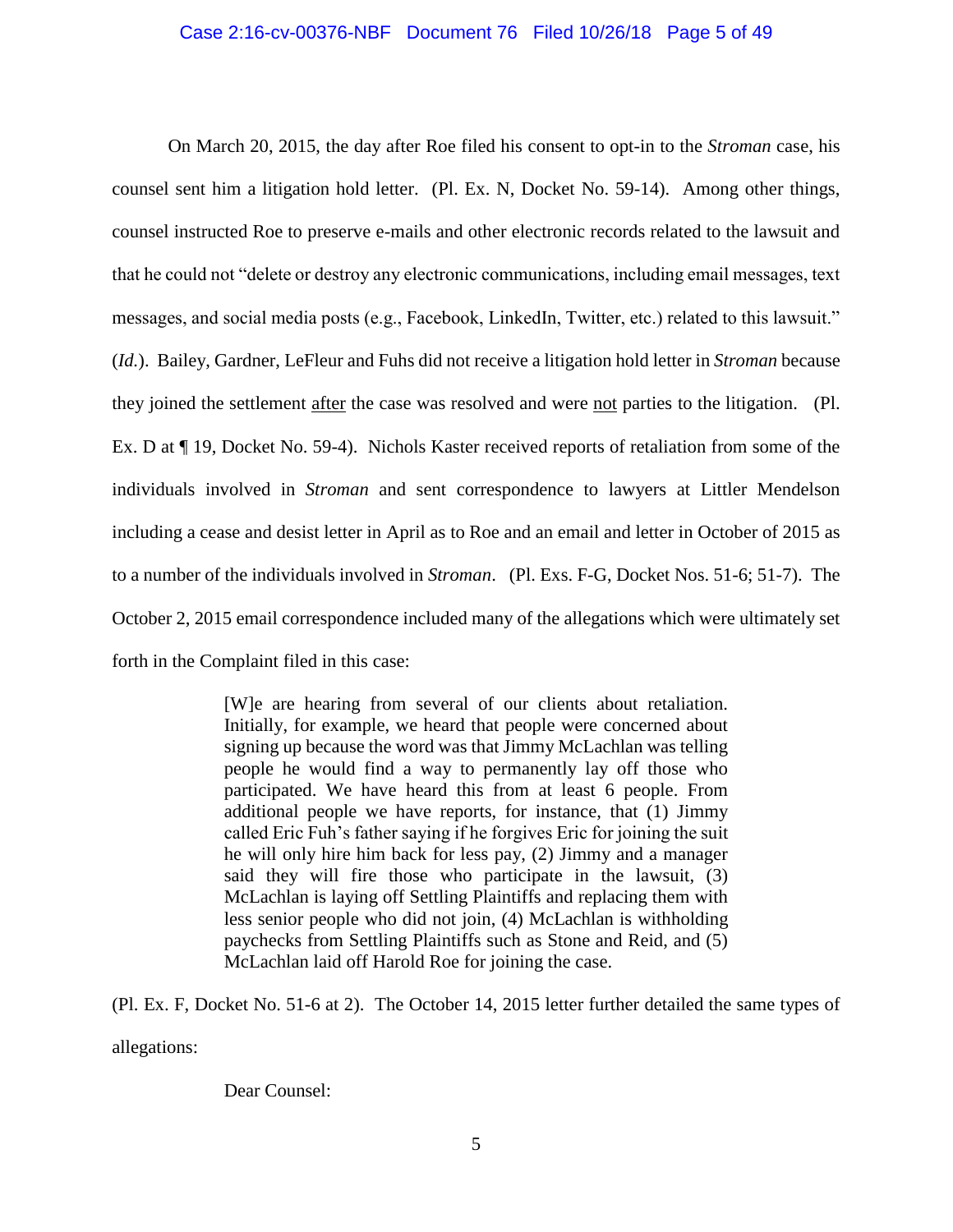I am writing to follow up our recent conversations about the complaints of retaliation we have been receiving from our clients. You indicated that the issue was addressed with Mr. McLachlan; however, we continue to get calls from our clients with complaints of continuing retaliation. Some of the specific complaints are detailed below, but in general, it appears that McLachlan is laying off current employees who have accepted the settlement and replacing them with 1) less senior-individuals who did not join the suit, 2) out-of-state workers, and/or 3) former workers who have not worked for McLachlan for a number of years. At least eleven (11) of the fifteen (15) current employees who joined the lawsuit have been laid off.

First, it is worth noting that since the inception of the suit, we have received numerous reports of rumors that McLachlan was telling its employees that they would be laid off and/or not called back if they joined the suit. We reached out to you about Harold Roe's lay off back in April and were assured that this was due to a lack of work. Mr. Roe has not been called back since and others have been hired instead. Then, during the settlement notice period, we learned of direct conversations Mr. McLachlan and/or his supervisors had with various employees threatening their jobs if they joined the suit. We assured our clients that such action was prohibited and would not be tolerated.

Since the close of the settlement period, we have learned of the following complaints:

1. Jeff Bailey, Bill LaFleur, Eric Fuhs, Matt McGuigan, Brad Stone, Daryl Gardner, Greg Thornberry, Michael Castillo, and Jon Reid were laid off the beginning of October and have since received COBRA notices in the mail.

None have been called back to their rig since your conversation with Mr. McLachlan, and some have since received confirmation that they are laid off until further notice. Others have been told they are being transferred to a temporary rig and will be laid off again in two weeks. Many of these guys have been with the company for years and have never been laid off before. They are now being replaced by other, less senior or out-of-state individuals who did not join the suit.

2. Mr. McLachlan called Mr. Fuhs' father and told him that Mr. McLachlan forgave Mr. Fuhs for joining the suit and would hire him back for less pay.

3. Mr. Stone and Mr. Reid did not get paid on the last pay day. They did not receive their checks until days after complaining.

4. Dennis Reffitt, who has been laid off and called back a few times in the past, has not been called back since accepting the settlement. Likewise, Dennis's son, Kyle, has not been called back since Dennis joined the suit.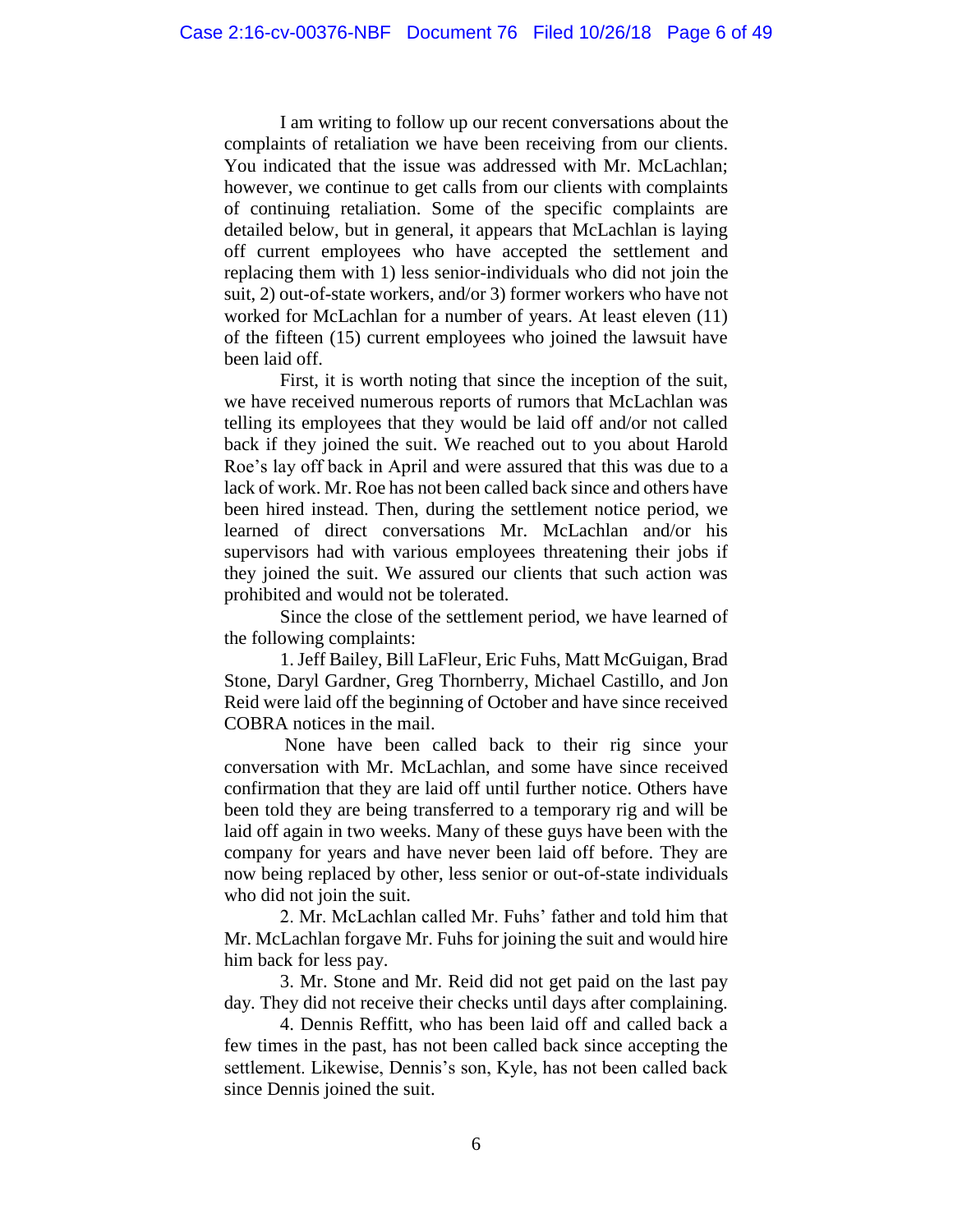### Case 2:16-cv-00376-NBF Document 76 Filed 10/26/18 Page 7 of 49

These actions are alarming, particularly given Mr. McLachlan's previous threats about terminating employees involved in the suit. We ask that you please address these issues again with your client and ensure that such retaliation comes to an end immediately and these issues are resolved. If it does not, the company will likely face legal action for retaliation. Please advise.

(Pl. Ex. G, Docket No. 51-7). Counsel for the parties also conferred on October 30, 2015 in an effort to resolve the retaliation issues/concerns. (Pl. Ex. D, Docket No. 59-4 at ¶ 23).

Around this time, several of the Plaintiffs had discussions concerning ESI with attorneys at Nichols Kaster. (Pl. Ex. D., Docket No. 59-4 at ¶¶ 24-26). To this end, Bailey advised Nichols Kaster that he had audio recordings related to possible retaliation on October 1, 2015 and, per his attorneys' directives, Bailey sent the recordings to the law firm, which received them on November 10, 2015. (*Id*. at ¶ 24). Fuhs informed his counsel on October 27, 2015 that he had text messages related to possible retaliation and he forwarded those texts to the firm around that time. (*Id*. at ¶ 25). Thereafter, Bailey sent a cell phone picture of the callback list to his counsel on January 28, 2016. (*Id*. at ¶ 26).

The five Plaintiffs signed engagement letters with Nichols Kaster to represent them in this lawsuit in February of 2016. (Pl. Ex. O, Docket No. 59-15 at ¶ 4 ("February 17 (as to Fuhs), February 22 (as to LaFleur), and February 29 (as to Bailey, Roe and Gardner)"). This case was filed then on March 31, 2016. (Docket No. 1). A week later, counsel sent each of the plaintiffs a litigation hold letter which stated "[p]lease pay special attention to electronic data and electronic records . . .[which] may be located in places you might overlook or not ordinarily think of as containing 'documents […]' … [such as] cell phones." (Pl. Ex. Q, Docket No. 59-17). Counsel sent a follow-up letter to Plaintiffs on August 16, 2016, and asked them to "gather […] any documents (including emails or text messages) that you have in your possession related to your employment with McLachlan." (Pl. Ex. R, Docket No. 59-18). This was also the date of the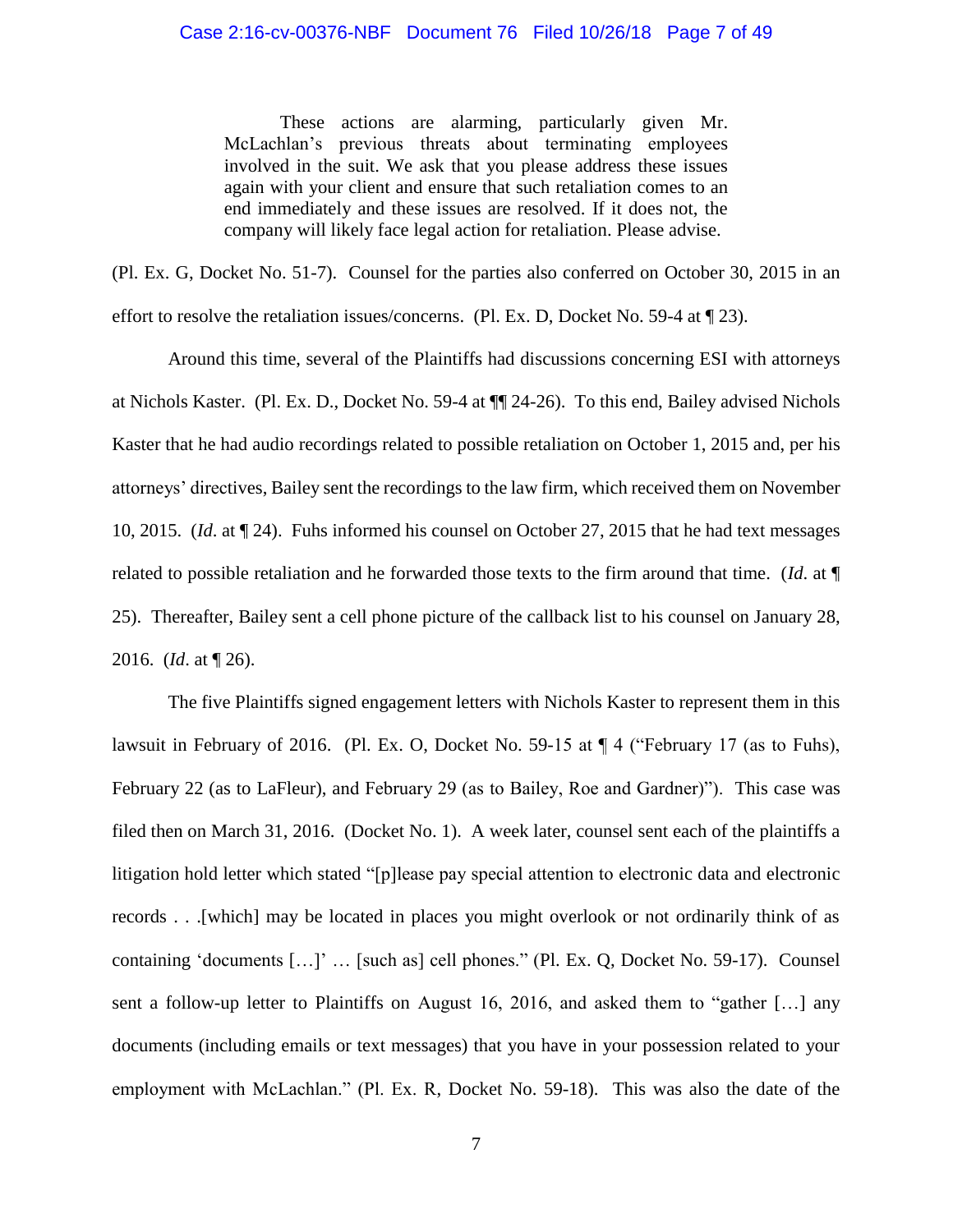#### Case 2:16-cv-00376-NBF Document 76 Filed 10/26/18 Page 8 of 49

parties' Rule 26(f) conference, which counsel avers included a discussion of ESI among counsel and e-discovery specialists for both sides. (Pl. Ex. O, Docket No. 59-15 at ¶ 10). The parties' Rule 26(f) Report states that they were seeking ESI, including metadata, the format for production, and that the parties had "identified custodians who may be in possession of relevant electronic data, and have agreed to identify a set of search terms that will be used to search relevant databases."<sup>4</sup> (Docket No. 17). The parties also reported  $\underline{no}$  issues pertaining to the preservation of ESI. (*Id.*). The record is undisputed that the discussion at the Rule 26(f) conference focused on Defendants' custodians and relevant search terms as to same. (Pl. Ex. O, Docket No. 59-15). Plaintiffs' Rule 26(a)(1) disclosures were served on September 13, 2016 and made no mention of electronically stored information, ("ESI"). (Docket No. 71-2).

The Court held a case management conference on September 21, 2016. (Docket No. 23). Plaintiffs' counsel Mr. Delbridge appeared in person and the individual plaintiffs participated by telephone. (*Id*.). Defense counsel Robert Pritchard, Esq. and Sarah Miley, Esq. as well as Defendant James McLachlan appeared in person. (*Id*.). The case management conference was not transcribed. (*Id*.). However, as is the Court's typical practice, the Court addressed the individual plaintiffs, asked a series of background questions and also informed them about their duties to turn over emails, social media accounts and other electronic documents about the case to their counsel as they may be subject to discovery. No specific issues as to ESI were brought to the Court's attention during the case management conference. (*Id*.). The parties requested no significant deviations from the standard case management order. There was a dispute as to the

The Court notes that the Rule 26(f) Conference was held prior to the Court's November 1, 2016 release of its Checklist for Rule 26(f) Meet and Confer Regarding Electronically Stored Information; Guidelines for the Discovery of Electronically Stored Information; and the Model Stipulated Order re: Discovery of Electronically Stored Information. *See* Appendix LCvR 26.2.C-Checklist; Appendix LCvR 26.2.C-Guidelines; and Appendix LCvR 26.2.E.-Model Order. The Court recommends that litigants utilize these tools in all civil matters where ESI is sought.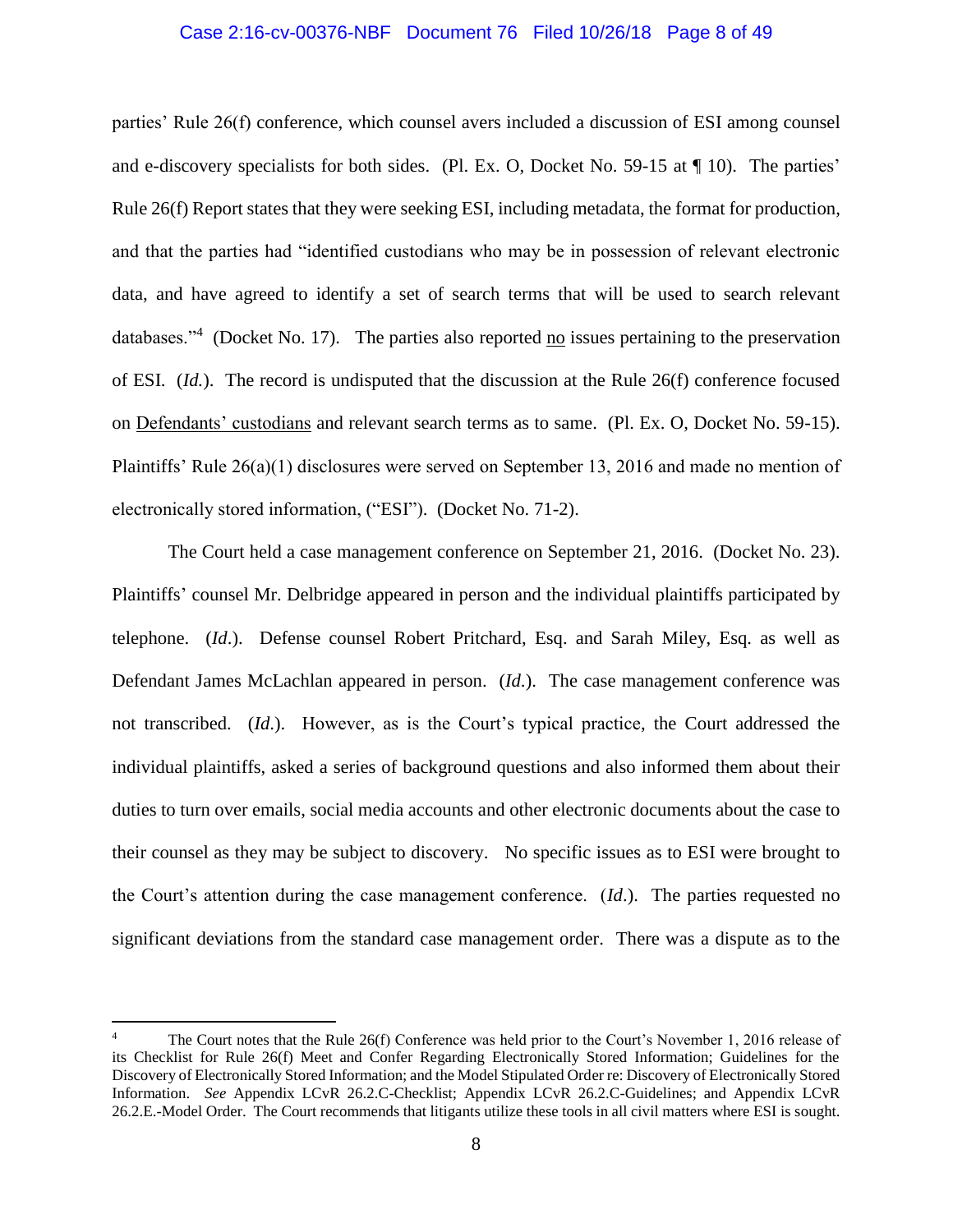### Case 2:16-cv-00376-NBF Document 76 Filed 10/26/18 Page 9 of 49

number of interrogatories after the conference, with the parties advising in a Joint Status Report filed on September 28, 2016 that the matter had been resolved. (Docket No. 26). The Case

Management Order reflects that Rule 26(a) disclosures had been made by the parties and directed

that fact discovery was to end on April 28, 2017. (Docket No. 25). The case was then referred to

Carole Katz, Esq. for mediation, as the parties agreed. (*Id.*).

On September 30, 2016, Defendants served written discovery on Plaintiffs including

interrogatories and requests for production. Relevant here, Defendants sought the following:

INTERROGATORY NO. 2: Identify (by description and location) all documents electronically stored information, and tangible things in your possession, custody or control that pertain to any of the allegations contained in your Complaint.

INTERROGATORY NO. 9: Identify all email accounts, email addresses, social media accounts (including but not limited to, LinkedIn, Facebook, Instagram, MySpace), and social media communications (including but not limited to Twitter or blogs) that you have used since January 1, 2015, and identify the steps you took to preserve the information on these accounts, including the date you took those steps.

REQUEST FOR PRODUCTION NO. 10: All calendars, notebooks, diaries, logs, correspondence, e-mail messages, text messages, voice mail messages, social media communications or posts, computer disks or other documents reflecting or relating to any of the claims alleged in your Complaint.

(Pl. Ex. O, Docket No. 59-15 at ¶¶ 15-16). After receiving this written discovery, Plaintiffs'

counsel wrote to each individual plaintiff on October 6, 2016, asking for information to respond

to the discovery requests including "email messages, text messages or social media posts relating

to this lawsuit." (Pl. Ex. O, Docket No. 59-15).

Between October 28 and November 11, 2016, Counsel for the parties engaged in significant negotiations regarding search terms to be utilized in the review of the ESI obtained from Defendants' six custodians, who included McLachlan, Campbell and Bailey. (*Id*.). Although more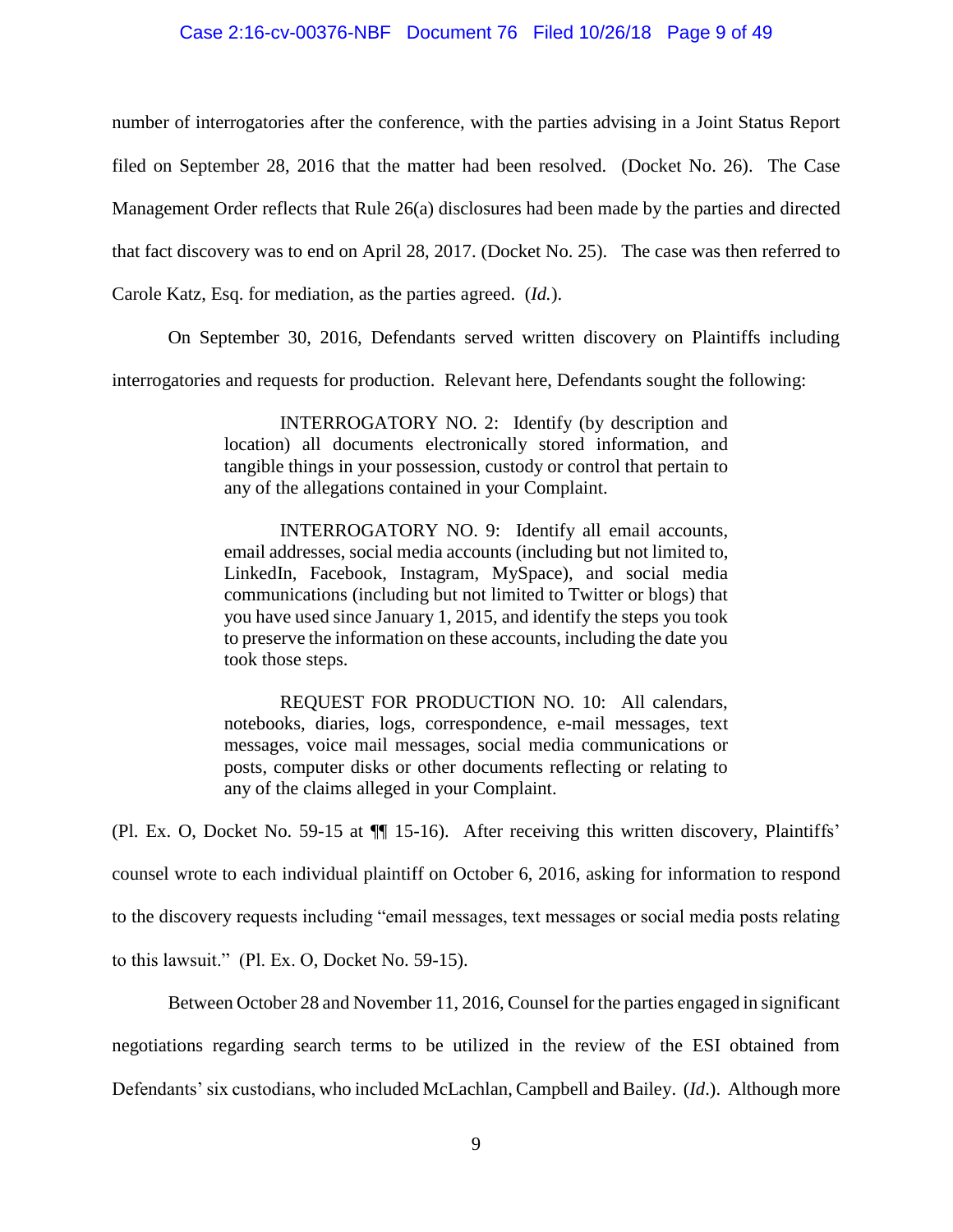# Case 2:16-cv-00376-NBF Document 76 Filed 10/26/18 Page 10 of 49

than 183,000 items of ESI were collected from Defendants' custodians' phones, Defendants produced only 2 text messages to Plaintiffs and refused to identify the individuals associated with such messages.<sup>5</sup> (Pl. Ex. O at  $\P$  20-22, Docket No. 59-15). No messages were produced from McLachlan or Campbell's cell phones or Bailey's company-issued phone. (*See* Pl. Ex. L, Docket No. 59-12).

The parties mediated with Carole Katz, Esq. on November 15, 2016 but the case was not resolved. (Docket No. 31). When the Plaintiffs were in Pittsburgh for the mediation, Plaintiffs' counsel met individually with each Plaintiff to discuss the discovery requests in more detail. (Pl. Ex. O at ¶ 26, Docket No. 59-15). Through these discussions, counsel learned that there were likely three relevant pieces of ESI in Plaintiffs' possession, including a text exchange between Fuhs and a coworker about his job status in October 2015 which was referenced in the Complaint; a text exchange between Fuhs and Campbell about Fuhs' job status in late October 2015; and a photo of a McLachlan employee list used to call people back to work and from which plaintiffs had been removed after joining *Stroman*. (*Id.* at ¶ 27). All of these items had been previously provided to the firm. Current counsel had a difficult time finding these documents and had to contact the prior lawyer at the firm. (*Id*. at ¶¶ 29-30). Counsel represents that each of these documents were then produced prior to Plaintiffs' depositions. (*Id*. at ¶ 30).

Plaintiffs Fuhs, Gardner, LaFleur and Roe served their responses to interrogatories on Defendants and Gardner, Roe and LaFleur responded to document requests on November 14, 2016.<sup>6</sup> (Pl. Ex. O at  $\P$  24, Docket No. 59-15). They lodged general objections<sup>7</sup> and provided some

 $5\overline{)}$ The Court notes that the fact that Defendants refused to identify the phone numbers associated with the text messages was not brought to the Court's attention.

<sup>6</sup> As is noted in the body of this Opinion, Defendants attached excerpts of the responses by Fuhs and Bailey to their initial motion and brief in support but not the others.

<sup>7</sup> As is explained below, the use of general or boilerplate objections is disfavored. *See* § IV.B.2.a., *infra*.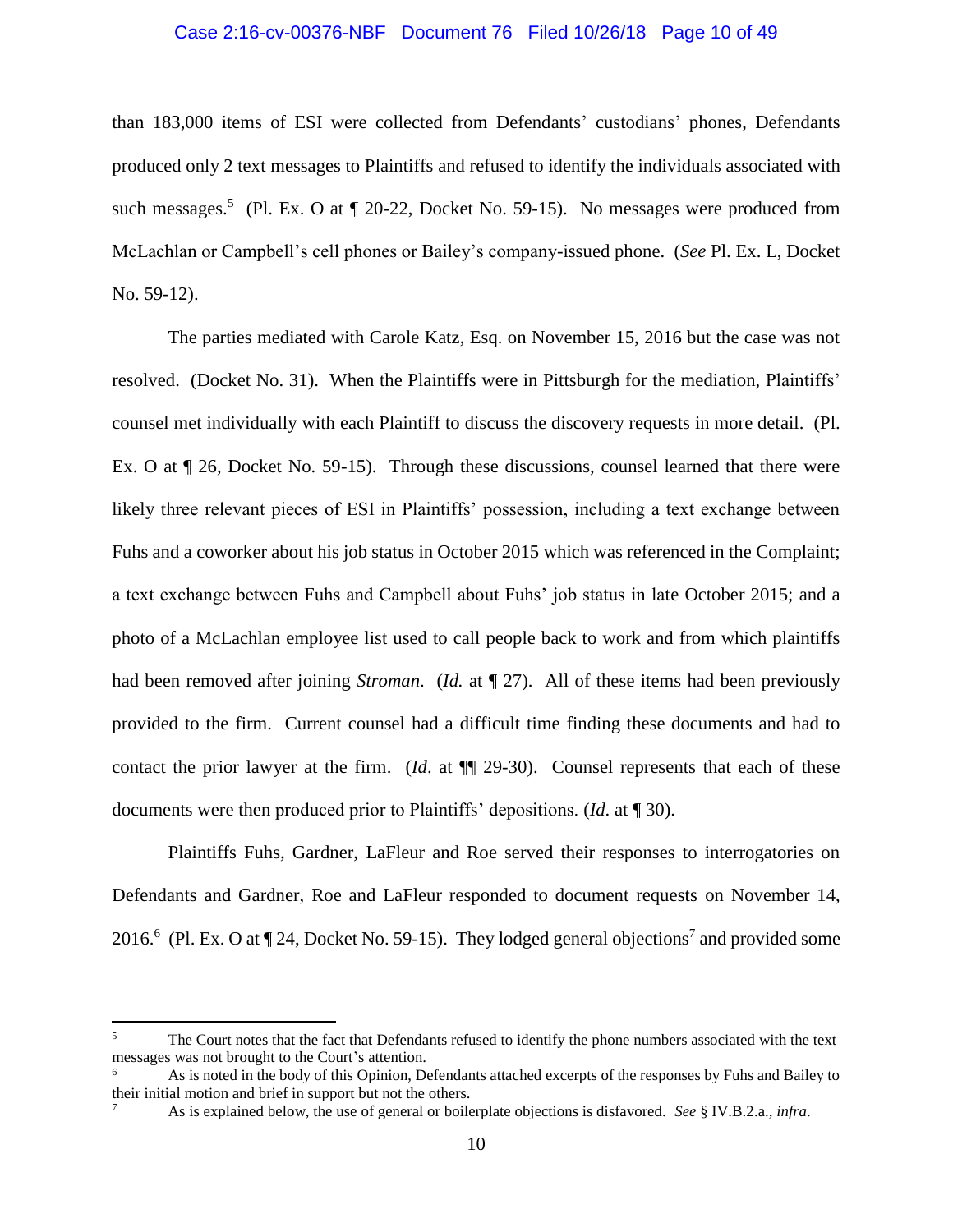### Case 2:16-cv-00376-NBF Document 76 Filed 10/26/18 Page 11 of 49

of the requested information including email addresses and whether the plaintiffs maintained social media accounts. They did not mention ESI or text messages. On December 14, 2016, Defense counsel Jill Weimer, Esq. wrote to Plaintiffs' counsel regarding deficiencies in the discovery responses. (Pl. Ex. V, Docket No. 59-22). The letter noted inadequate responses with respect to Plaintiffs' employment and medical records, other lawsuits and criminal records. (*Id*.). The letter is detailed but notes only the following with respect to ESI:

> Plaintiff Eric Fuhs did not provide any documents in response to Defendants' First Set of Document Requests. Please confirm whether Fuhs has any documents that are responsive to Defendants' First Set of Documents and if so, please let Defendants know when we will receive Plaintiff Fuhs' responses to Defendants' First Set of Document Requests. Defendants are particularly interested in the status of all requested ESI, including text messages.

(Docket No. 59-22). The letter made no other mention of deficiencies. Plaintiffs' counsel Mr. Delbridge responded in a letter dated January 26, 2017. With respect to the Fuhs documents, he stated simply that "Mr. Fuhs will produce responsive documents on or before February 3, 2017 (excepting, perhaps, those medical records referred to above; discovery is continuing)." (Pl. Ex. W, Docket No. 59-23). No evidence of a further conferral between counsel at this time.

On February 21, 2017, the Court ordered that a Joint Status Report be filed by March 6, 2017. (Docket No. 32). In response, the parties filed the Joint Status Report which is signed by Mr. Delbridge and Ms. Weimer wherein they state that they met and conferred on March 6, 2017 and that "[d]iscovery in this matter is ongoing and the parties have nearly completed all written discovery and have initiated discussions regarding scheduling for depositions. The parties agree that they are on schedule to meet the Court's discovery deadlines." (Docket No. 33). "One outstanding issue relates to the failure of one plaintiff to respond to written discovery. The parties have discussed this issue and Defendant anticipates that it will need to file a motion to compel." (Docket No. 34). There was no request for a status conference with the Court. The motion to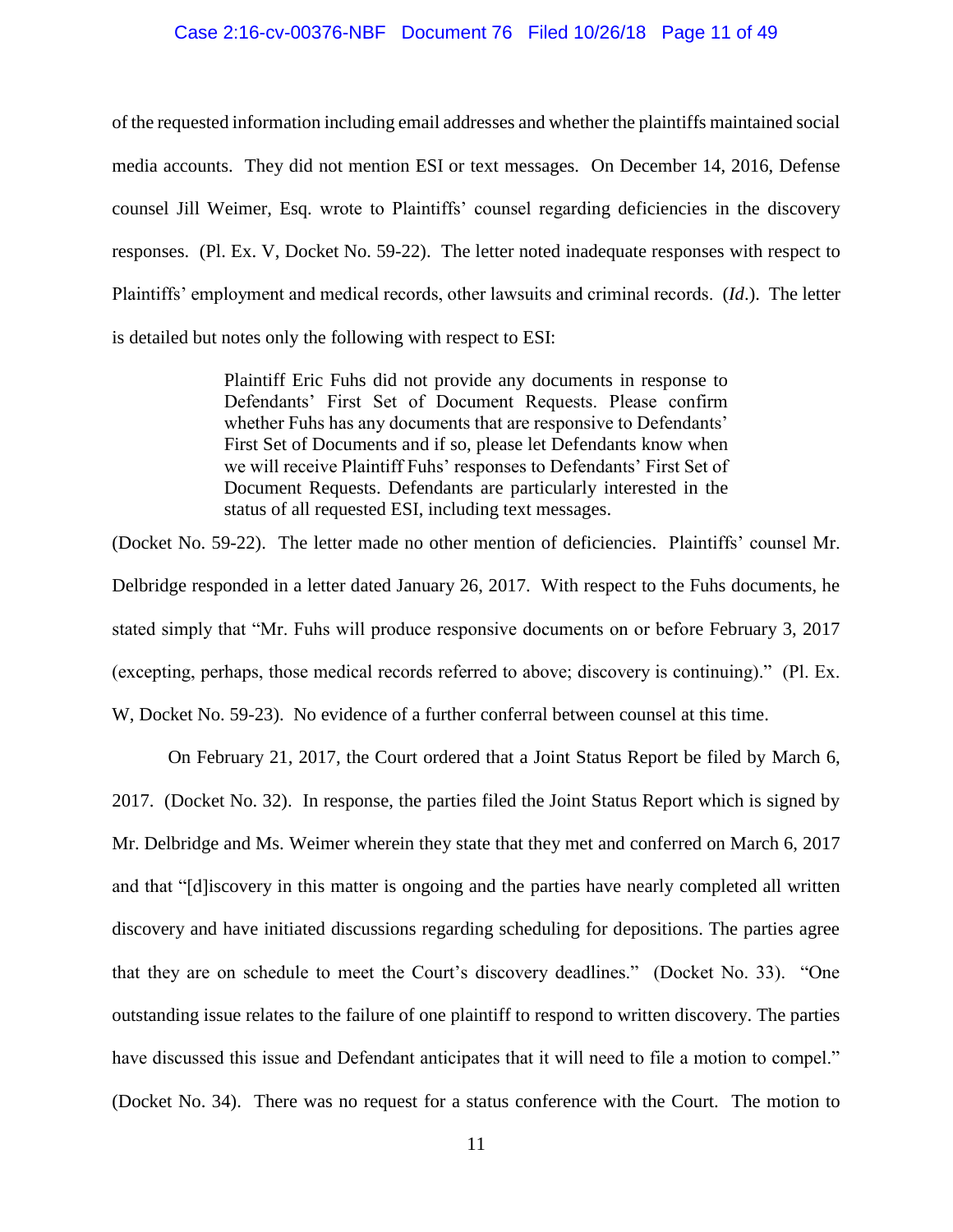### Case 2:16-cv-00376-NBF Document 76 Filed 10/26/18 Page 12 of 49

compel was not filed as Plaintiffs submitted Bailey's responses to written discovery on March 9,

2017. (Pl. Ex. X, Docket No. 59-24). In turn, Defense counsel Brittany Fink, Esq. submitted a second discovery deficiency letter to Plaintiffs' counsel on April 5, 2017. (Pl. Ex. X, Docket No. 59-24). With respect to interrogatory #2, she states that:

> Plaintiffs have yet to identify any documents or electronically stored information in the possession of any plaintiff. Plaintiffs have alleged multiple times that there have been statements made regarding retaliation for joining the *Stroman* lawsuit, but Defendants have yet to see any documents or electronically stored information that supports these allegations. If these allegations relate to verbal comments (i.e., if Plaintiffs do not possess any responsive material), please state as much. If not, please supplement accordingly. Pursuant to Rule 34(b)(2)(C) of the Federal Rules of Civil Procedure, please state whether Plaintiffs are withholding any responsive documents based on their objections.

(*Id*.). Defense counsel made a similar request as to request for production of document no. 10. (*Id.*).

Plaintiffs noticed and took the depositions of four McLachlan witnesses between April 11, 2017 and April 13, 2017. (Docket No. 59-15 at ¶ 44). The depositions included Dan Campbell; James McLachlan; Levi Hulliberger; Carolyn Vining; and a 30(b)(6) deposition. (Docket No. 59- 15 at ¶ 44). Plaintiffs did not reveal the existence of the Bailey recordings prior to these depositions which included individuals whom Bailey had recorded without their knowledge.

The parties filed a joint motion to extend the discovery deadline on April 20, 2017 wherein they acknowledged the prior statement that they expected to be able to complete discovery by the April 28, 2017 deadline but noted that they were requesting a modest extension of the discovery deadline. (Docket No. 34). They stated that two items of written discovery remained outstanding which included Plaintiffs' supplemental responses to defendants' earlier discovery requests, which would be served by April 21, 2017. (*Id.*). They also requested that the plaintiffs' depositions be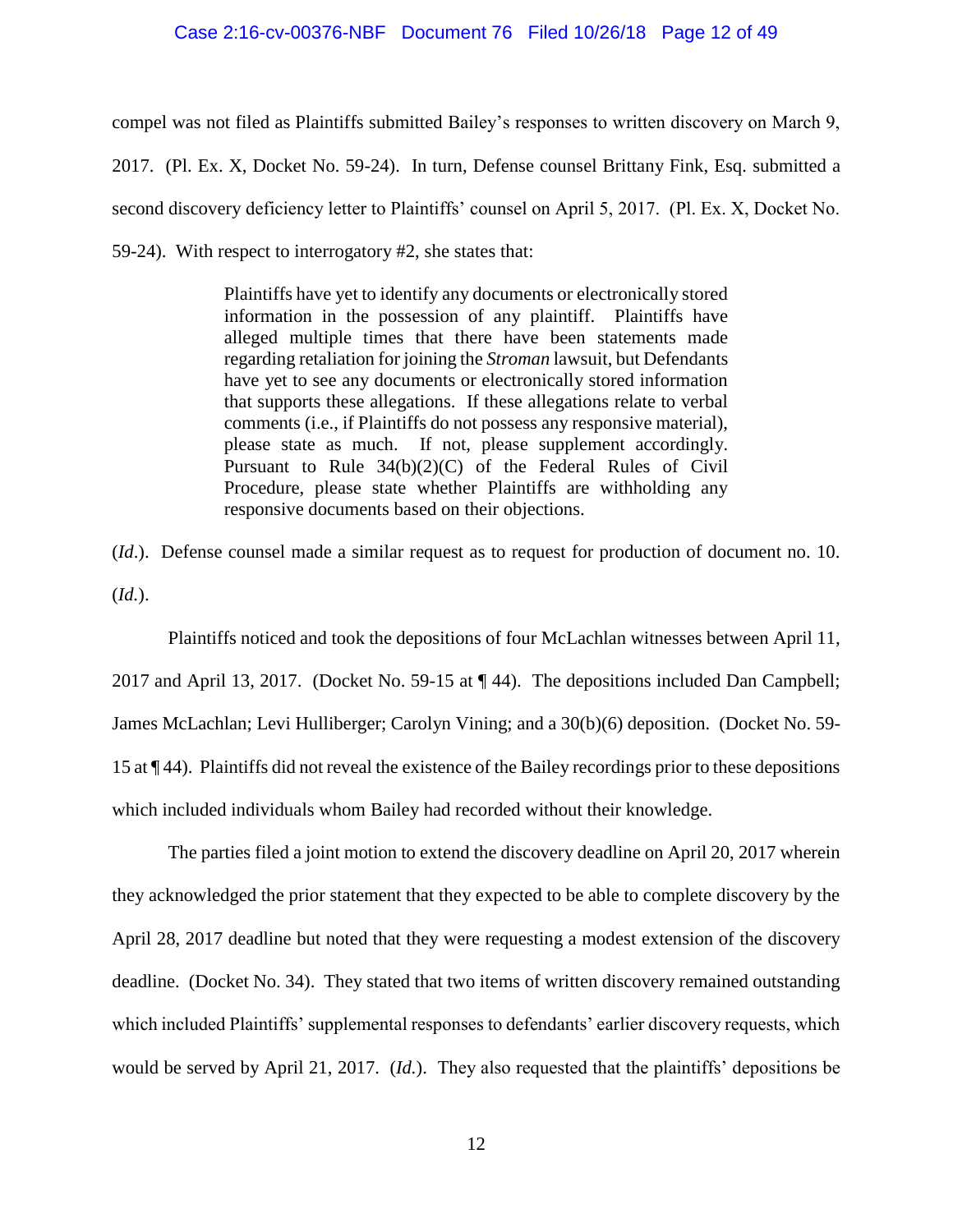### Case 2:16-cv-00376-NBF Document 76 Filed 10/26/18 Page 13 of 49

rescheduled for June of 2017; noted that a Rule 30(b)(6) deposition was requested by plaintiffs; and that additional third party witnesses (Joel Lohrer, Jon Mito, and Greg Thornberry) may be deposed by the parties. (*Id*.). The Court granted this motion and extended discovery to June 9, 2017. (Docket No. 35).

On April 21, 2017, Plaintiffs served their supplemental responses and with respect to Request No. 10, Plaintiffs provided the following: "SUPPLEMENTAL RESPONSE: See previous responses, and any documents previously produced. Plaintiffs are not withholding any documents on the basis of any objection." Plaintiffs' counsel separately produced the Bailey audio recordings to Defendants on April 21, 2017 after counsel had conferred with the firm's ethics partner, and a Pennsylvania criminal defense lawyer and determined that the recordings had to be produced if Bailey was going to continue with the litigation. (Pl. Ex. O, Docket No. 59-15 at  $\P$  46).

On May 4, 2017, Defense counsel filed a motion to continue the post-discovery status conference set for June 29, 2017 because its counsel would be unavailable at the time. (Docket No. 36). The Court granted the motion and rescheduled the matter for June 29, 2017. (Docket No. 37). A meet and confer phone call took place between counsel on May 9, 2017 at which time the Bailey audio recordings were discussed, Defendants expressed displeasure about the timing of the production and they also discussed an issue with respect to metadata of the recordings. (Docket No. 59-26 at 3-4). Next, Defendants filed a motion for extension of time to complete discovery for a limited purpose and a supporting brief on June 2, 2017. (Docket Nos. 38, 39). At that time, Defendants claimed that the Bailey recordings were illegally recorded and that the metadata indicated that the recordings were altered. The Court reached out to counsel and was advised that Plaintiffs had no objection to the requested continuance. Despite the agreement, the Court convened a status conference on June 7, 2017, (Docket No. 41), which was transcribed, (Docket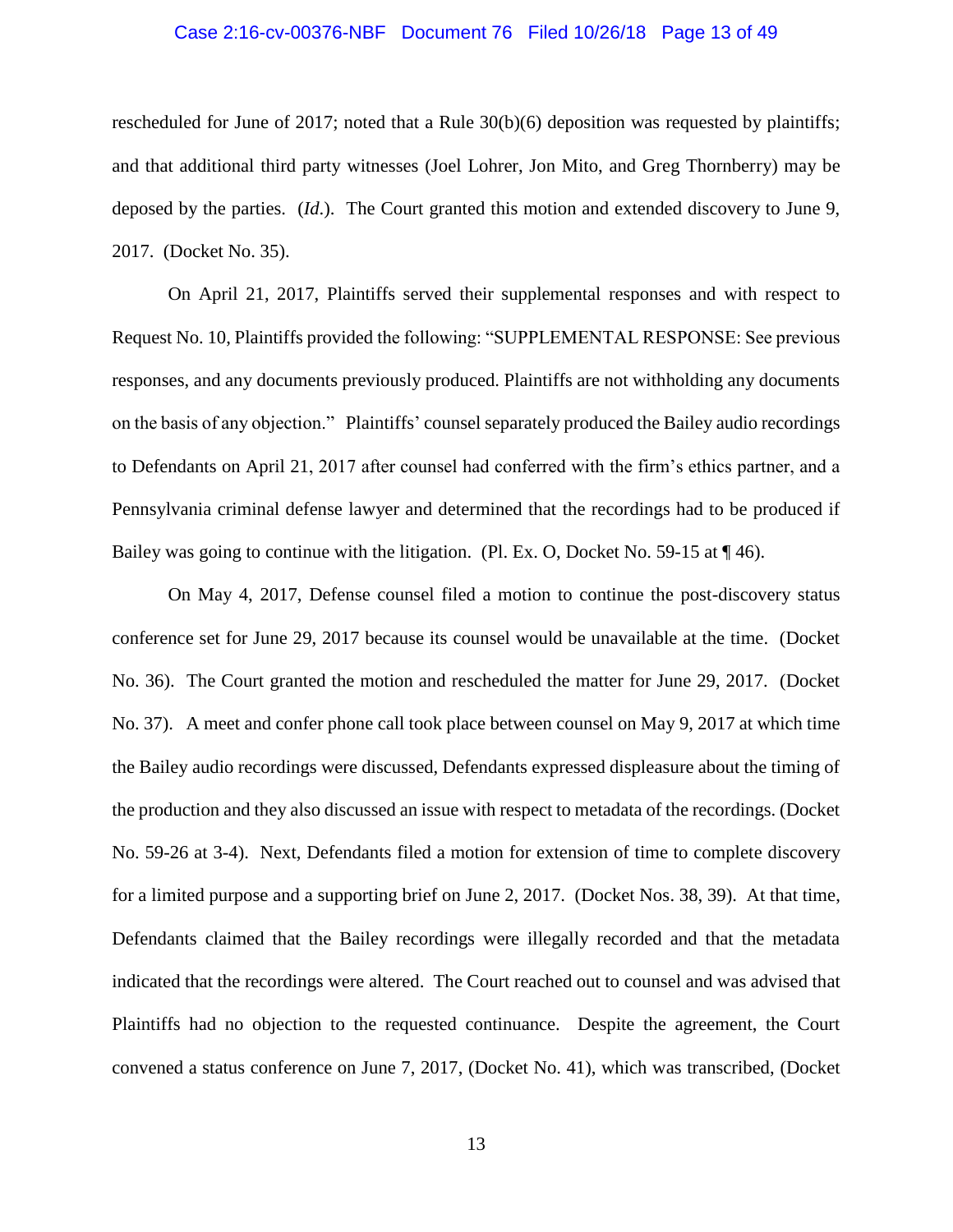## Case 2:16-cv-00376-NBF Document 76 Filed 10/26/18 Page 14 of 49

No. 43). The Court granted the motion extending the time for discovery to end on September 7, 2017, for the limited purpose of conducting the discovery described in said motion. (Docket No. 42). The Court also advised that the parties that it was available to referee any disputes that may arise during the upcoming depositions. (Docket No. 43 at 19).

The parties continued to hold the depositions of the named plaintiffs during the week of June 4, 2017. A dispute arose during Fuhs' deposition but the parties did not alert the Court as to same. Nearly a month after the June status conference, on July 12, 2017, defense counsel Niloy Ray<sup>8</sup> sent another letter to Plaintiffs' counsel, this time requesting additional information regarding: litigation hold notices and preservation processes; a list of cell-phones each plaintiff maintained from January 2015 to the present and demanding that they be produced for forensic examination; further demanding the production of any text messages, noting at times during their respective depositions when plaintiffs admitted that they texted with other individuals; and also demanding that Bailey's recorder be turned over for forensic examination. (Pl. Ex. Y; Docket No. 59-25). Plaintiffs responded in a letter dated July 26, 2017 providing information about their litigation hold, plaintiff's cell phones and the Bailey recordings and agreed to produce additional information by August 4, 2017. (Pl. Ex. Z, Docket No. 59-26). The Court was told via an email status report that discovery was not likely to be completed by the deadline of August 29, 2017. Hence, the Court entered an order requiring Plaintiffs to respond to all outstanding discovery requests by September 7, 2017. (Docket No. 47). The Court also ordered another status report to be filed by September 29, 2017, advising whether Defendants intended to move to compel any discovery or seek yet another extension for the parties to file a joint briefing schedule on a forthcoming motion for sanctions. (*Id.*).

<sup>8</sup> On June 13, 2017, Niloy Ray, Esquire was granted leave to appear pro hac vice on behalf of Defendants, describing himself as eDiscovery Counsel in the Minnesota office of Littler Mendelson. (Docket No. 44).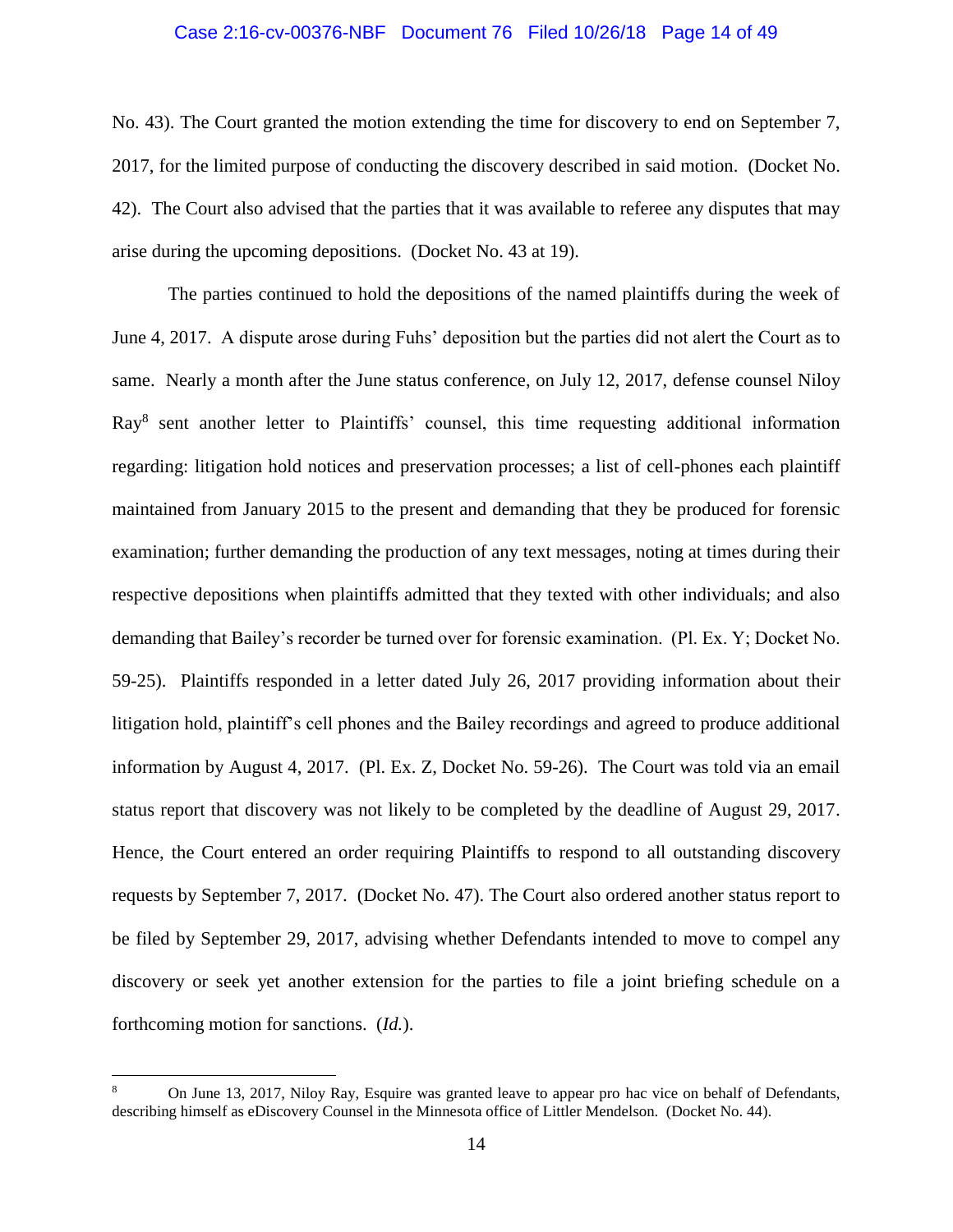### Case 2:16-cv-00376-NBF Document 76 Filed 10/26/18 Page 15 of 49

Plaintiffs' counsel proceeded to collect ten cell phones from their clients and sent them for forensic imaging between August 2, 2017 and August 20, 2017. (Pl. Ex. O, Docket No. 59-15). The vendor advised that only seven of the ten phones could be imaged and collected 10,903 total messages from those seven devices.<sup>9</sup> (Pl. Ex. O, Docket No. 59-15 at  $\P$  60). The vendor explained that the three devices which he could not image could be sent to a specialized lab to open them and "pull data directly from the silicon memory chips inside them," at a cost of approximately "\$2,000 per device, without guarantee of success." (Pl. Ex. DD, Docket No. 59-30). Plaintiffs' counsel proceeded to conduct a manual review of all of the recovered messages between August 28, 2017 and September 6, 2017. (*Id*. at ¶ 62). On September 7, 2017, Plaintiffs produced to Defendants 406 individual messages (text messages and Facebook posts) obtained from Gardner and Roe's devices. (Pl. Ex. O, Docket No. 59-15 at ¶ 64). As far as the Court can tell, Plaintiffs have not sent the three described devices to any specialized lab to further attempt to extract data from them and Defendants have not demanded that they do so. It is also uncontested that the parties have not obtained call or text logs from service providers as to any of the cell phones which were lost, stolen or damaged. (Docket No. 70 at 118-119).

## *D. Plaintiffs' Devices*

The plaintiffs maintained a number of different devices throughout the activities of the *Stroman* case up to the present. A more detailed summary as to each of the Plaintiffs' devices and the status of same follows.

## 1. Roe

 $\overline{a}$ 

In a declaration dated October 23, 2017, Roe states the following. (Pl. Ex. JJ, Docket No. 59-36). Roe used a Samsung Galaxy Note 3 from January 2015 through April 2016 and a Samsung

<sup>9</sup> According to an affidavit of Angela Kittleson, litigation support specialist at Nichols Kaster, it cost \$1,775 to forensically image 7 cell phones and \$856.25 for forensic analysis of Bailey's recorder. (Pl. Ex. CC).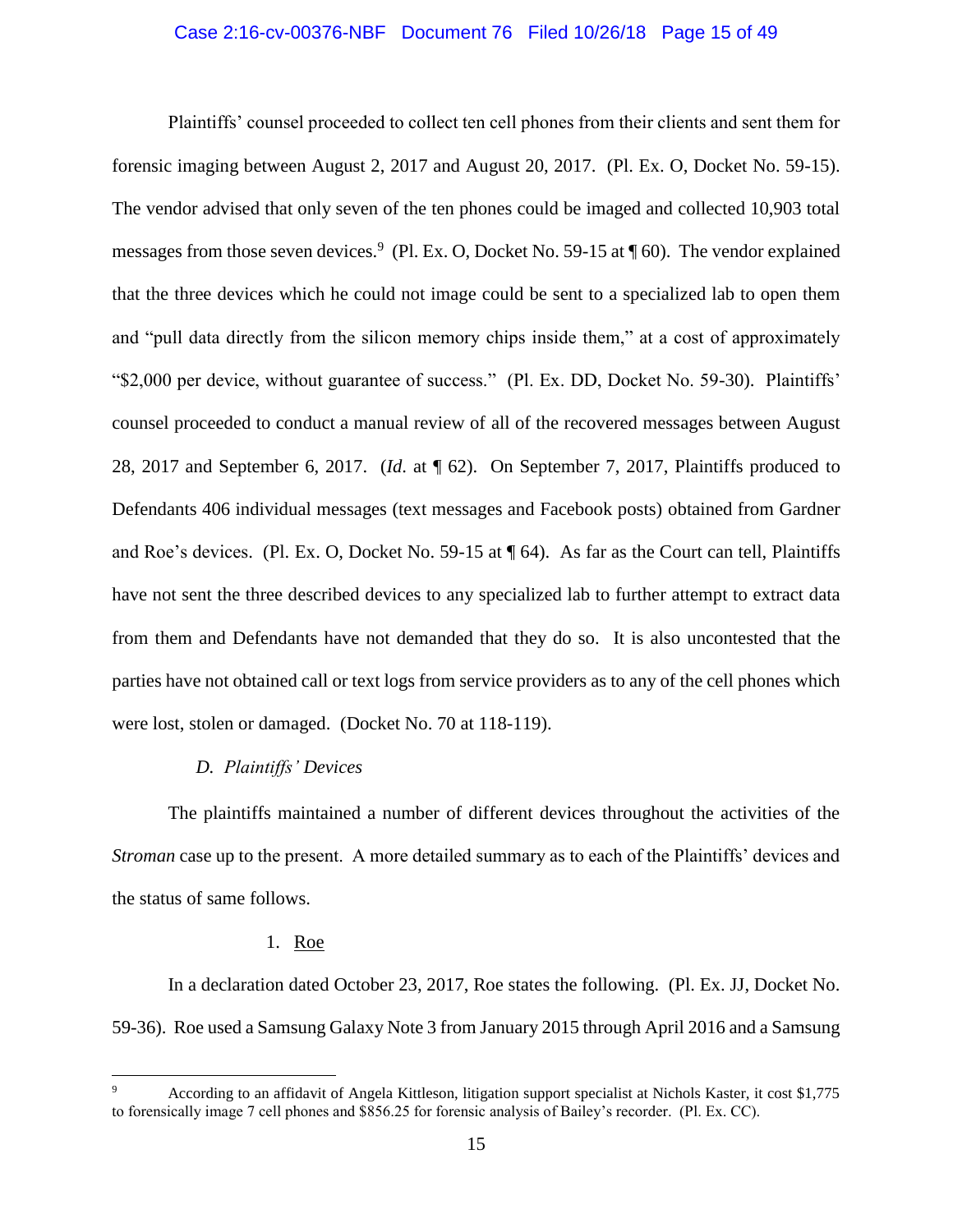### Case 2:16-cv-00376-NBF Document 76 Filed 10/26/18 Page 16 of 49

Galaxy S7 Edge thereafter until the present. (*Id*.). He kept both phones and they are still working. He initially conducted a manual search of the phones at the direction of his attorneys. (*Id*.). Although he sent texts and Facebook messages from the phones, he did not believe that he had any relevant messages about McLachlan or this lawsuit on the phone. (*Id*.). He sent the Note 3 to his counsel around April 2017 and the Galaxy SZ Edge to counsel in August of 2017. (*Id*.). Both were then forensically imaged. (*Id*.).

Plaintiffs' counsel states that 1,480 deleted messages were recovered from the Note 3 and only a few threads, containing 12 to 14 messages were deemed relevant and produced to Defendants. (*Id*.). The forensic examination of Roe's device led to the recovery of relevant text messages which discuss: (1) "McLachlan"; (2) "this whole law suite (sic)"; and (3) how happy he was at a new job. (*See* Docket No. 51).

#### 2. Fuhs

Fuhs submitted a declaration dated October 20, 2017. (Pl. Ex. KK, Docket No. 59-37). Fuhs explains that he had a prepaid Verizon cell phone from 2015 until around June 2016 and then purchased a new Samsung Galaxy S4 thereafter which he currently maintains. (*Id*.). He explains that an attorney with Nichols Kaster requested that he look through his phone during 2015 and provide any text messages relevant to this lawsuit. (*Id*.). He took screen shots and forwarded them to counsel. (*Id*.). After purchasing the new phone, he kept the Verizon prepaid phone. He lost it for a time but relocated it. (*Id*.). The law firm also misplaced the screen shot text messages and he resent them a few months later. (*Id*.).

Fuhs states that he questioned his lawyer in June of 2017 as to whether he should bring the Verizon prepaid phone with him to Pittsburgh for his deposition. (*Id*.). They decided that he should not bring it to Pittsburgh so that he would not risk losing the cell phone. (*Id*.). When he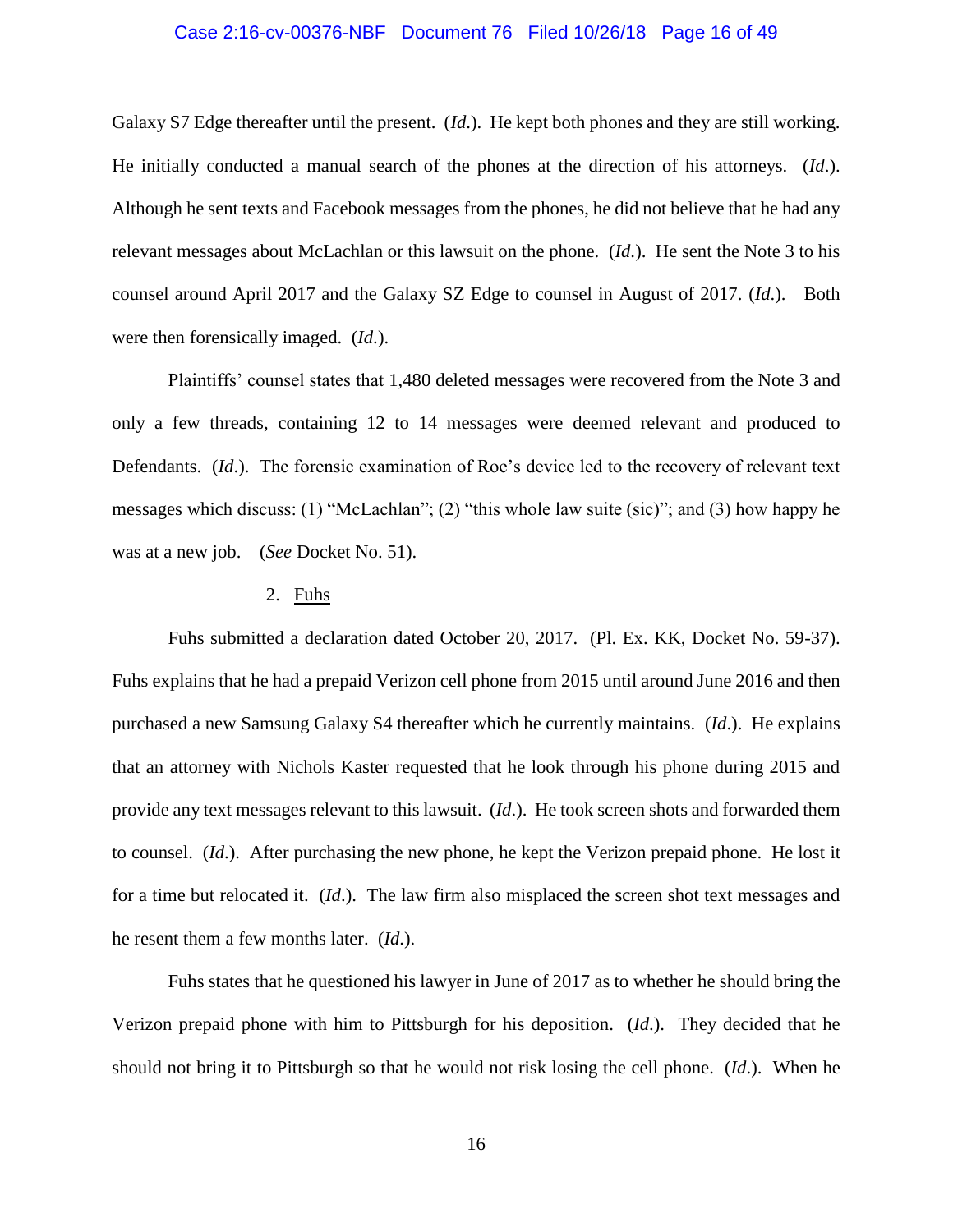### Case 2:16-cv-00376-NBF Document 76 Filed 10/26/18 Page 17 of 49

returned home, he could not find the Verizon cell phone but knew that his ex-wife had entered the home to retrieve some of her things while he was not there. (*Id*.). At present, he cannot find the phone and his ex-wife has denied knowing where the phone is or what happened to it. (*Id*.).

The Galaxy S4 was forensically imaged and 2,345 messages were extracted from it but counsel determined that those messages were not relevant and have not been produced. (*Id*.). Plaintiffs' counsel did, however, produce the two text messages which Fuhs felt were relevant on his initial review and of which he took the screen shots. (*Id*.).

# 3. Bailey

Bailey submitted a declaration dated October 20, 2017. (Pl. Ex. LL, Docket No. 59-38). With respect to the recordings, he admitted that during the fall of 2015, he used an Olympus recording device to make recordings of conversations he had related to the lawsuit and his employment at McLachlan. (*Id*.). He mailed the device to his lawyers in November 2015 and denies ever editing, altering or transferring the recordings onto another device prior to doing so. (*Id*.).

Bailey was provided company phones by McLachlan which he used for business and personal use at the time. (*Id*.). He initially had an iPhone and later was provided an Android phone. (*Id*.). Both were returned in due course to McLachlan. (*Id*.). On his last day of employment at McLachlan, in early October 2015, he asked that he be able to retain his phone so that he could transfer his personal pictures and contacts off of the phone to another phone and he was permitted to do so. (*Id.* at  $\P$  5). He denies transferring, forwarding or deleting any text messages from the Android phone at that time. (*Id.*). The Android phone (and the iPhone) have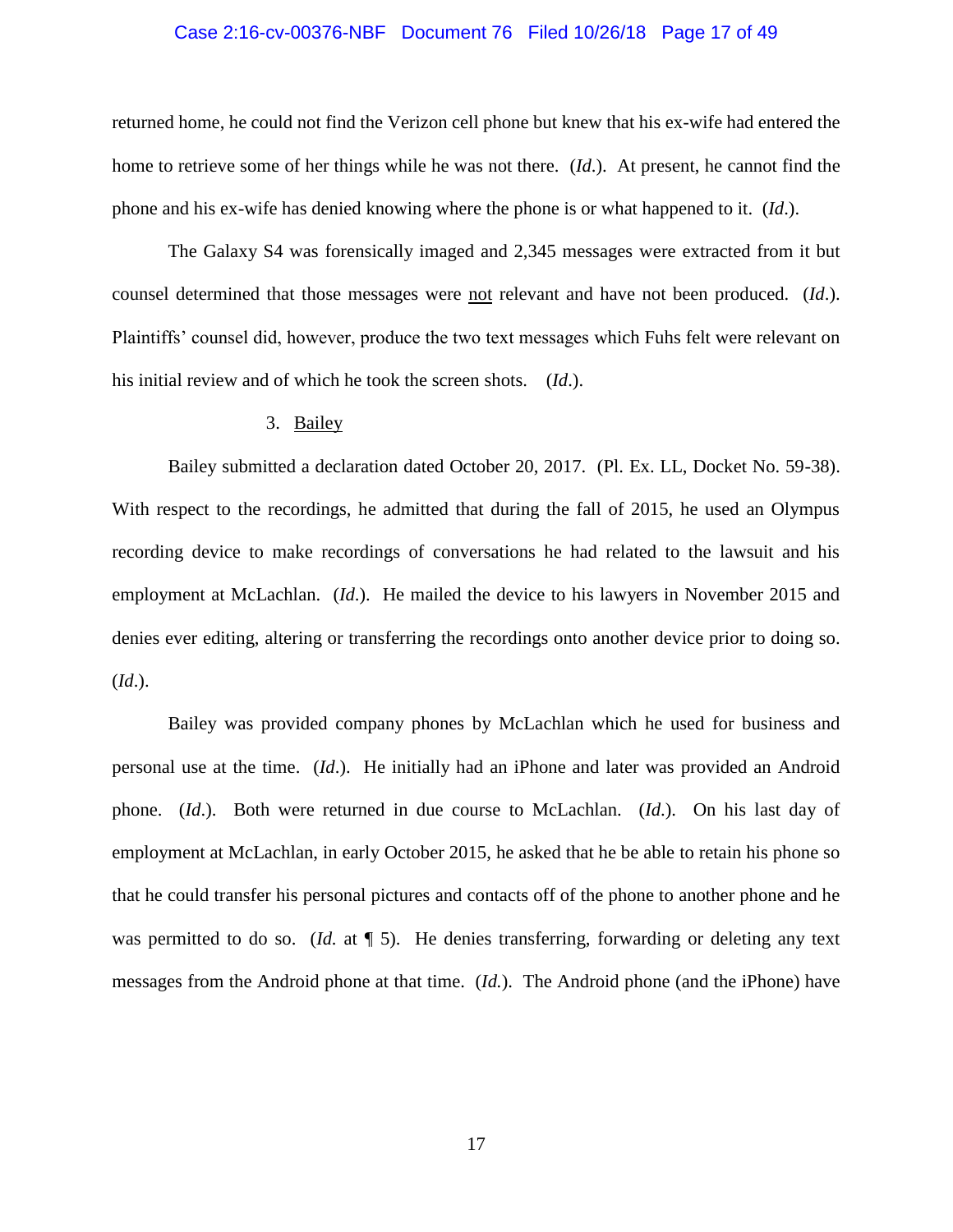#### Case 2:16-cv-00376-NBF Document 76 Filed 10/26/18 Page 18 of 49

been in possession of Defendants throughout this litigation and no relevant text messages were produced to Plaintiffs from these phones.<sup>10</sup> (*Id*.).

Bailey did not have a cell phone so Gardner provided him with a flip phone which he used until the Spring of 2016. (*Id.* at ¶ 10). He could not recall what happened to this device and testified as to same at his deposition. (*Id*.). But, he later found the flip phone in August of 2017 and provided it to his attorneys so that it could be forensically imagined. (*Id*.). He forwarded one text on the phone to his lawyers, a call back list which was sent to him by Kyle Reffitt. (*Id.* at ¶ 11). He does not recall deleting any messages from this phone. (*Id*.). This device was given to counsel, forensically imaged and no relevant text messages were recovered. (Docket No. 60 at 17).

Bailey purchased a prepaid Boost Mobile phone in the Spring of 2016 which he used thereafter. (Pl. Ex. LL, Docket No. 59-38). He admits that he did not immediately search that device for responsive text messages because he did not fully understand the need to preserve this information. (*Id*.). He lost the Boost Mobile phone when it was stolen out of a hotel room while he was travelling. (*Id*.). He only had the Boost Mobile device for a number of months. Since this phone was lost, it was not forensically imaged and no text messages were produced from same. (*Id*.).

Bailey next used a Samsung Galaxy from May 2016 through April 2017. (*Id*.). He then switched to an old LG phone, which he used for a short period of time to lower his bill. (*Id*.). When he switched phones again, he gave the LG phone to his daughter. (*Id*.). He has been using an LG Fiesta cellular phone from June 2017 to the present. (*Id*.). All three of these devices (the

<sup>&</sup>lt;sup>10</sup> Defendants contend based on a declaration of their non-expert counsel Ms. Weimer (attached to the Reply Brief, no less) that the forensic examination proves that Bailey deleted information from these phones. (Docket No. 63 at 3).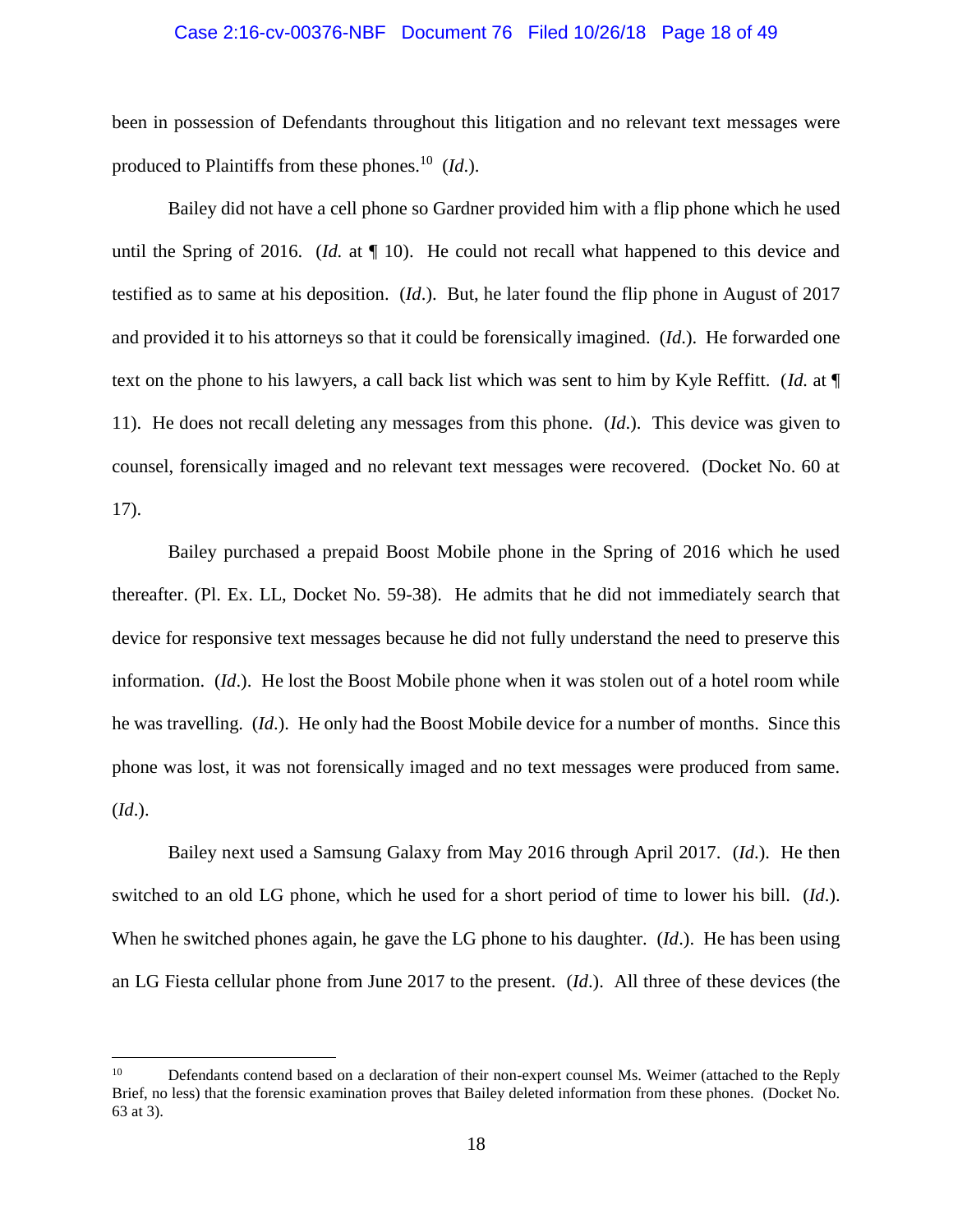### Case 2:16-cv-00376-NBF Document 76 Filed 10/26/18 Page 19 of 49

Samsung Galaxy; LG; and LG Fiesta) were sent to the attorneys for forensic imaging. (*Id*.). According to counsel, there were no relevant texts on the phones. (*Id*.).

## 4. LaFleur

LaFleur submitted a declaration dated October 20, 2017. (Pl. Ex. MM; Docket No. 59-39). LaFleur states that he possessed and used three different Huawei phones during the relevant time period and now uses an LG phone. (*Id*.). The first Huawei phone which he had from November 2014 through November 2015 was stolen from a bar. (*Id*. at ¶ 3). He then obtained a second Huawei phone which he used from November 2015 through October 2016. (Pl. Ex. MM; Docket No. 59-39). The screen on this phone cracked but he still had the phone and provided it to his attorneys to be forensically imaged. (*Id*.). He obtained a third Huwai phone in October 2016 which he used until June 2017 until he dropped it in a lake while boating. (*Id*.). LaFleur sent the second and third Huwaei phones to his counsel in August of 2017. (*Id*.). He now has an LG phone which he obtained in June 2017. (*Id*.).

LaFleur said that he never purposefully deleted any messages and never lost or destroyed a phone for that purpose. (*Id*.). He admits that he texted with Bailey, Fuhs, and possibly Gardner, to determine if McLachlan had any rigs up and running and if Bailey had heard anything about work. (*Id*.). He had a photo of the call back list which he sent to his attorneys. (*Id*.).

# 5. Gardner

Gardner submitted a declaration dated October 20, 2017. (Pl. Ex. NN, Docket No. 59-40). Gardner states that from 2015 until around October of 2015, he had a flip phone. (*Id*.). He explains that this is the phone that he gave to Bailey. (*Id*.). As noted above, Bailey located this phone, it was provided to counsel and no relevant text messages were located. (*Id*.). Gardner further notes that he rarely texted on the phone because it was difficult. (*Id*.). He denies deleting anything on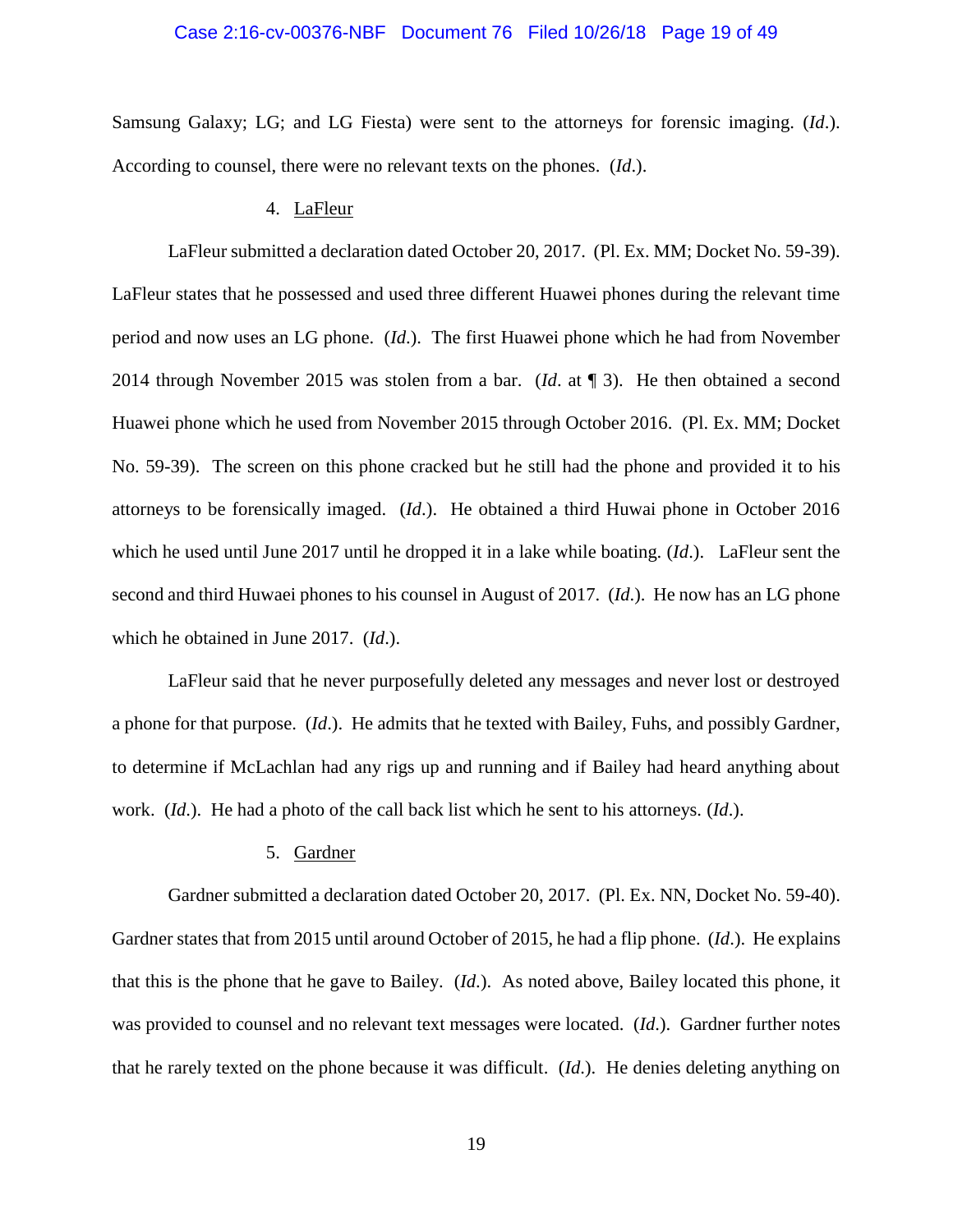### Case 2:16-cv-00376-NBF Document 76 Filed 10/26/18 Page 20 of 49

the phone. (*Id*.). Gardner next had a Samsung Galaxy S7 Edge from October 2015 through May 2017. (*Id*.). Gardner submits that, prior to joining this lawsuit, the phone had an automatic delete function which deleted his text messages. (*Id*.). He retained Nichols Kaster to represent him around February 25, 2016 and was advised by his attorneys in a letter dated April 6, 2016 to preserve relevant information, including text messages. (*Id*.). At that point, Gardner disabled the auto-delete function on the phone. (*Id*.). In May of 2017, Gardner broke the Galaxy while four wheeling with his family. (*Id*.). He still has possession of this phone. (*Id*.). Gardner replaced his broken phone with a Galaxy Note 4 in May of 2017. (*Id*.).

The Galaxy Edge was forensically imaged and 3,151 images were extracted, and 43 relevant text messages were produced including 6 conversations where Gardner was looking for work in May 2017. (*Id*.).

#### *E. Relevant Procedural History*

During the June 7, 2017 telephone conference, Defendants alerted the Court and Plaintiffs that a motion for sanctions would be forthcoming and the Court granted Defendants leave to conduct limited discovery in support of such a motion. (Docket Nos. 41; 42). The Court thereafter ordered Plaintiffs to respond to all outstanding discovery requests by September 7, 2017 and extended the requested period of limited discovery to end on September 29, 2017. (Docket No. 47). The parties filed a joint status report on September 29, 2017, informing the Court that Defendants "did not intend to file a motion to compel additional discovery or additional information in this matter," (Docket No. 48), at which time the Court established a briefing schedule on a forthcoming motion for sanctions to be filed by Defendants. (Docket No. 49). Defendants filed their motion for sanctions, brief in support and supporting exhibits on October 11, 2017. (Docket Nos. 50, 51). On October 17, 2017, the parties filed competing motions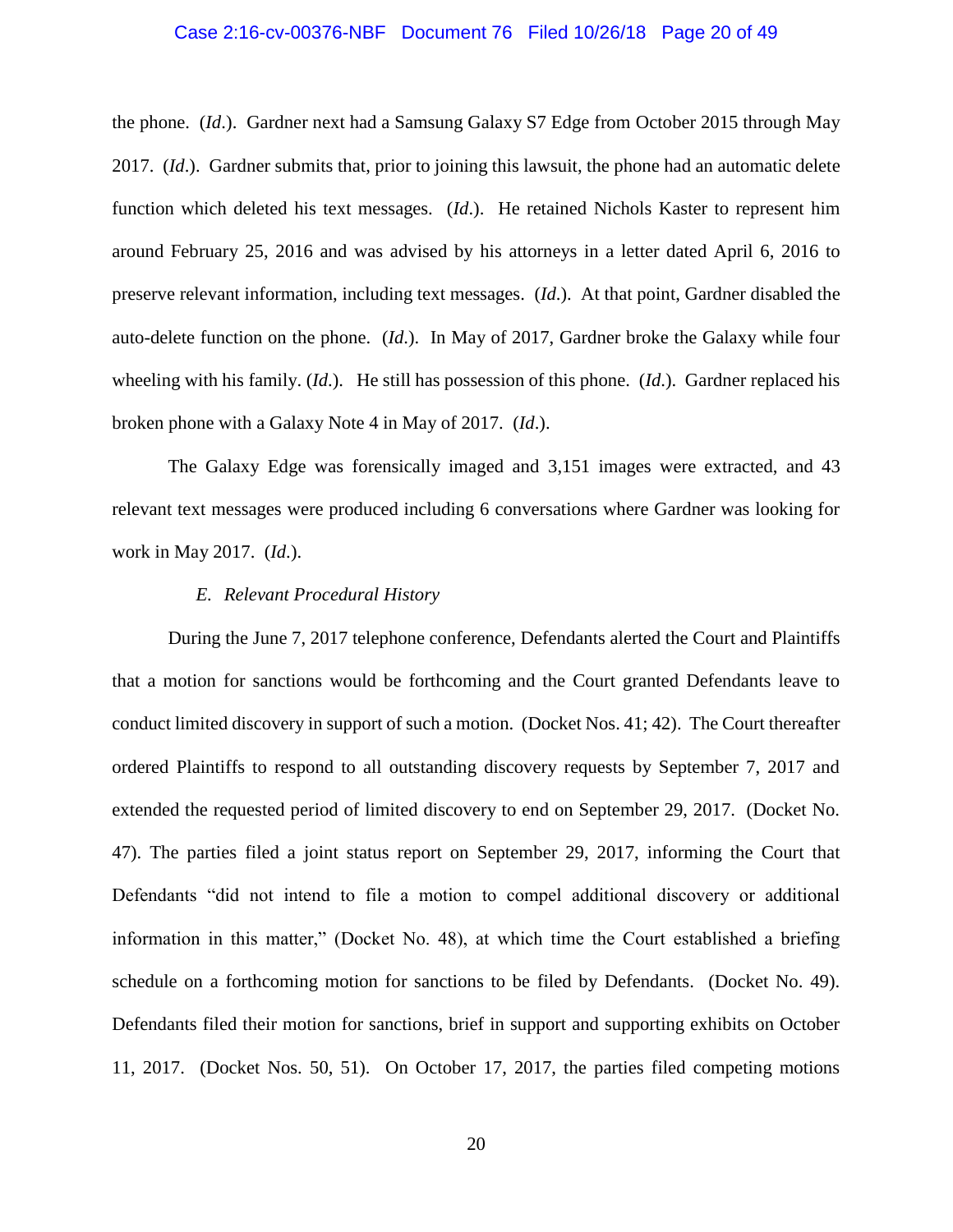### Case 2:16-cv-00376-NBF Document 76 Filed 10/26/18 Page 21 of 49

regarding the length of Defendants' brief, with Defendants seeking leave to file up to a 35-page brief and Plaintiffs seeking to strike the brief for failure to comply with this Court's Practices and Procedures. (Docket Nos. 52, 53, 54). The Court granted the motion for leave and then later granted a similar request for Plaintiffs to file a brief of up to 35-pages in length. (Docket No. 55). Plaintiffs filed their brief in opposition and supporting documents on October 23, 2017. (Docket Nos. 59, 60). Defendants filed their reply brief on November 1, 2017. (Docket No. 63). Plaintiffs submitted their sur-reply on November 13, 2017. (Docket No. 64).

After two continuances were granted, the Court held a motion hearing on February 15, 2018. (Docket Nos. 68; 70). Despite the relief sought by Defendants and the Court setting the matter as a hearing and oral argument, the parties declined to present any witness testimony. (Docket No. 70 at 3). At the conclusion of the hearing, the parties requested the opportunity to file supplemental briefs, which was granted by the Court. (Docket Nos. 68; 70). The transcript of the proceeding was filed with the Court on March 20, 2018. (Docket No. 70). Both parties filed supplemental briefs on May 1, 2018, at which point the matter was fully briefed and ripe for disposition. (Docket Nos. 71; 72). The Court purposefully retained the matter under advisement in an effort to get the parties to resolve their disputes. The Court issued its Order on September 28, 2018 granting, in part, and denying, in part, the defense motion for sanctions and now writes to further explain its rationale. (Docket No. 73).

### III. RELEVANT LEGAL STANDARDS

Whether to grant or deny a motion for discovery sanctions is generally committed to the sound discretion of the District Court. *See e.g., Clientron Corp. v. Devon IT, Inc.*, 894 F.3d 568, 577 (3d Cir. 2018) (citing *McLaughlin v. Phelan Hallinan & Schmieg, LLP*, 756 F.3d 240, 248 (3d Cir. 2014)). However, "due process considerations demand that a party and/or attorney to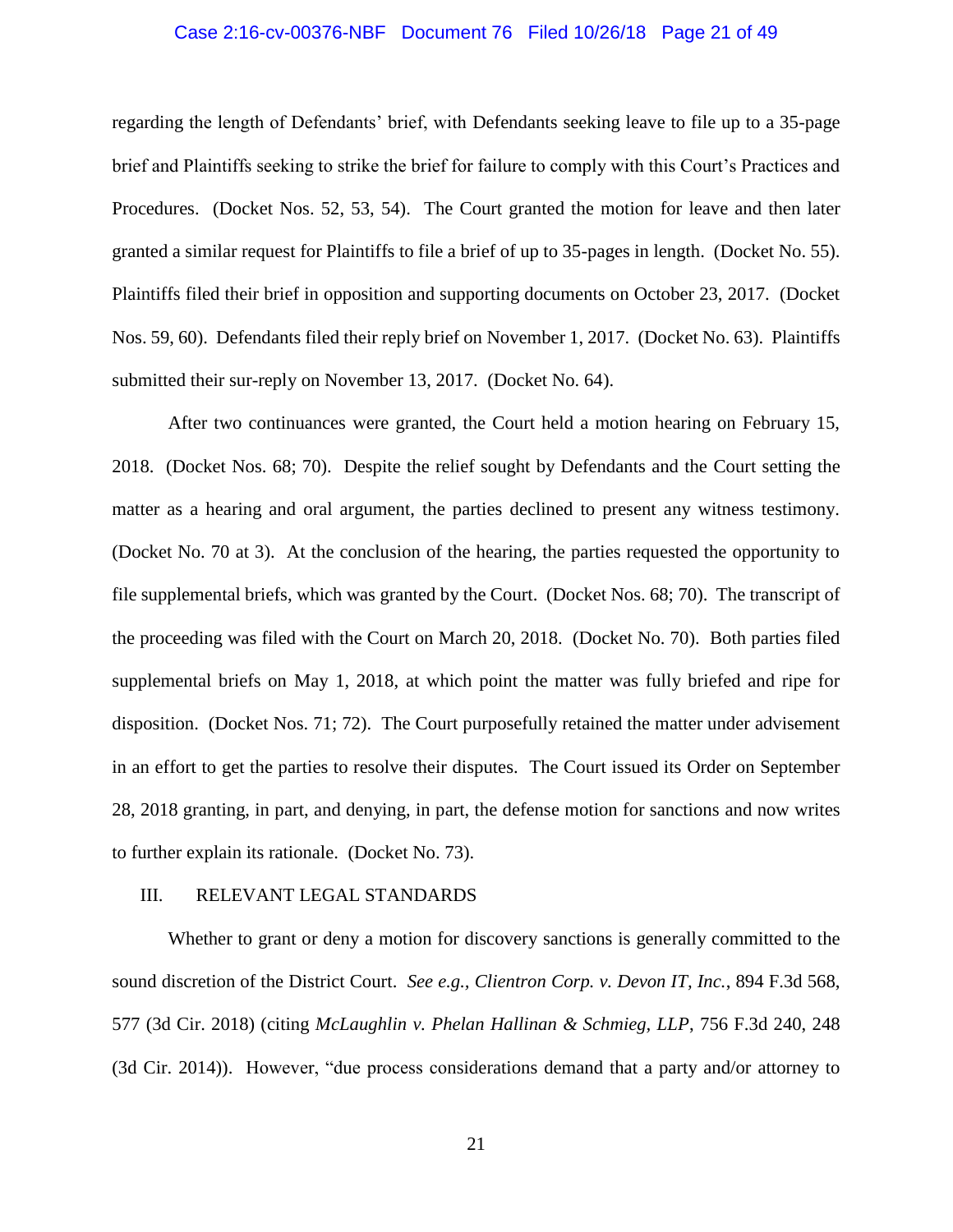## Case 2:16-cv-00376-NBF Document 76 Filed 10/26/18 Page 22 of 49

whom a motion for sanctions is directed must have both notice and an opportunity to be heard." *Vay v. Huston*, Civ. A. No. 14-769, 2016 WL 1408116, at \*9 (W.D. Pa. Apr. 11, 2016) (citing *Jones v. Pittsburgh Nat. Corp.*, 899 F.2d 1350, 1357 (3d Cir. 1990)). "The required notice must be 'explicit' and 'particularized,' advising the allegedly offending party of the precise legal theory under which sanctions are being advanced, (i.e., Rule 37, Rule 11, or 28 U.S.C. § 1927), and the form of relief that is requested as a sanction or sanctions, such as attorneys' fees, costs, exclusion of evidence or dismissal." *Id.* "[A] district court abuses its discretion in imposing sanctions when it 'bases its ruling on an erroneous view of the law or on a clearly erroneous assessment of the evidence.'" *Clientron Corp. v. Devon IT, Inc.*, 894 F.3d 568, 577 (3d Cir. 2018) (quoting *Bowers v. Nat'l Collegiate Athletic Ass'n*, 475 F.3d 524, 538 (3d Cir. 2007)) (further quotations omitted).

In similar vein, this Court's motions practice rules require that "motions must state with particularity the grounds upon which the motion is made and the relief or order that is sought" and "[t]he accompanying proposed order of court must detail the specific relief sought by the party." *Vay*, 2016 WL 1408116, at \*8 (citations omitted). Further, "legal arguments not raised and relief that is not sought in the initial motion are generally deemed waived" and "[a]lthough this Court often holds oral argument and liberally permits supplemental briefing, these procedures should not be construed as the Court granting permission to raise for the first time new issues or arguments at the hearing and through supplemental submissions." *Id*. (citations omitted). As this Court noted previously,

> it would be an abuse of discretion for a District Court to award sanctions against a party or counsel in a form that was not part of the initial motion providing notice, without providing an opportunity to be heard on the precise type of sanctions that are awarded. *See McLaughlin*, 756 F.3d at 249-50 (quoting *Jones*, 899 F.2d at 1357) ("The 'mere existence' of a rule or statute concerning sanctions is insufficient to put a party on notice that sanctions are being contemplated."). When a party ups the ante by changing the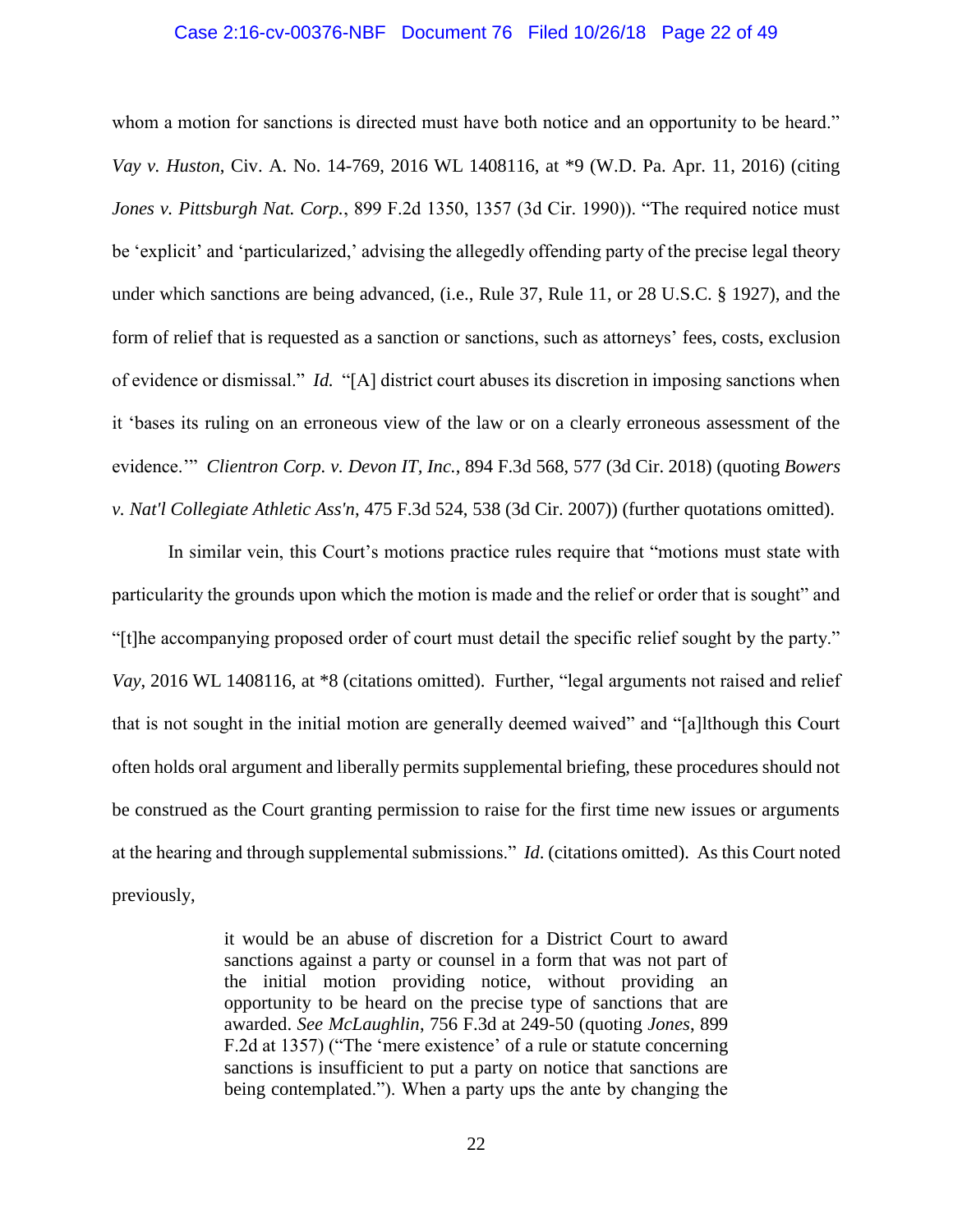form of sanctions that it is seeking during ongoing proceedings, the proceedings become unnecessarily complicated and the Court must either: adjourn and provide the allegedly offending party a full and fair opportunity to respond; or, deny the relief for sanctions that is outside the scope of the initial notice.

*Vay*, 2016 WL 1408116, at \*9.

# IV. DISCUSSION

Defendants seek sanctions for alleged: spoliation of ESI under Rule 37(e); deficient certifications under Rule  $26(g)(3)$ ; and, coaching of a witness during a deposition under Local Civil Rule 83.3.<sup>11</sup> (Docket Nos. 51; 63; 72). Defendants' proposed order contains a laundry list of potential sanctions including dismissal of the entire case, with prejudice; an adverse inference that any lost information was favorable to the defense; attorneys' fees and costs; and, preclusion of evidence at the trial of this matter. (Docket No. 50-1). Plaintiffs contest the imposition of sanctions under all of these theories. (Docket Nos. 60; 64; 71). The Court now addresses each of the asserted bases for sanctions, in turn, starting with the alleged Rule 37(e) violation.

# *A. Alleged ESI Spoliation*

Defendants initially seek sanctions under Rule 37(e) which governs applications for sanctions arising from the spoliation of relevant ESI. (Docket No. 50). Defendants contend that the record supports a finding that ESI was lost in bad faith such that the severe sanctions of dismissal and/or an adverse inference should be ordered as to all of the Plaintiffs' claims. (*Id*.). Alternatively, Defendants maintain that they should be entitled to attorneys' fees and costs due to prejudice they allegedly sustained as a result of the lost ESI. (*Id*.). Plaintiffs argue that the record

 $11$ <sup>11</sup> The Court notes that Defendants never filed a motion to compel in this case and therefore do not seek sanctions under Rule 37(c)(1) for violating any court orders. *See* Civ. A. No. 16-376, Docket Report. They also have not cited this Court's inherent authority or 28 U.S.C. § 1927 in support of sanctions. (*See* Docket No. 51). The Court declines to consider those potential sources of sanctions sua sponte because, consistent with *Vay*, 2016 WL 1408116, at \*9, notice has not been provided to Plaintiffs that sanctions were being sought under such authority.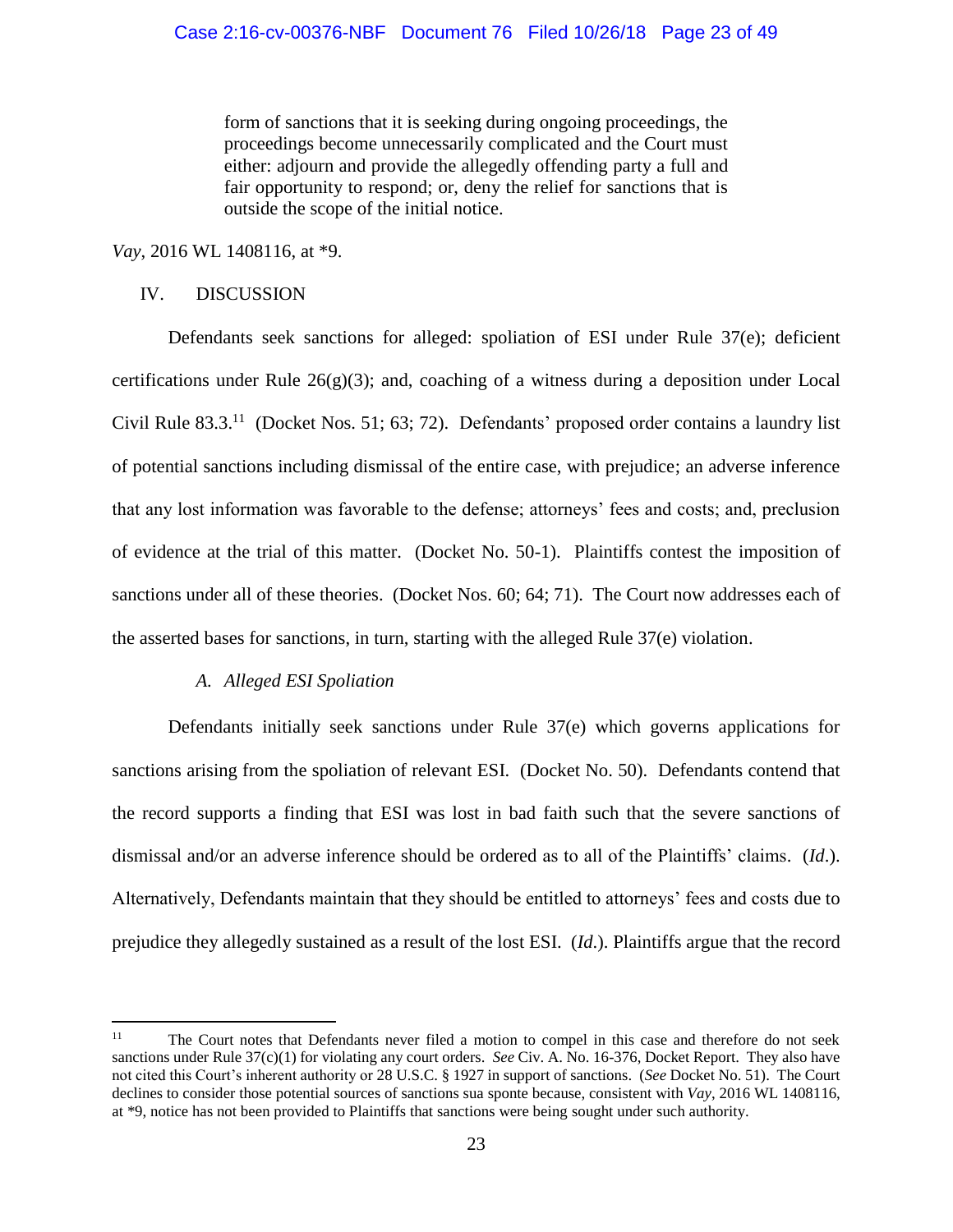### Case 2:16-cv-00376-NBF Document 76 Filed 10/26/18 Page 24 of 49

does not support findings that they acted in bad faith with intent to deprive Defendants of relevant ESI and that each of their claims and respective handling of ESI must be reviewed individually rather than as a group. (Docket Nos. 60; 64; 71). They continue that they took reasonable steps to preserve ESI and that any lost information is also attributable, in part, to the fact that Defendants did not timely request that they forensically image their cell phones. (Docket Nos. 60; 64; 71). Having carefully considered the parties' positions on these issues, the Court finds that Defendants have failed to meet their burden to demonstrate that any of the Plaintiffs acted with intent to deprive Defendants of any relevant ESI and that they were prejudiced by the loss of any such information.

# 1. Relevant Law

As the moving party, the burden is on Defendants "to show that spoliation occurred and what sanctions are appropriate." *Goldrich v. City of Jersey City, et al.*, 2018 WL 4492931, at \*7 (D. N.J. Jul. 25, 2018), *report and recommendation adopted as modified by*, 2018 WL 4489674 (D. N.J. Sept. 19, 2018). Rule 37(e) provides that:

> (e) Failure to Preserve Electronically Stored Information. If electronically stored information that should have been preserved in the anticipation or conduct of litigation is lost because a party failed to take reasonable steps to preserve it, and it cannot be restored or replaced through additional discovery, the court:

> > (1) upon finding prejudice to another party from loss of the information, may order measures no greater than necessary to cure the prejudice; or

> > (2) only upon finding that the party acted with the intent to deprive another party of the information's use in the litigation may:

> > > (A) presume that the lost information was unfavorable to the party;

> > > (B) instruct the jury that it may or must presume the information was unfavorable to the party; or

(C) dismiss the action or enter a default judgment.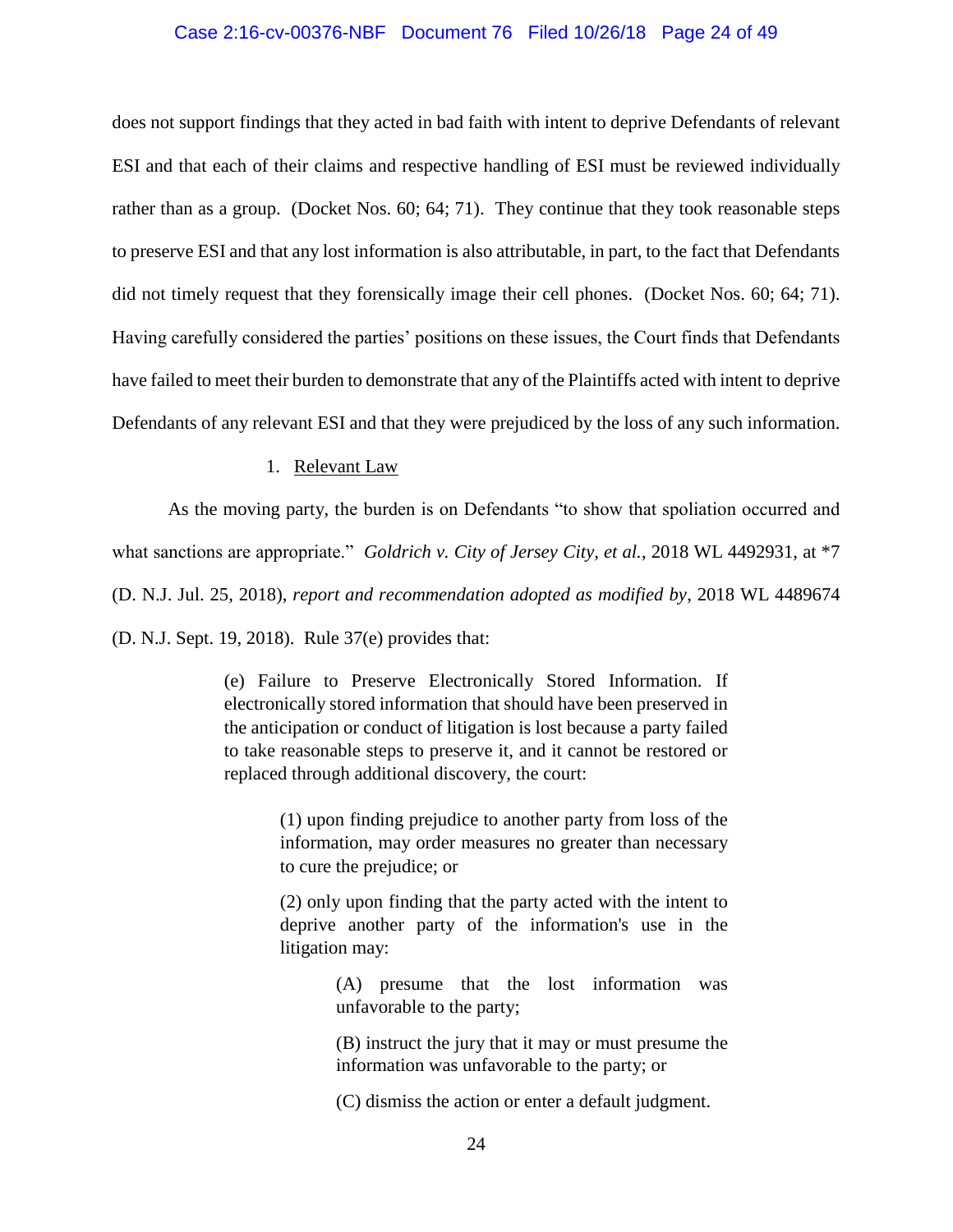## Case 2:16-cv-00376-NBF Document 76 Filed 10/26/18 Page 25 of 49

FED. R. CIV. P. 37(e). To demonstrate spoliation, "defendants must show: (1) certain ESI should

have been preserved in anticipation or conduct of litigation; (2) that evidence was lost; (3) the ESI

was lost because plaintiff failed to take reasonable steps to preserve it; and (4) that it cannot be

restored or replaced." *Goldrich*, 2018 WL 4492931, at \*7.

If these elements are established, "to determine the appropriate sanctions to be imposed,

the Court must find either prejudice to defendants or that plaintiff acted with the intent to deprive

defendants of the ESI's use in the litigation." *Id*.

"To make a determination of bad faith, the court must find that the spoliating party 'intended to impair the ability of the potential defendant to defend itself.'" *Micron Tech., Inc. v. Rambus Inc.*, 917 F. Supp. 2d 300, 315 (D. Del. Jan. 2, 2013) (quoting *Schmid v. Milwaukee Elec. Tool Corp.*, 13 F.3d 76, 80 (3d Cir. 1994)); *see also St. Clair Intellectual Prop. Consultants, Inc. v. Toshiba Corp.*, 2014 WL 4253259, at \*5 (D. Del. Aug. 27, 2014) (finding no bad faith where conduct consists of "inadvertence, negligence, inexplicable foolishness, or part of the normal activities of business or daily living").

The related "question of prejudice turns largely on whether a spoliating party destroyed evidence in bad faith." *Micron*, 917 F. Supp. 2d at 319 (internal quotation marks omitted). A finding of prejudice requires a party to "come forward with plausible, concrete suggestions as to what the lost evidence might have been" and a showing that its loss "materially affect[ed] the substantial rights of the adverse party and is prejudicial to the presentation of the case." *Magnetar*, 886 F. Supp. 2d at 481 (internal quotation marks omitted).

*GN Netcom, Inc. v. Plantronics, Inc.*, Civ. A. No. 12-1318-LPS, 2016 WL 3792833, at \*5–6 (D.

Del. July 12, 2016). When determining the appropriate sanction, the Court considers: "(1) the degree of fault of the party who altered or destroyed the evidence; (2) the degree of prejudice suffered by the opposing party; and (3) whether there is a lesser sanction that will avoid substantial unfairness to the opposing party and ... deter such conduct by others in the future." *Capogrosso v. 30 River Court E. Urban Renewal Co.*, 482 F. App'x 677, 682 (3d Cir. 2012). "The 2015 Advisory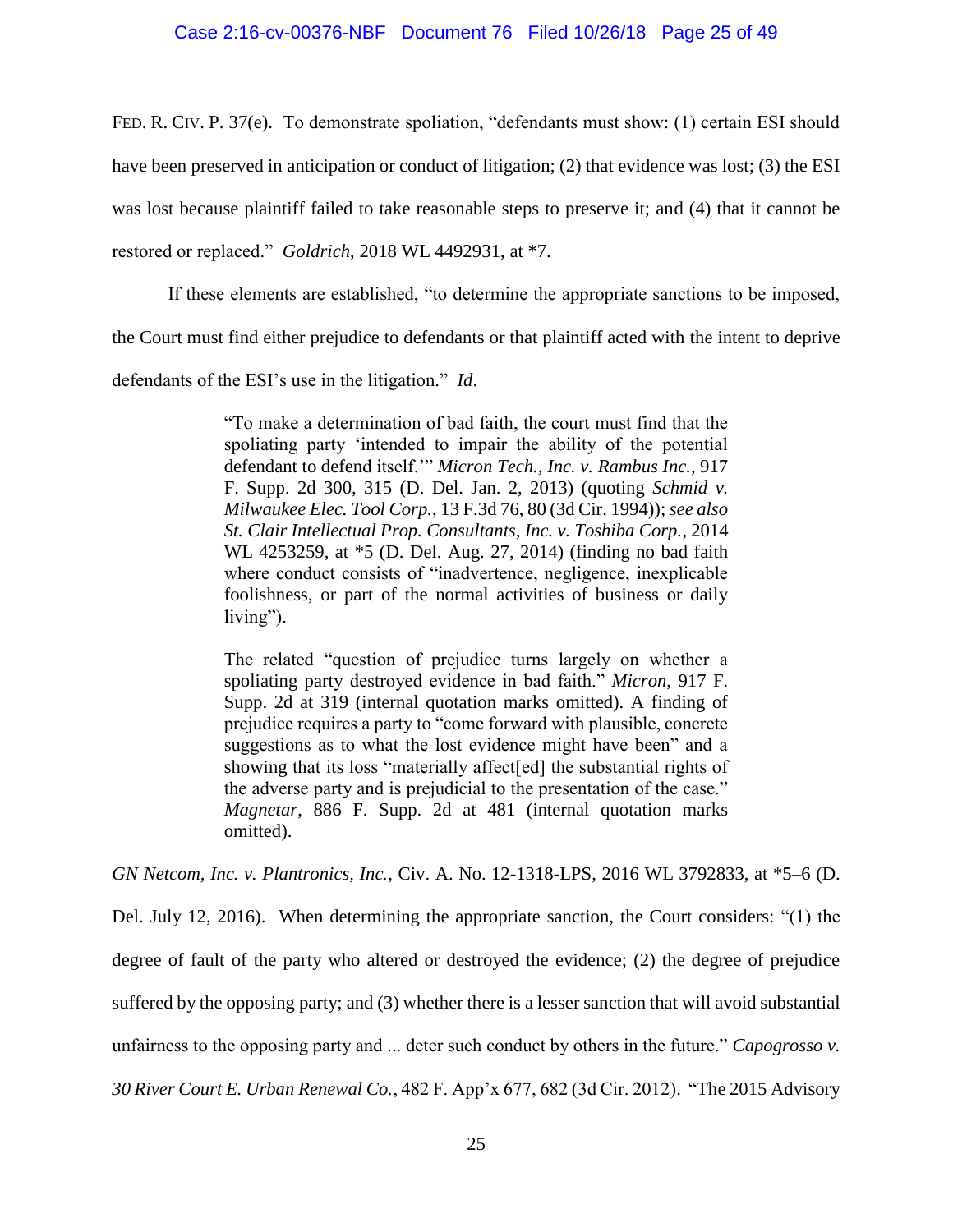# Case 2:16-cv-00376-NBF Document 76 Filed 10/26/18 Page 26 of 49

Committee Notes to amended Rule 37(e) explain that '[a]n evaluation of prejudice from the loss of information necessarily includes an evaluation of the information's importance in the litigation,' and a court is 'not require[d] ... to adopt any of the measures listed in subdivision (e)(2)' if 'lesser measures such as those specified in subdivision  $(e)(1)$  would be sufficient to redress the loss." *GN Netcom, Inc.*, 2016 WL 3792833, at \*5 (quoting 2015 Advisory Comm. Notes to Rule 37(e)). The Court is tasked with determining the weight to be given to the evidence presented by the parties and evaluating the credibility of same. *See e.g., DVComm, LLC v. Hotwire Comm., LLC*, 2016 WL 6246824, at \*1 (E.D. Pa. Feb. 3, 2016).

### 2. Discussion

Defendants present this motion as an "all or nothing" proposition by seeking dismissal or an adverse inference as to the entire group of five Plaintiffs without differentiating between them as to the relief sought. (Docket No. 51). Plaintiffs maintain that the motion for sanctions must be evaluated as to each of them individually, particularly as the most significant sanctions under § 37(e)(2) require a finding that a party acted with the subjective intent to deprive his opponent of relevant ESI. (Docket No. 60). The Court agrees with Plaintiffs on this contested issue and will evaluate the evidence as to each Plaintiff, individually, in the next few sections of this Opinion. With that said, the Court finds that the record, as a whole, does not support a conclusion that any of the Plaintiffs acted in bad faith with the intent to deprive Defendants of relevant ESI or that Defendants sustained sufficient prejudice due to the loss of ESI to justify the imposition of sanctions under Rule 37(e). The Court reaches these decisions for several reasons.

First, while the record is uncontested that several cell phones utilized by the Plaintiffs between 2015 and 2017 were lost, stolen, or damaged and that some ESI was not preserved on others that they maintained, all of the Plaintiffs have denied intentionally deleting any ESI and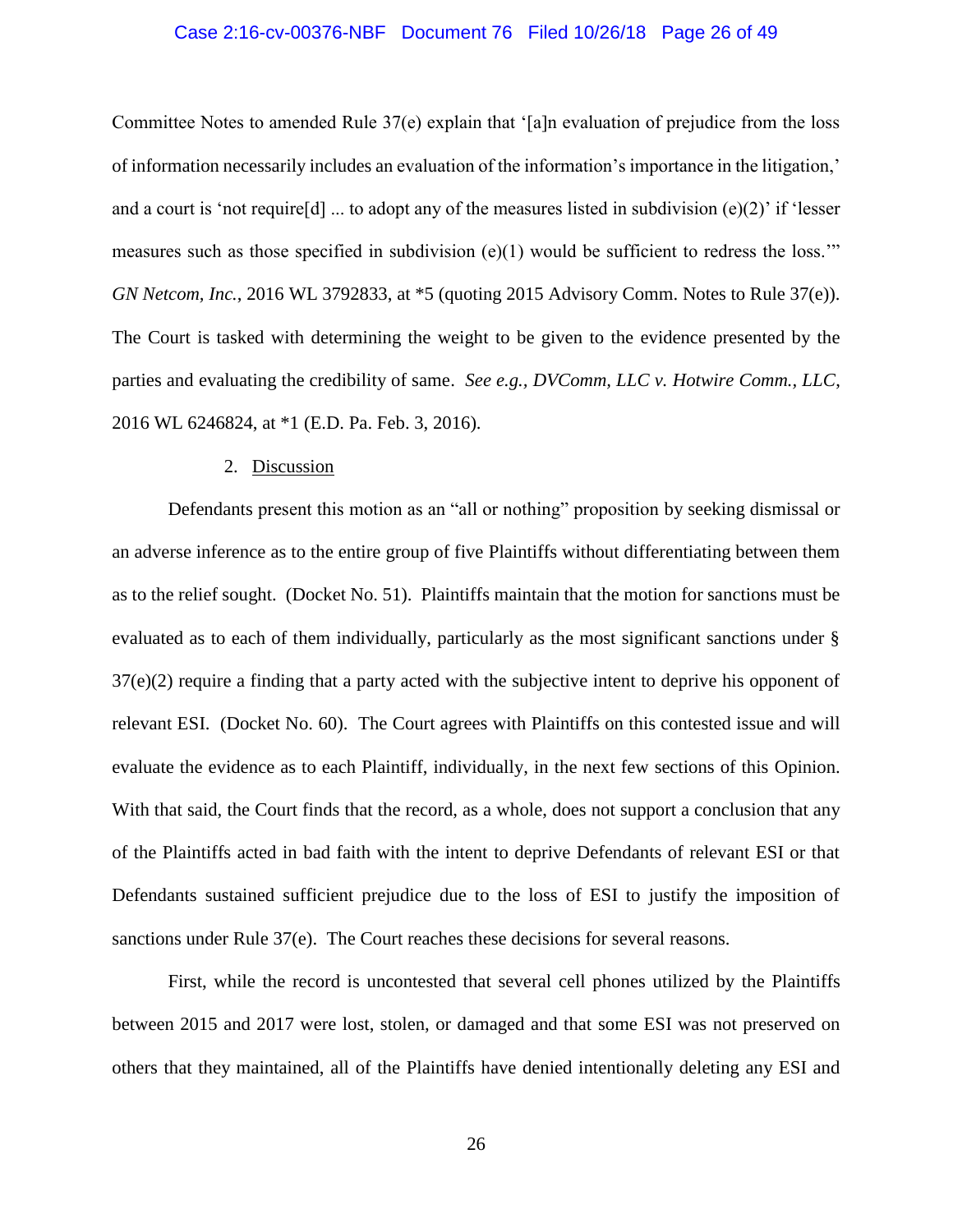# Case 2:16-cv-00376-NBF Document 76 Filed 10/26/18 Page 27 of 49

Defendants have simply not proven that the Court should discredit their sworn denials. At most, Defendants have demonstrated that Plaintiffs were negligent in mishandling their devices but the same does not suffice to justify sanctions under Rule 37(e)(1). *See Applebaum v. Target Corp.*, 831 F.3d 740, 745 (6th Cir. 2016) ("It bears adding that to the extent Applebaum sought an adverse inference instruction for spoliation of electronic information, a 2015 amendment to Civil Rule 37(e)(2) required her to show that Target had 'intent' to deprive her of the information's use. A showing of negligence or even gross negligence will not do the trick."); *Abdelgawad v. Mangieri*, Civ. A. No. 14-1641, 2017 WL 6557483, at \*3 (W.D. Pa. Dec. 22, 2017) ("Because Mangieri did not act with the intent to deprive Plaintiff of access to the lost electronic materials, the Court may not presume that the lost information is unfavorable to Mangieri.").

Second, the Court provided Defendants with ample opportunities to gather sufficient evidence to build their case to justify the imposition of sanctions but they declined all of the following: (1) to move to reopen the Plaintiffs' depositions to further question them about their handling of the devices and ESI, including the tardily produced ESI as to Roe and Gardner; (2) to subpoena Plaintiffs' cell phone carriers to obtain call or text logs which would have shown, at a minimum, whether communications took place during the relevant time frame; or (3) to call any of the Plaintiffs as witnesses at the motion hearing to challenge their declarations. Without such evidence, Defendants largely rely upon excerpts of the Plaintiffs' deposition testimony and the ESI they produced and from which they ask the Court to draw speculative inferences about the Plaintiffs' subjective intent. *See e.g., Goldrich v. City of Jersey City*, 2018 WL 4492931, at \*11 (D.N.J. Jul. 25, 2018) ("[T]he Court declines to speculate that plaintiff intentionally deprived defendants of the evidence."). But, this Court is not inclined to make such adverse findings regarding their subjective intent without being able to observe their demeanor and evaluate their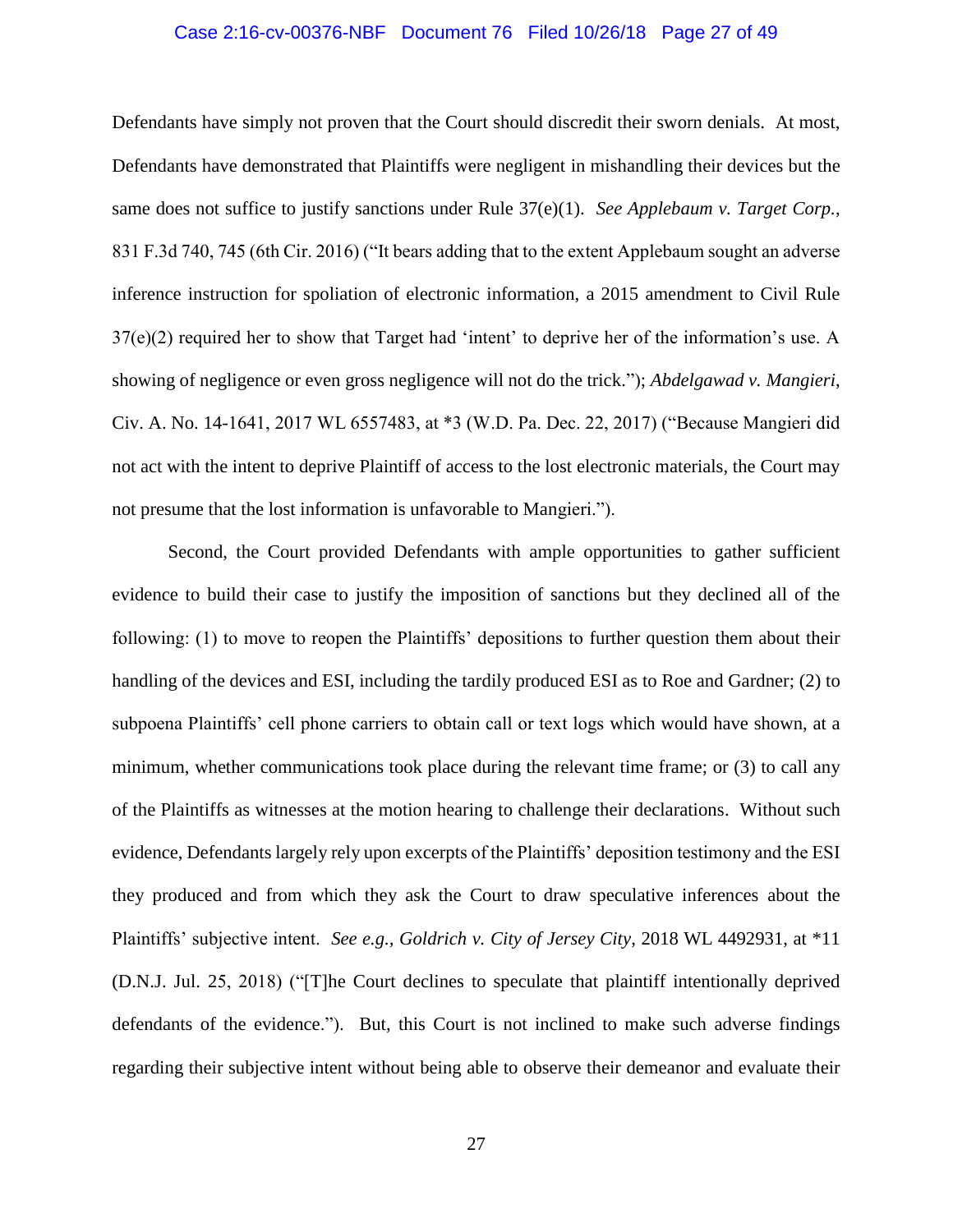### Case 2:16-cv-00376-NBF Document 76 Filed 10/26/18 Page 28 of 49

credibility while on the witness stand. *Id*. ("the Court finds circumstantial evidence alone to be an insufficient basis on which to find that plaintiff acted with the intent to spoliate relevant evidence."). Hence, the present motion is distinct from several cases where sanctions have been imposed upon which Defendants rely but where the presiding courts were able to assess the credibility of the alleged spoliators. *See e.g., DVComm, LLC v. Hotwire Comm., LLC, et al.*, Civ. A. No. 14-5543, 2016 WL 6246824, at \*1 (E.D. Pa. Feb. 3, 2016) (imposing sanctions after evaluating credibility of alleged spoliators); *GN Netcom, Inc. v. Plantronics, Inc.*, 2016 WL 3792833, at \*1 (D. Del. Jul. 12, 2016) (same).

Third, although Plaintiffs did not preserve all of their data on certain of their devices, Defendants have not met their burden to demonstrate that they were prejudiced by the loss of any relevant ESI from such devices. To this end, they have not provided concrete, plausible suggestions as to any relevant ESI that was lost and thereby materially affected their substantial rights, preventing them from defending this case. *Magnetar*, 886 F. Supp. 2d at 481. Instead, they have offered conjecture as to what they believe may have been on the devices but that is not enough to justify the imposition of sanctions. *See e.g., ML Healthcare Servs., LLC v. Publix Super Markets, Inc.*, No. 15-13851, 2018 WL 747392, at \*10 (11th Cir. Feb. 7, 2018) (upholding denial of adverse inference as there was no evidence of bad faith by Publix producing surveillance video depicting plaintiff's injury and not preserving video from 35 days prior to the injury because "[f]ailure to preserve such speculative evidence does not raise the specter of bad faith in the same way that a failure to preserve evidence of a specific, crucial event in a case might" and affirming denial of alternative sanctions request to exclude such evidence as it was "purely speculation and conjecture."); *Flanders v. Dzugan*, Civ. A. No. 12-1481, 2015 WL 5022734, at \*5 (W.D. Pa. Aug. 24, 2015) ("The only thing Plaintiff can say with any specificity is that Defendants do not appear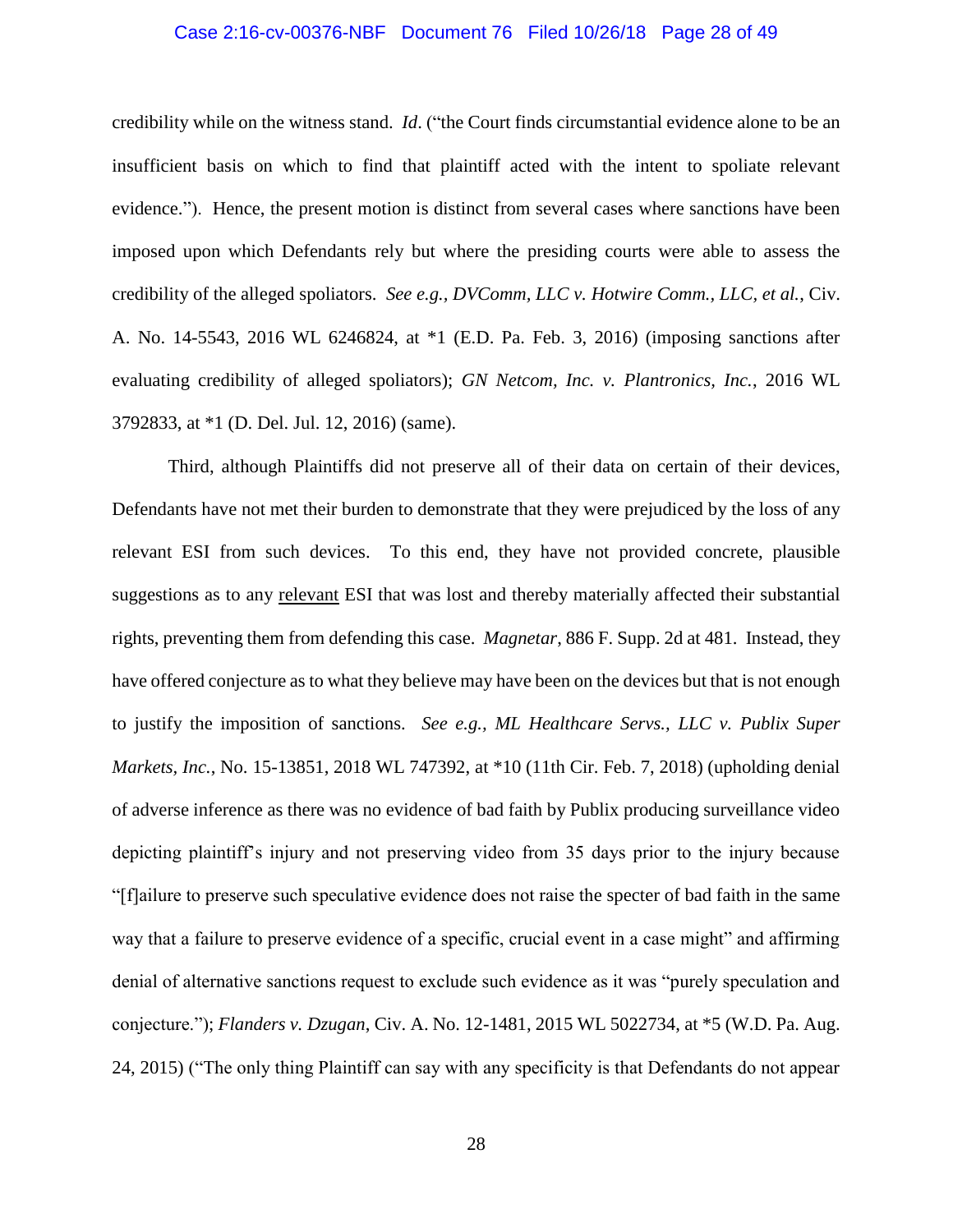### Case 2:16-cv-00376-NBF Document 76 Filed 10/26/18 Page 29 of 49

to have put a litigation hold in place. Plaintiff cannot show any evidence was actually lost or destroyed. Plaintiff also cannot show that if evidence was lost or destroyed, it would have been beneficial to his case."). At the same time, the seven devices which were forensically examined contained 10,903 total messages, with 406 messages deemed relevant such that they were then produced to Defendants, or only 3 percent. <sup>12</sup> (Pl. Ex. O, Docket No. 59-15 at  $\P$  60).

This case is therefore distinguishable from the recent decision by the Honorable Kim R. Gibson in *Sinclair v. Cambria County*, 2018 WL 4689111, at \*2-4 (W.D. Pa. Sept. 28, 2018). In *Sinclair*, the plaintiff brought a failure to promote claim against her employer and testified that she had texted several coworkers in preparation for her deposition asking them each about her job performance; a document request seeking the text messages was promptly served 10 days after the deposition; plaintiff responded three months later than she did not retain all of the messages; and defendants obtained her cell phone records which showed that at least 78 unrecovered messages were sent to the specific coworkers she named in the deposition. *Id*. Judge Gibson found that bad faith was not shown in the record but held that Defendants were prejudiced by the loss of such relevant ESI, assessing attorneys' fees and costs for pursuing such discovery. *Id.* In contrast, Defendants have simply not built a sufficient record here for the Court to make a finding that they were prejudiced by the loss of devices.

Fourth, as the Court pointed out at the motion hearing, Defendants seek significant sanctions including dismissal, an adverse inference and the preclusion of evidence but did not adhere to Third Circuit precedent which requires an evaluation of a number of factors including the merits of the underlying claims prior to issuing those types of sanctions. (Docket No. 70 at

<sup>&</sup>lt;sup>12</sup> As noted, Defendants have also not demanded that the three cell phones which could not be forensically examined initially be sent to a specialized lab for further attempts at same at a cost of \$2,000 per device. (*See* Pl. Ex. DD, Docket No. 59-30).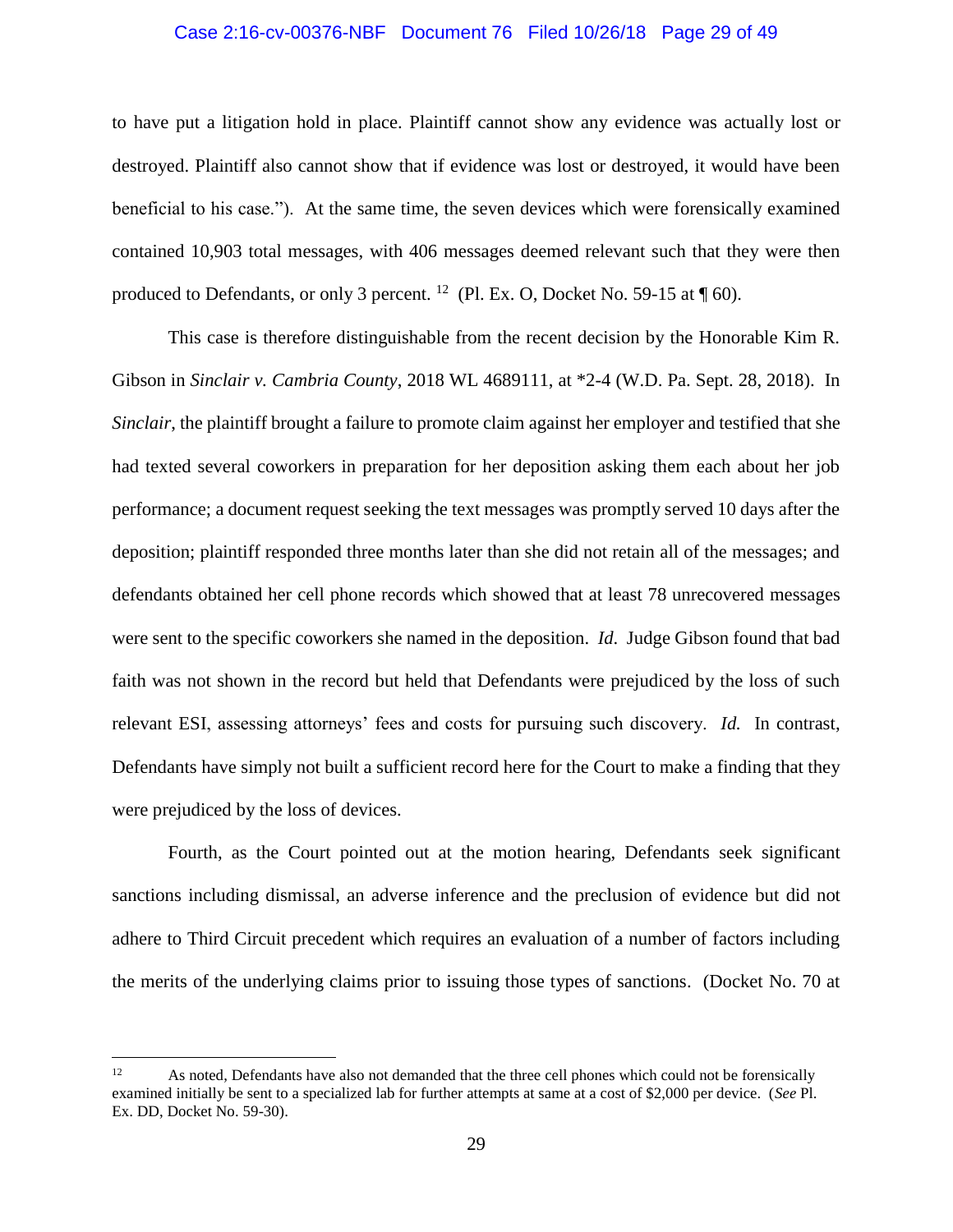### Case 2:16-cv-00376-NBF Document 76 Filed 10/26/18 Page 30 of 49

113). Following *Vay*, Defendants' supplemental brief analyzing the *Poulis* factors for the first time can be disregarded and such relief can be denied on this basis alone. *See Vay*, 2016 WL 1408116, at \*8. However, in their supplemental brief, Defendants admit that Plaintiffs have presented meritorious claims and that such factor is neutral, significantly undermining their requests for the imposition of such harsh sanctions. (Docket No. 72 at 21 (conceding that "Plaintiffs have pleaded a claim that, "if established at trial, would support recovery"). From the Court's perspective, the evidence of retaliation in this record is strong given both the timing of the layoffs vis-à-vis Plaintiffs' decisions to participate in the *Stroman* lawsuit and the negative, even profane comments about Plaintiffs attributed to Defendants' supervisors and management level employees who allegedly called them "niggers," "greedy fuckers," "worthless," "piece[s] of shit" and the like who were "stealing" the company's money. (Pl. Ex. A, Docket No. 59-1; Pl. Ex. G, Docket No. 59-7). Further, these comments are supported by a third party witness and the text messages produced by Defendants, among other evidence. (Pl. Ex. A, Docket No. 59-1; Pl. Ex. L, Docket No. 59-12).

Aside from these general conclusions, the Court holds that the specific factual scenarios involving each individual Plaintiff do not support the imposition of sanctions under Rule 37(e).

### a. Roe

As to Roe, Defendants have failed to meet their threshold burden to demonstrate that relevant ESI was lost such that the request for sanctions must be denied. *See e.g., Air Products and Chemicals, Inc. v. Wieseman*, 2017 WL 758417, at \*1 (D. Del. Feb. 27, 2017) (denying sanctions because "defendants have not met the threshold requirement under Fed. R. Civ. P. 37(e) of showing that ESI was actually lost."). Indeed, Roe retained both of his phones, they were forensically examined and relevant text messages and Facebook postings, (including a few which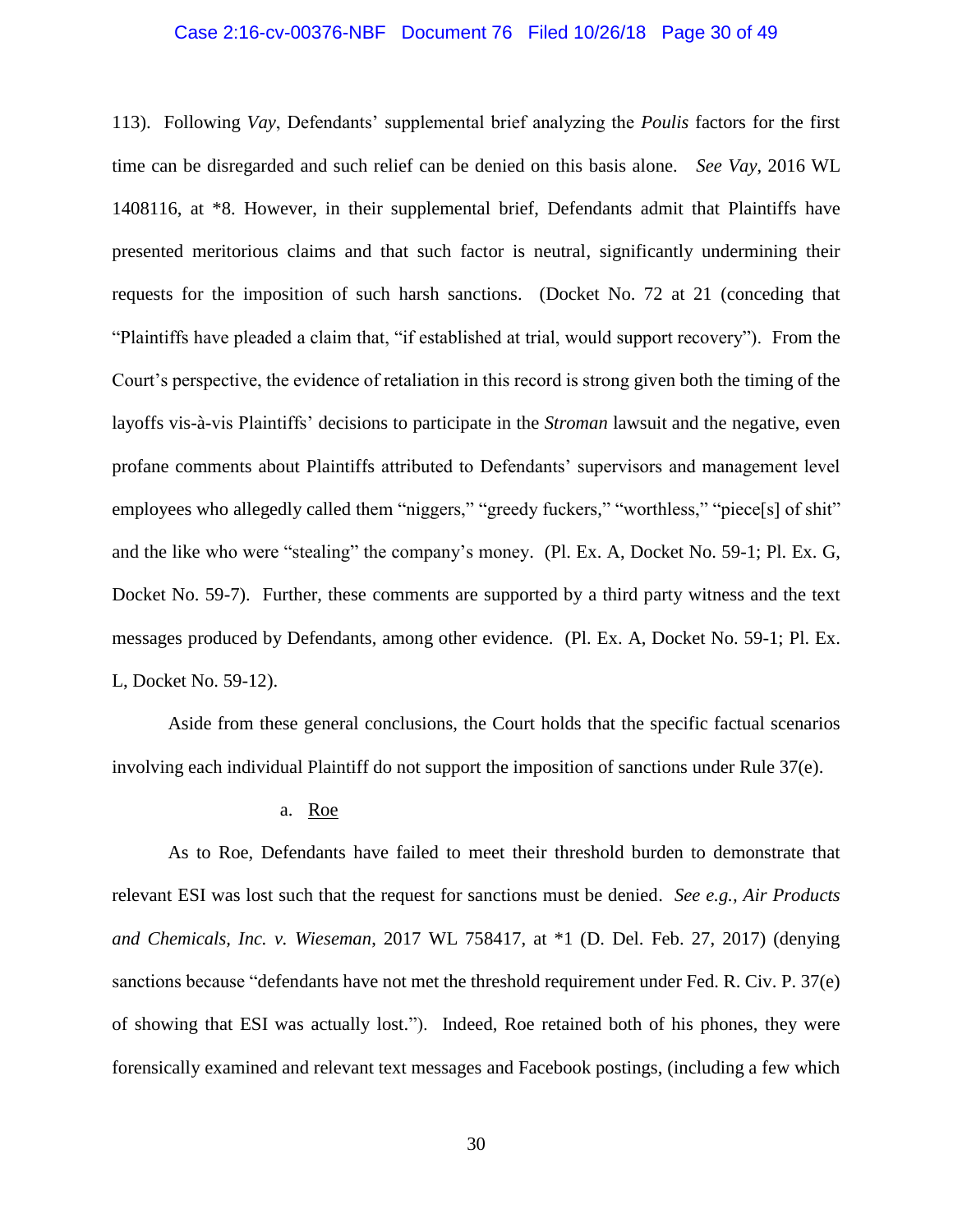## Case 2:16-cv-00376-NBF Document 76 Filed 10/26/18 Page 31 of 49

were previously deleted on the phone), were produced to Defendants, albeit in September of 2017. (Pl. Ex. JJ, Docket No. 59-36). While some of those messages were previously deleted and recovered during the forensic examination, as the commentary to Rule 37(e) notes, spoliation occurs "only when such information is lost. Because electronically stored information often exists in multiple locations, loss from one source may often be harmless when substitute information can be found elsewhere." FED. R. CIV. P. 37(e), 2015 amd. Thus, as there has been no showing that ESI was lost from Roe's devices, he cannot be subject to sanctions under Rule 37(e), including dismissal or an adverse inference.<sup>13</sup>

## b. Fuhs

With respect to Fuhs, Defendants have established that ESI was lost as he admits that he lost a prepaid Verizon phone he used between 2015 and June of 2016 at a time when he was in Pittsburgh for his deposition in June of 2017. (Docket Nos. 51; 60). However, Defendants have not adduced sufficient evidence to establish that Fuhs acted in bad faith, with intent to deprive Defendants of relevant ESI, or that they sustained prejudice as a result of the lost cell phone. Therefore, the Court finds that the imposition of sanctions is not appropriate as to Fuhs under either Rule  $37(e)(1)$  or  $37(e)(2)$ .

Defendants suggest that Fuhs' loss of the prepaid Verizon phone is a "dog ate your homework" type excuse that should not pass muster and should be rejected by the Court in favor of a finding of bad faith, inferred from the circumstances of claimed lost evidence while he was in Pittsburgh for his deposition. (Docket Nos. 51; 63; 72). Defendants also suggest that they have

<sup>13</sup> <sup>13</sup> It is also speculative for the Court to infer from Roe's handling of his messages, i.e., by deleting some relevant messages which were recovered by a forensic examination that the other Plaintiffs handled their own phones in a similar manner. Roe worked near Mansfield, Pennsylvania and did not even work with the other four Plaintiffs. (Docket No. 1 at ¶¶ 21-23). In addition, the recovery of all of Roe's cell phone data actually demonstrates that there were no relevant communications between him and the other plaintiffs which were not produced to Defendants.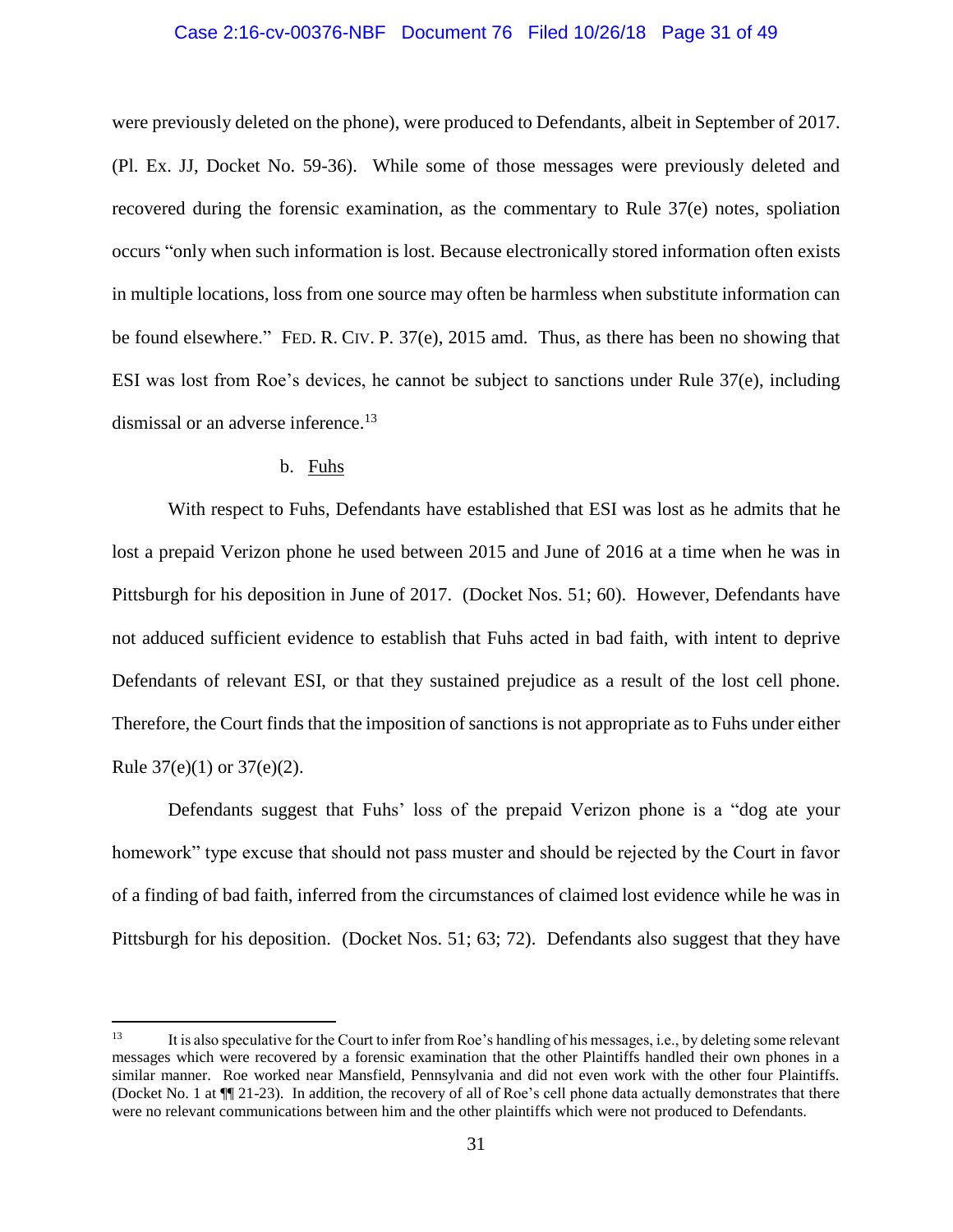### Case 2:16-cv-00376-NBF Document 76 Filed 10/26/18 Page 32 of 49

been prejudiced because Fuhs' allegations in his complaint "wholly" rely upon evidence which could be proven or disproven by information on the phone. (*Id*.). Plaintiffs counter that prior to losing the phone, Fuhs manually reviewed it, and relevant text messages have been produced to Defendants from this review. (Docket Nos. 60; 64; 71). They continue that Fuhs also maintained a second phone which has been forensically imaged, with 2,345 messages extracted but none have been produced as counsel determined they were not relevant and Defendants have not moved to compel nor challenge that decision. (*Id*.).

After reviewing the record, the Court rules that there is insufficient evidence for a finding that Fuhs acted in bad faith with the intent to deprive Defendants of any relevant ESI which may have been on his prepaid Verizon phone. While the circumstances of how the phone was lost are curious, Fuhs provided sworn testimony during the deposition that he left the phone at his residence. (*See* Pl. Ex. KK, Docket No. 59-37). The record is undisputed that he did so upon the advice of counsel and no evidence has been presented to undercut his sworn statement that he could not locate the phone upon his return. (*Id*.). Defendants also declined to call Fuhs as a witness at the motion hearing such that the Court was not provided the opportunity to evaluate his credibility on the witness stand. At most, this record indicates that Fuhs acted negligently by leaving the phone in a residence at times when his ex-wife would be removing items from the home. But, the same simply does not support a finding that Fuhs acted in bad faith, with intent to deprive Defendants of relevant ESI. *See Applebaum v. Target Corp.*, 831 F.3d 740, 745 (6th Cir. 2016) ("It bears adding that to the extent Applebaum sought an adverse inference instruction for spoliation of electronic information, a 2015 amendment to Civil Rule  $37(e)(2)$  required her to show that Target had 'intent' to deprive her of the information's use. A showing of negligence or even gross negligence will not do the trick.").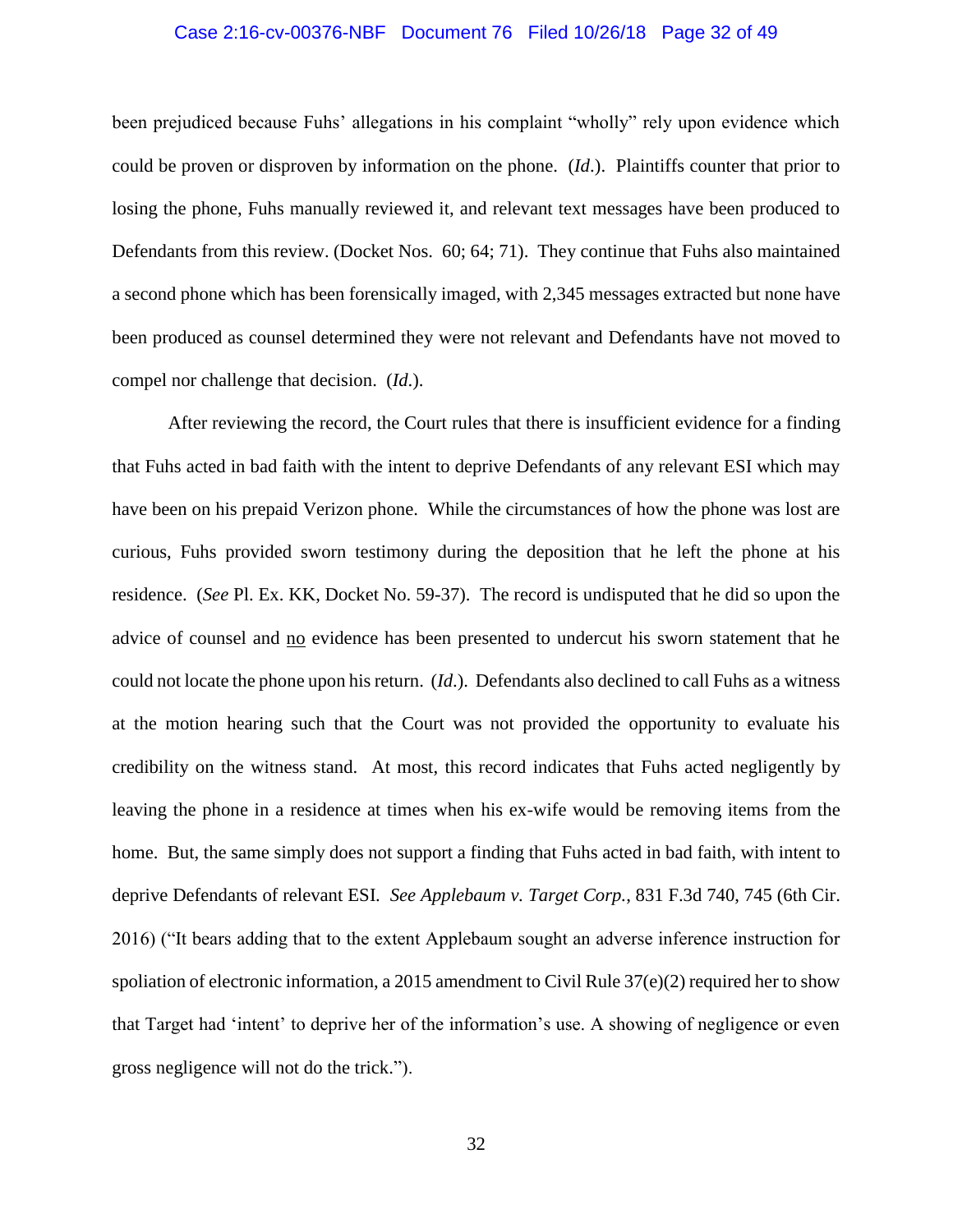# Case 2:16-cv-00376-NBF Document 76 Filed 10/26/18 Page 33 of 49

Defendants have likewise failed to show that they have been prejudiced by the loss of Fuhs' prepaid Verizon phone. A finding of prejudice requires a party to "come forward with plausible, concrete suggestions as to what the lost evidence might have been" and a showing that its loss "materially affect[ed] the substantial rights of the adverse party and is prejudicial to the presentation of the case." *Magnetar*, 886 F. Supp. 2d at 481. Defendants have not met this burden as they have merely provided unwarranted and speculative inferences from the current record in an effort to show that they have been prejudiced by the loss of this phone. (*See* Docket Nos. 51; 63; 72). Again, Fuhs manually reviewed the phone and provided two relevant text threads to his counsel, both of which were produced to Defendants. (Pl. Ex. U, Docket No. 59-21).<sup>14</sup> Fuhs also preserved another phone from a later time period and after a forensic review of same, no relevant texts were found or produced. (Pl. Ex. KK, Docket No. 59-37). In addition, one of the threads that was produced was a text conversation with Campbell that was not located by Defendants when they forensically reviewed Campbell's phone. (*See* Docket No. 70 at 44). While Fuhs admitted that he deleted a voicemail from Campbell, he testified under oath as to the circumstances and can be cross-examined at trial on the lack of retention of the voicemail. Otherwise, Defendants' hypothesis that there must be relevant ESI on the phone given the allegations set forth in Plaintiffs' Complaint is too speculative for the Court to impose sanctions under Rule 37(e). Again, what is required are plausible, concrete, suggestions of the content of any lost ESI. *See Magnetar*, 886 F.

<sup>&</sup>lt;sup>14</sup> The Blankenship text thread is dated September 30, 2015 wherein he tells Fuhs "U all are coming back. They just told baker to pack it up tomorrow" and then on October 2, 2015 asks him "What happened pal? U find another job." (Pl. Ex. U). On the second text, Fuhs' responds "Nope I signed the lawsuit they owed me 34k in overtime wages along with everyone in the company so people get to work while others get laid off who working out there." (*Id*.). Blankenship responds "Oh ok I see lol don't blame u." (*Id*.).

In the second set of texts with Dan Campbell, Fuhs states on October 22, 2015 "Hey Dan I was wondering if you knew if I was working days (sic) nights and who I would be working with and the address thank you." (*Id*.). Campbell responds "I will call u tomorrow I'm busy tonight." (*Id*.). The next day, Campbell writes, "Call me" and then adds "Plains (sic) have change (sic) JKLM shut down for 30 days so we are going to use them guys. Call me." (*Id*.).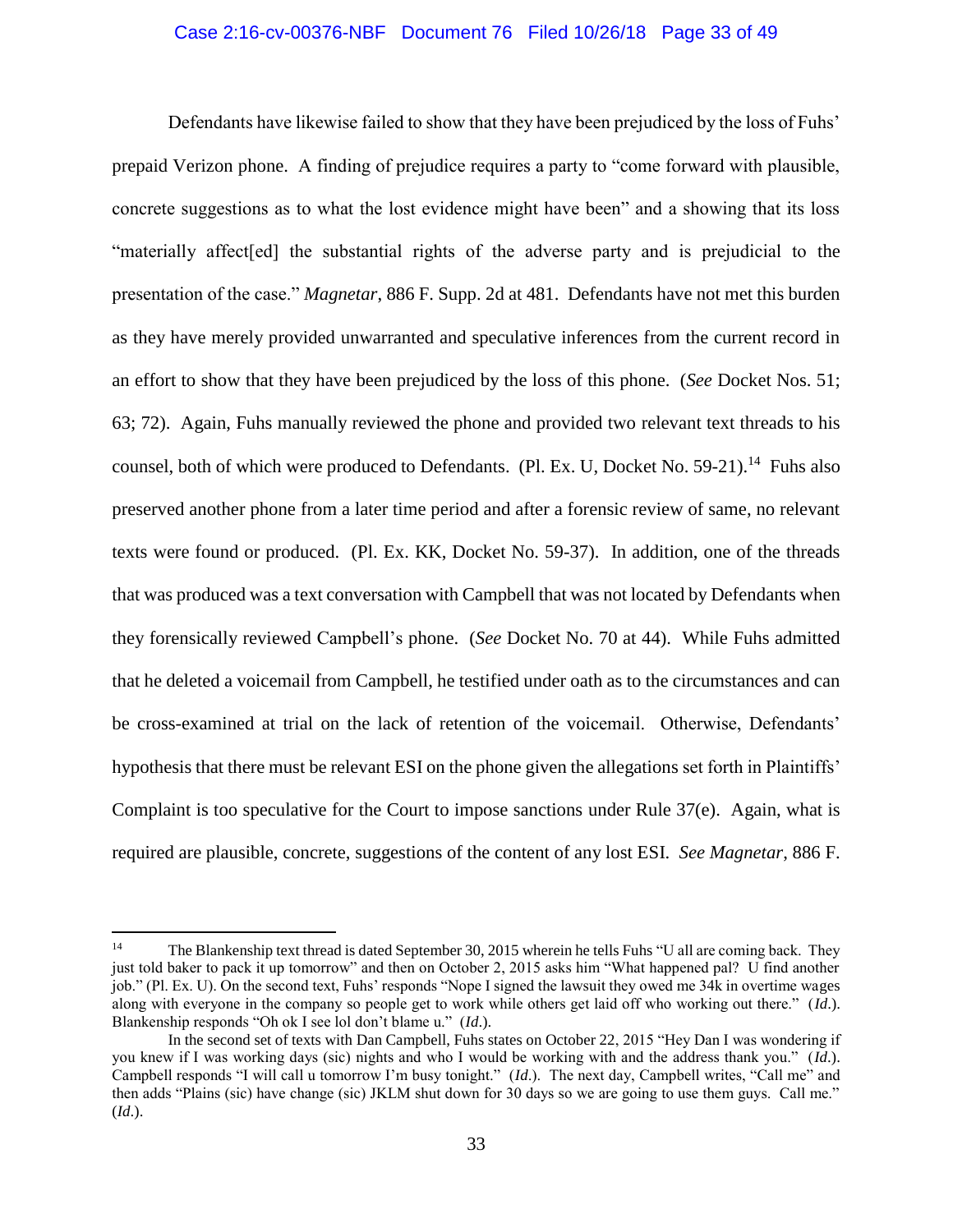### Case 2:16-cv-00376-NBF Document 76 Filed 10/26/18 Page 34 of 49

Supp. 2d at 481. Therefore, Defendants have not demonstrated that they were prejudiced by the loss of this phone.

### c. LaFleur

As to LaFleur, ESI was lost because the first Huwai cell phone that he used from November 2014 to November 2015 was stolen off a countertop at a bar and the third Huawei cell phone which he used from October 2016 through June 2017 was damaged after he dropped it into a lake while boarding a pontoon boat. (Pl. Ex. MM, Docket No. 59-39). At most, the loss of these devices is attributable to his negligence and/or a criminal act by a third party. Accordingly, there is no basis for sanctions under Rule 37(e)(2) as to the loss of these phones.

The Court further finds that Defendants have not established that sanctions should be awarded under Rule 37(e)(1) as their proffered evidence of prejudice is speculative, at best. *See Magnetar*, 886 F. Supp. 2d at 481. LaFleur admits that he texted with Bailey, Fuhs, and possibly Gardner, to determine if McLachlan had any rigs up and running and if Bailey had heard anything about work. (Pl. Ex. MM, Docket No. 59-39). However, there were no relevant texts on LaFleur's second Huawei cell phone which he used from November 2015 through October 2016. (*Id*.). Once again, it would be speculative to infer that relevant text messages exist on his other two phones which are not smart phones. Defendants have simply not "come forward with plausible, concrete suggestions as to what the lost evidence might have been" nor that they have been materially adversely affected by the loss of such evidence. *Magnetar*, 886 F. Supp. 2d at 481.

## d. Bailey

With respect to Bailey, ESI was lost because none was recovered from a company-issued Android device he returned in October, 2015 and a Boost Mobile Phone that he used during a few months in the spring of 2016 was stolen from a hotel room. (Pl. Ex. LL, Docket No. 59-38).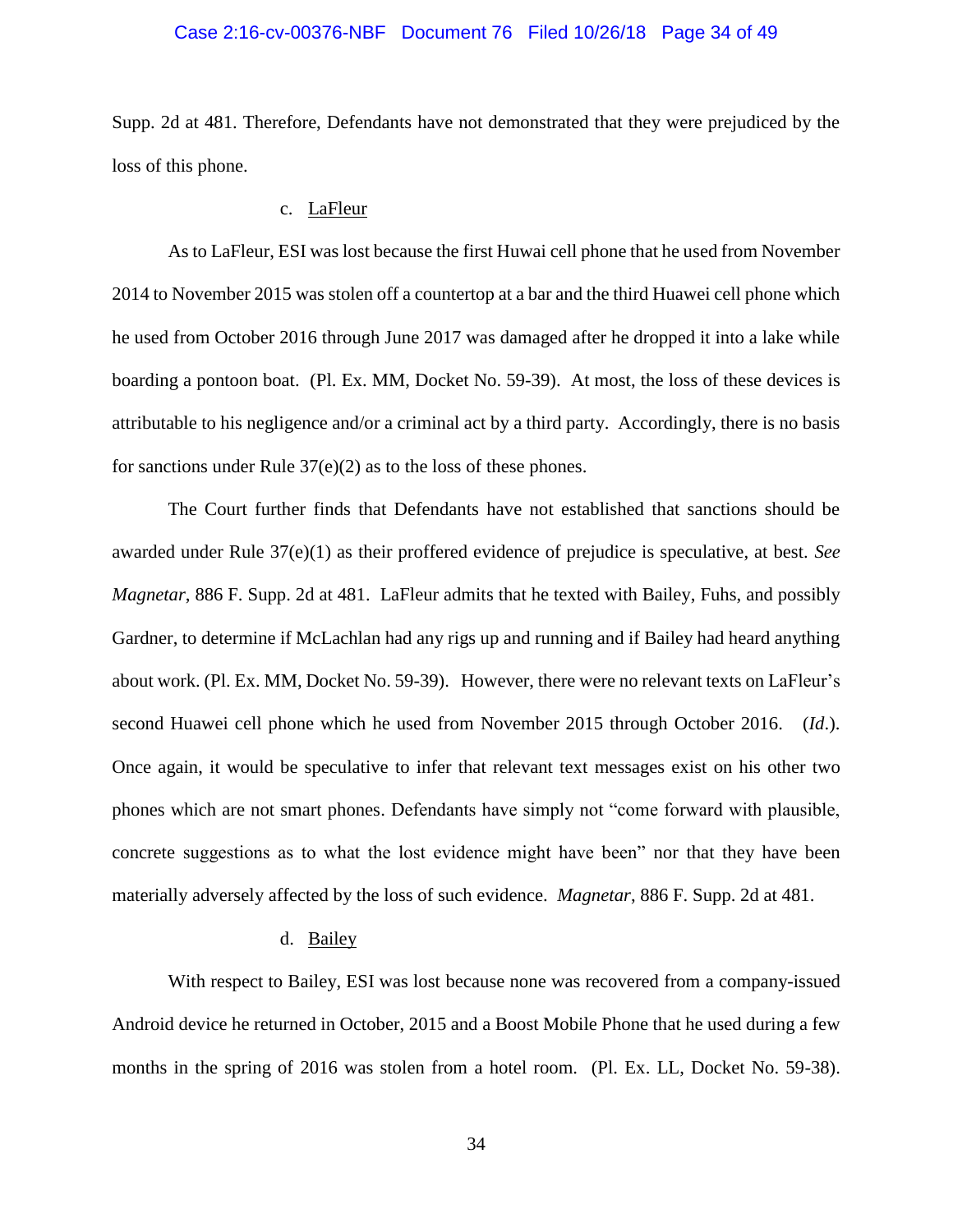## Case 2:16-cv-00376-NBF Document 76 Filed 10/26/18 Page 35 of 49

However, the record does not establish that it was Bailey that deleted anything off of the Android phone because it was forensically examined approximately one year after it was returned to the company.<sup>15</sup> Again, Bailey denied deleting anything and he was not called as a witness at the hearing such that the Court cannot evaluate his credibility. (Pl. Ex. LL, Docket No. 59-38). Defendants have also failed to establish that they were prejudiced by the loss of such ESI, again relying on speculation as to what may have been on those devices. *See* Fed. R. Civ. P. 37(e)(2). The remainder of Bailey's devices (including the digital recorder) were preserved such that no ESI was lost from those devices. (Pl. Ex. LL, Docket No. 59-38). All told, this record does not support Rule 37(e) sanctions as to Bailey.

## e. Gardner

 $\overline{a}$ 

Finally, some ESI was lost by Gardner because he had an auto-delete function enabled on his Samsung Galaxy Edge smart phone from October 2015 through April 2016. (Pl. Ex. NN, Docket No. 59-40). The record is uncontested that Gardner transitioned from a flip phone to a smart phone and did not understand the auto-delete function until he was told to disable it by his lawyers in April of 2016. (*Id*.). From that point in time, he maintained the phone and preserved the data until it was imaged in the summer of 2017. (*Id*.). The commentary to the 2015 amendments to Rule 37 addresses this type of situation:

> As under the current rule, the routine, good-faith operation of an electronic information system would be a relevant factor for the court to consider in evaluating whether a party failed to take

<sup>&</sup>lt;sup>15</sup> The sole evidence cited for the proposition that Bailey deleted ESI from the phone is an affidavit from defense counsel Jill Weimer, Esq. dated November 1, 2017 wherein she states that "2. Plaintiff Jeffery Bailey returned his McLachlan issued cell-phone phone on or about October 1, 2015 and it contained zero text messages, voice-mail or phone-call logs dating to the months that he used the device. 3. A forensic examination revealed that the only textmessages the device held were incoming texts from October 20, 2015 forward, i.e., after he had returned the device." (Docket No. 63-7 at ¶¶ 2-3). This declaration was not provided with the initial motions practice but is attached to the Reply Brief; hence, it may be disregarded by the Court. *See* n.10, *supra*. Moreover, Ms. Weimer's affidavit –which fails to acknowledge that the forensic examination took place a year later during the discovery period in this case and was in Defendants' possession the whole time – does not credibly prove that it was Bailey that deleted anything off of the phone. *See DVComm*, LLC, 2016 WL 6246824, at \*1.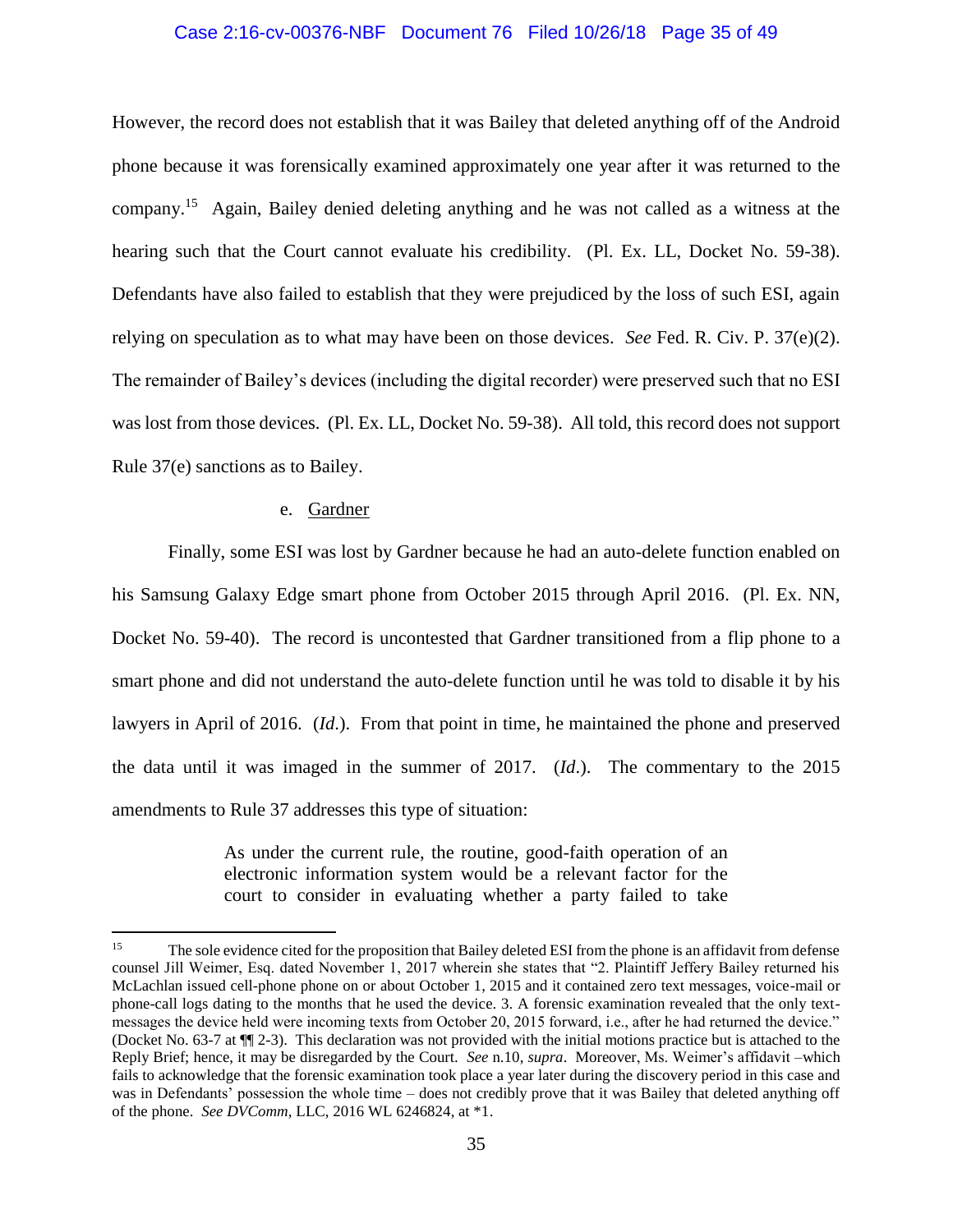reasonable steps to preserve lost information, although the prospect of litigation may call for reasonable steps to preserve information by intervening in that routine operation. This rule recognizes that "reasonable steps" to preserve suffice; it does not call for perfection. The court should be sensitive to the party's sophistication with regard to litigation in evaluating preservation efforts; some litigants, particularly individual litigants, may be less familiar with preservation obligations than others who have considerable experience in litigation.

Fed. R. Civ. P. 37(e), 2015 amd. Given his lack of sophistication, the Court concludes that Gardner took reasonable steps to preserve data in this case and there is no evidence supporting a finding that he intentionally destroyed ESI. In any event, the defense has not proven as to this Plaintiff that any ESI which was lost during that time period was relevant to the case nor that they were prejudiced by the lack of such information.

## 3. Conclusion

For all of these reasons, Defendants' motion for sanctions under Rule 37(e) is denied because they have failed to demonstrate bad faith or intentional destruction of evidence or that they were prejudiced by the loss of relevant ESI. *GN Netcom, Inc.*, 2016 WL 3792833, at \*5-6. The record developed here is simply not supportive of such severe sanctions including dismissal of the entire lawsuit or an adverse inference and the defense's pursuit of this type of relief appears to be an overzealous attempt to avoid a jury hearing this strong retaliation case. With that said, the Court recognizes that Plaintiffs and their counsel were sloppy in their data preservation. Plaintiffs' counsel was also "penny wise and pound foolish" in deciding not to obtain and forensically image their client's cell phones in the first instance as the upfront investment of a few thousand dollars would have saved them from the much more expensive costs of litigating all of these disputes. Additionally, sanctions are inappropriate here because even Defendants admit that forensic imaging of custodians' cell phones is not a requirement under the law but a "best practice"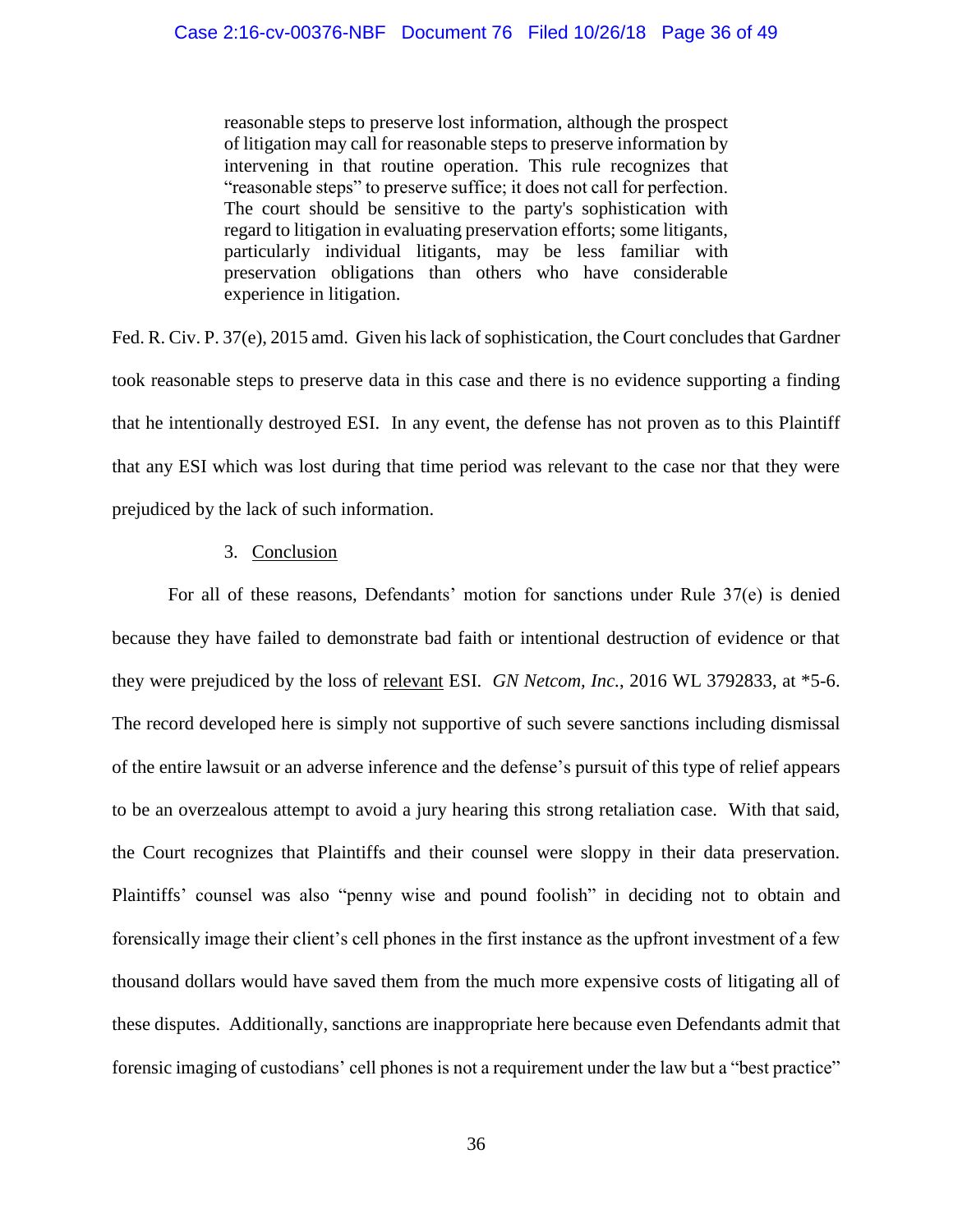# Case 2:16-cv-00376-NBF Document 76 Filed 10/26/18 Page 37 of 49

to be undertaken on a case-by-case basis. (*See* Docket No. 72-15 at ¶ 7 ("Defendants believe forensic imaging to be the best practice for collecting cell-phone contents when a party's discovery obligations require discovery from a cell-phone, i.e., the decision to forensically image a phone is case-dependent.")).

Overall, it is quite apparent that nearly all of these disputes could have been avoided had the attorneys – all of whom are from sophisticated law firms with ESI practices – done a better job communicating about the ESI plan as directed to Plaintiffs at a much earlier point in the case. To reiterate, the Court was told in advance of and during the case management conference that ediscovery specialists from both sides were involved and that there were no issues with the parties' ESI protocol or data preservation. (Docket No. 17). The Court was also informed that there were no objections to initial disclosures even though Plaintiffs' initial disclosures very clearly make no mention of ESI. (*See* Docket Nos. 17; 71-1). If the Court had been contacted at an earlier time, via a request for a discovery status conference, the filing of a motion to compel or otherwise, the Court would have intervened and resolved any disputes promptly and in a much more cost effective manner for all involved.<sup>16</sup> See Abdelgawad, 2017 WL 6557584, at \*4 (rejecting the plaintiff's request for an adverse inference when the plaintiff could have filed a motion to compel the documents but did not do so, among other things). Alternatively, the Court could have referred these issues to an E-Discovery Special Master. *See* U.S. District Court, Western District of Pennsylvania, *E-Discovery Special Masters*, *available at:* http://www.pawd.uscourts.gov/edspecial-masters (last visited 10/26/18).

## *B. Rule 26(g)(3)*

<sup>&</sup>lt;sup>16</sup> The Court further notes that it has no reason to act when parties appear at case management conferences and advise that there are no issues with Rule 26(a)(1) disclosures or ESI protocols as they did here and file status reports six weeks prior to the close of discovery advising that "they are on schedule to meet the Court's discovery deadlines." (Docket No. 33).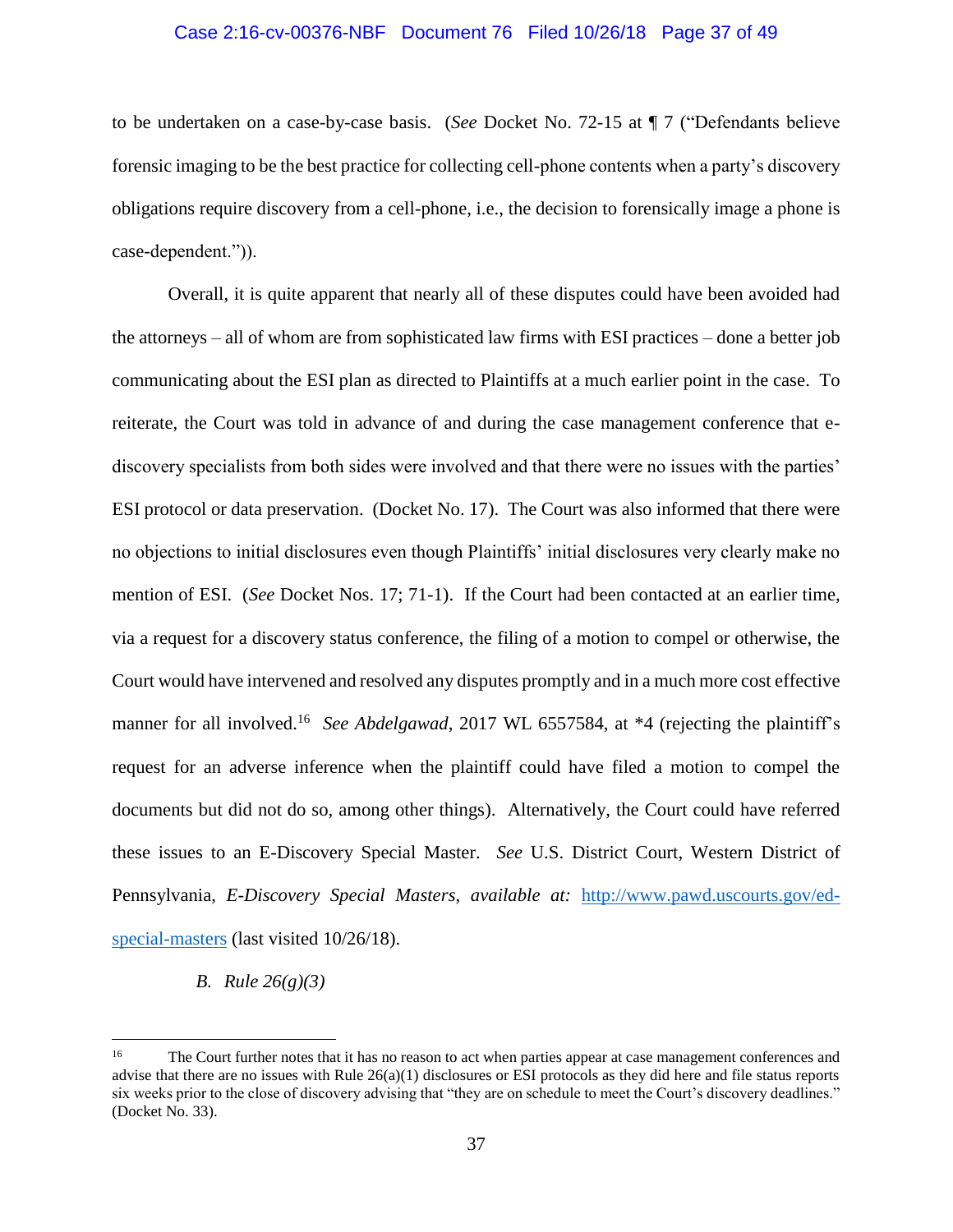### Case 2:16-cv-00376-NBF Document 76 Filed 10/26/18 Page 38 of 49

Defendants next pursue sanctions in the form of attorneys' fees and costs under Rule  $26(g)(3)$  complaining that the certifications by Plaintiffs' counsel on initial disclosures, interrogatories, requests for production and a joint supplement as to same were "boilerplate," "vague," and failed to notify them about the existence of ESI in the form of the Bailey recordings or the information which was later produced from the cell phones of Fuhs, Gardner and Roe. (Docket No. 51). They point to certain productions made by Plaintiffs after the written discovery was propounded, including that:

- on April 21, 2017, Plaintiffs produced the Bailey recordings;
- on June 5, 2017, Plaintiffs produced two text message exchanges from Fuhs; and,
- on September 7, 2017, Plaintiffs produced 406 text-messages and social media communications from Roe and Gardner.

(*Id.* at 21). Plaintiffs contest that they committed a violation of Rule  $26(g)(3)$  and otherwise maintain that they have presented substantial justification for withholding certain evidence and that any such errors were harmless. (Docket No. 60). After reviewing the parties' arguments in light of the evidence of record, Defendants' motion is granted to the extent that they have proven that sanctions should be imposed for the Rule  $26(g)(3)$  violation as to Bailey but such motion is denied in all other respects.

## 1. Relevant Law

The Court turns to the relevant legal standards. Rule  $26(g)$  provides, in pertinent part, that:

(g) Signing Disclosures and Discovery Requests, Responses, and Objections.

(1) Signature Required; Effect of Signature. Every disclosure under Rule  $26(a)(1)$  or  $(a)(3)$  and every discovery request, response, or objection must be signed by at least one attorney of record in the attorney's own name--or by the party personally, if unrepresented- and must state the signer's address, e-mail address, and telephone number. By signing, an attorney or party certifies that to the best of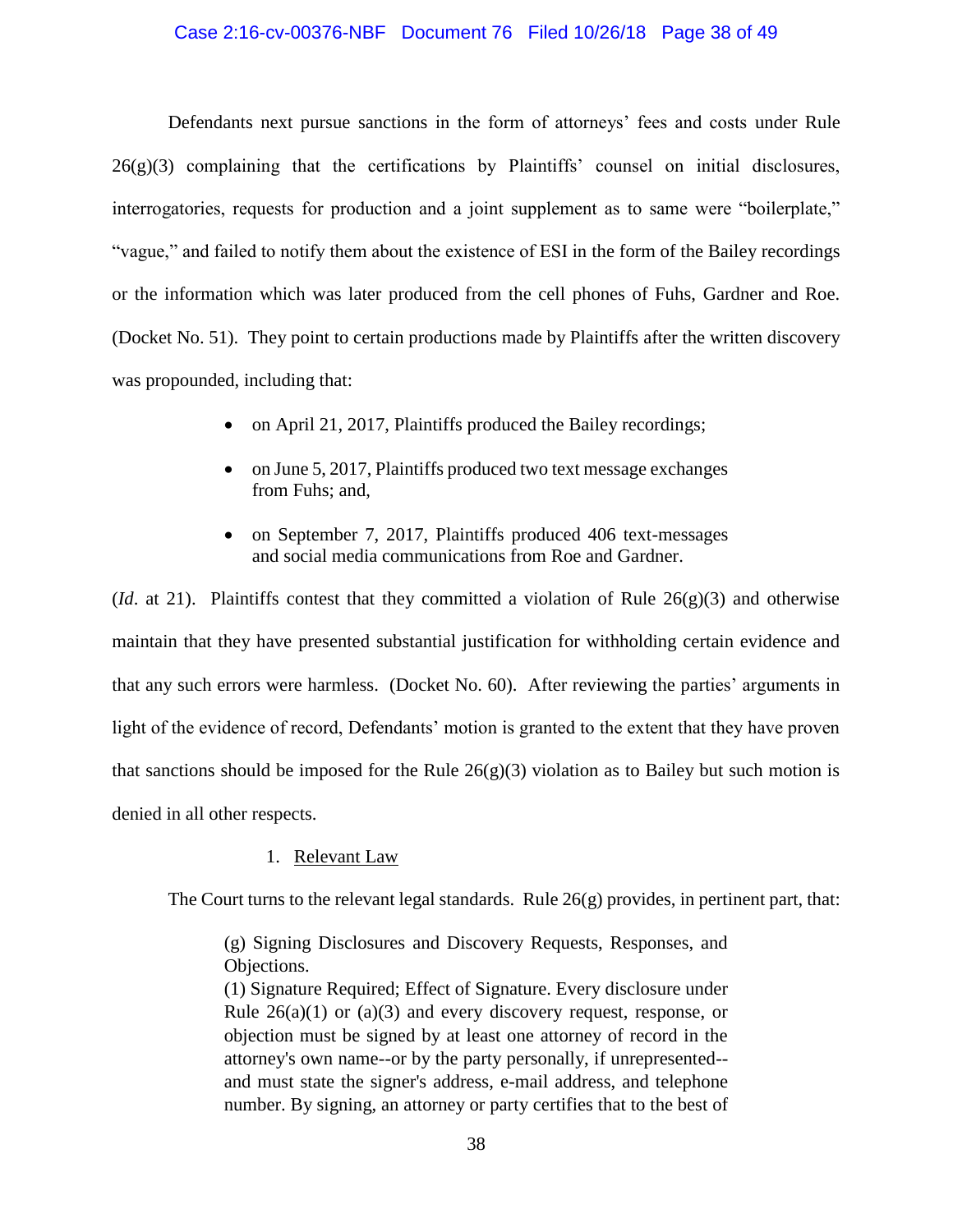the person's knowledge, information, and belief formed after a reasonable inquiry:

…

(B) with respect to a discovery request, response, or objection, it is:

(i) consistent with these rules and warranted by existing law or by a nonfrivolous argument for extending, modifying, or reversing existing law, or for establishing new law;

(ii) not interposed for any improper purpose, such as to harass, cause unnecessary delay, or needlessly increase the cost of litigation; and

(iii) neither unreasonable nor unduly burdensome or expensive, considering the needs of the case, prior discovery in the case, the amount in controversy, and the importance of the issues at stake in the action.

(3) Sanction for Improper Certification. If a certification violates this rule without substantial justification, the court, on motion or on its own, must impose an appropriate sanction on the signer, the party on whose behalf the signer was acting, or both. The sanction may include an order to pay the reasonable expenses, including attorney's fees, caused by the violation.

…

Fed. R. Civ. P. 26(g). "The non-producing party shoulders the burden of proving substantial justification for its conduct or that the failure to produce was harmless." *Tolerico v. Home Depot*, 205 F.R.D. 169, 175 (M.D. Pa. 2002). "While the Third Circuit has not directly addressed this 'substantial justification' standard, *see Grider v. Keystone Health Plan Central, Inc.*, 580 F.3d 119, 140 n. 23 (3d Cir. 2009), district courts in this circuit have defined 'substantial justification' as 'justification to a degree that could satisfy a reasonable person that parties could differ as to whether the party was required to comply with this disclosure request.'" *Ely v. Cabot Oil & Gas Corp.*, Civ. No. 3:09-CV-2284, 2016 WL 4169197, at \*2 (M.D. Pa. Feb. 17, 2016) (quoting *Tolerico*, 205 F.R.D. at 175). Aside from attorney's fees, an appropriate sanction in such circumstances may include reopening a deposition in order to fully question the deponent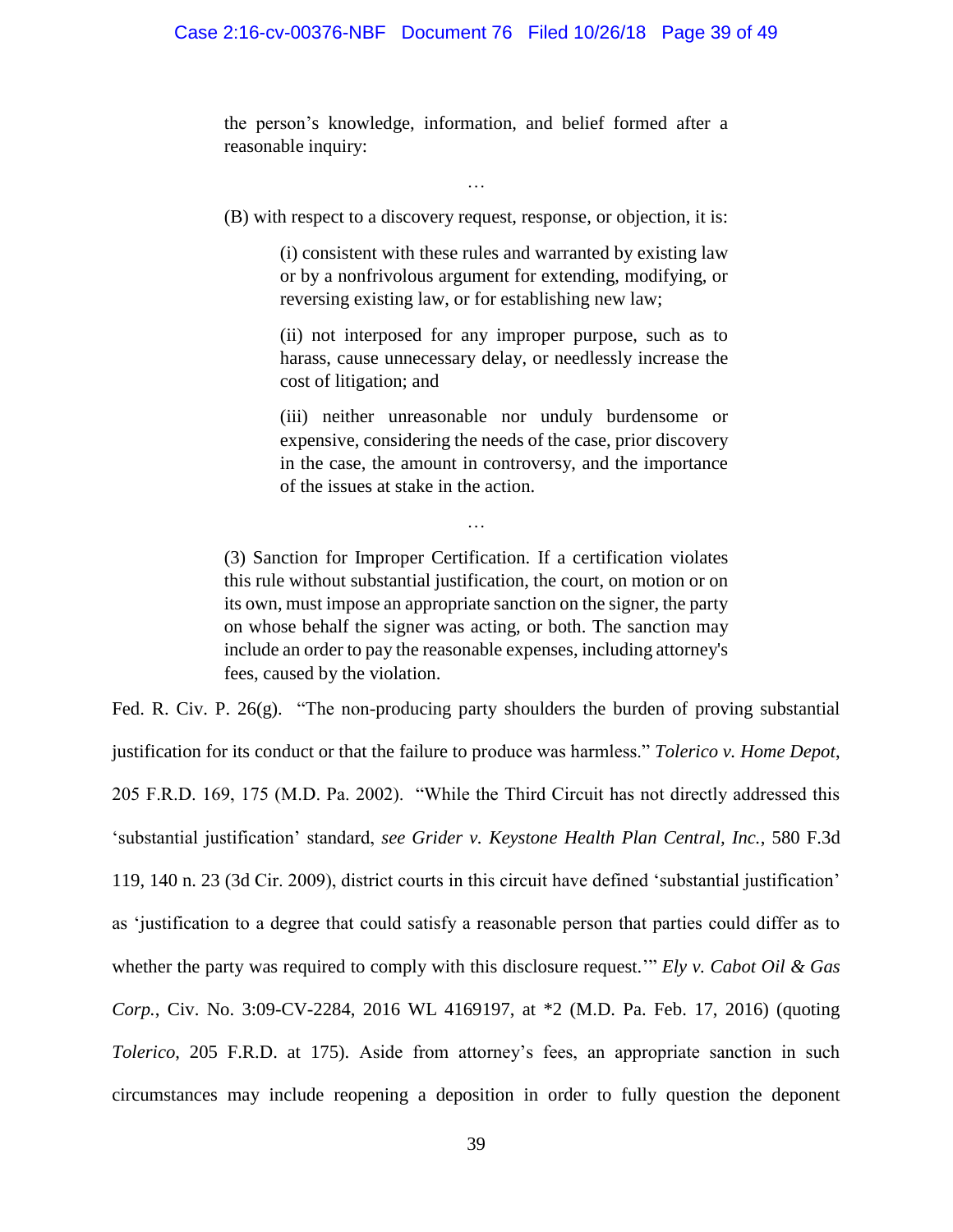#### Case 2:16-cv-00376-NBF Document 76 Filed 10/26/18 Page 40 of 49

regarding the untimely disclosed materials.<sup>17</sup> *See e.g., Newill v. Campbell Trans. Co., Inc.*, 2013 WL 6002349, at  $*7$  (W.D. Pa. Nov. 12, 2013) (holding that reopening deposition and imposing costs on party which failed to conduct a reasonable investigation into existence of relevant documents was appropriate sanction).

### 2. Discussion

At the outset, the Court finds that Defendants' motion practice tactics violate several key tenets of this Court's decision in *Vay* as their arguments for sanctions are not sufficiently specific and they also improperly expanded the record and the scope of sanctions sought throughout these proceedings. (*See* Docket Nos. 51; 63; 70; 73). To this end, it is expected that a party seeking sanctions for alleged improper certifications by counsel and/or a party under Rule  $26(g)(3)$  will provide the Court with the challenged discovery materials for which sanctions are sought and to quote and analyze the specific language of the questions and responses in their briefing. *See* Fed. R. Civ. P. 26(g)(3) ("By signing, an attorney or party certifies that to the best of the person's knowledge, information, and belief formed after a reasonable inquiry"). Defendants did not do so here as their initial motion and brief attached Fuhs' Responses to Defendants' First Set of Interrogatories dated November 15, 2016, (Def. Ex. O, Docket No. 51-15); excerpts of Jeffrey Bailey's March 9, 2017 Response to Defendants' First Set of Interrogatories and Responses to

(B) as ordered by the court.

Fed. R. Civ. P. 26(e).

<sup>&</sup>lt;sup>17</sup> The Court notes that parties remain under an ongoing duty to supplement their responses. Rule  $26(e)$ provides:

<sup>(</sup>e) Supplementing Disclosures and Responses.

<sup>(1)</sup> In General. A party who has made a disclosure under Rule 26(a)--or who has responded to an interrogatory, request for production, or request for admission- must supplement or correct its disclosure or response:

<sup>(</sup>A) in a timely manner if the party learns that in some material respect the disclosure or response is incomplete or incorrect, and if the additional or corrective information has not otherwise been made known to the other parties during the discovery process or in writing; or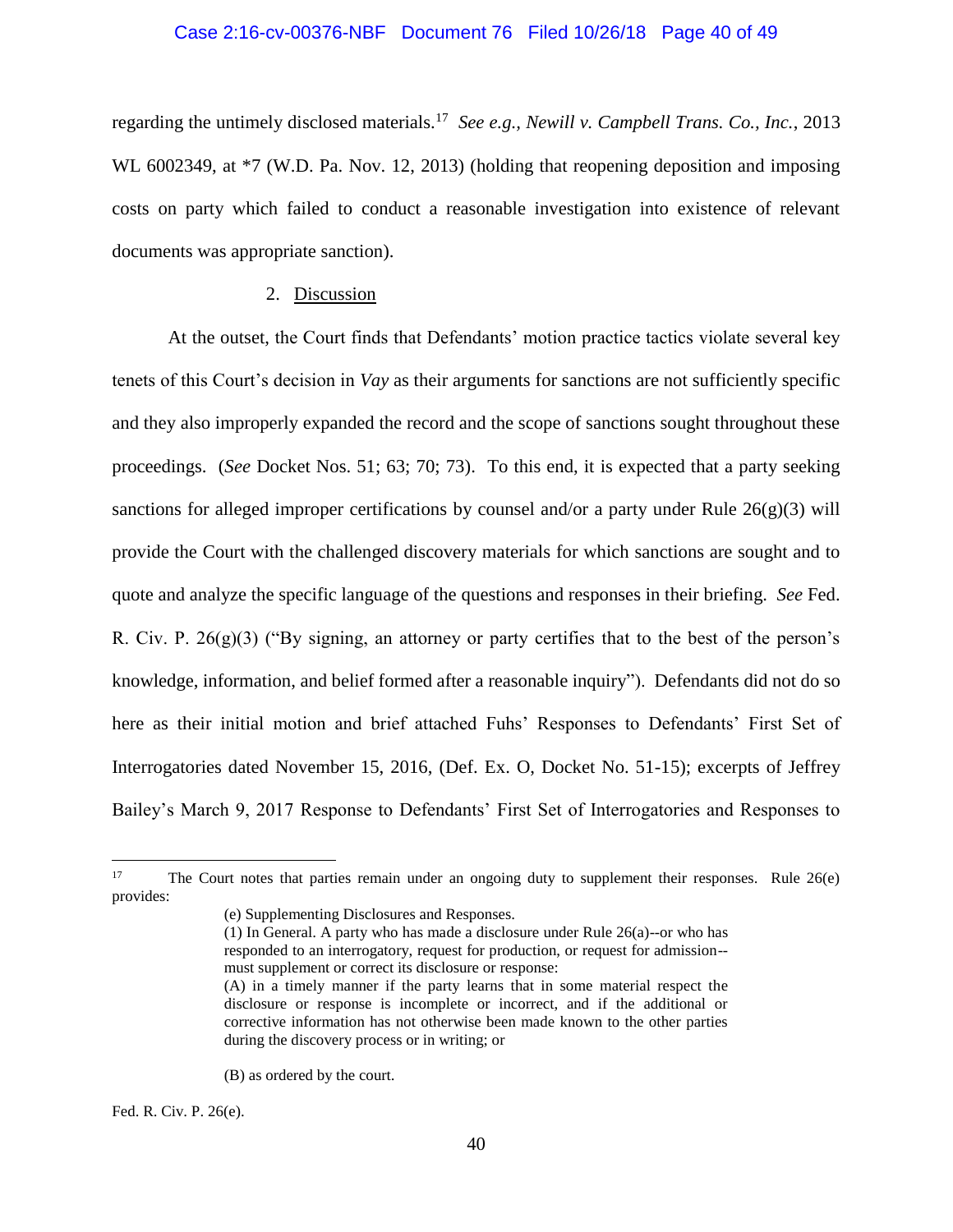## Case 2:16-cv-00376-NBF Document 76 Filed 10/26/18 Page 41 of 49

Defendants' First Set of Document Requests, (Def. Ex. P., Docket No. 51-16); and Plaintiffs' Joint Supplemental Responses to Defendants' First Set of Document Requests, (Def. Ex. R, Docket No. 51-18), but did not include any of the other Plaintiffs' responses to such written discovery or their initial disclosures, which were supplemented in subsequent filings. Defendants also used their 35 page brief to cobble together excerpts of the limited discovery responses provided to the Court in a manner which made for interesting prose but was largely unhelpful to the Court's resolution of such a serious matter. (*See* Docket No. 51 at 19-21; 31-33). As our Court of Appeals has held, "courts rely on the litigants not only to cite relevant precedents, but also to frame the issues for decision," *United States v. Dupree*, 617 F.3d 724, 728 (3d Cir. 2010), and "'[j]udges are not like pigs, hunting for truffles buried in' the record." *Doeblers' Pa. Hybrids, Inc. v. Doebler*, 442 F.3d 812, 820 n.8 (3d Cir. 2006) (quoting *United States v. Dunkel*, 927 F.2d 955, 756 (7th Cir. 1991)). Stated another way, when parties seek discovery sanctions against their opponents, it is not the Court's burden to scour a disjointed and incomplete record in an effort to assist the movant in obtaining such sanctions. Quite naturally, that burden lies with the movant.

Applied here, Defendants' motion is defective to the extent that it seeks sanctions against Roe, Gardner or LaFleur because the record was not perfected to include the necessary responses to the challenged discovery until the reply brief was submitted and the initial disclosures were provided even later as part of the supplemental briefs.<sup>18</sup> (*See* Docket Nos. 50; 51). On the other hand, the Court will consider the defense's Rule  $26(g)(3)$  challenges as to Bailey and Fuhs, in turn.

<sup>&</sup>lt;sup>18</sup> The Court notes that no ESI was produced by LaFleur during the extended discovery period such that his discovery responses all remain technically accurate. (*See* Docket No. 51 at 5, n.1). The same is true for Gardner, as Defendants admit that all of the ESI produced during the extended discovery period post-dates the April 21, 2017 Supplemental Responses to discovery. (*Id*. ("the only messages pre-dating April 2017 are from Mr. Roe's phones.")). Hence, the Court would find that neither violated Rule  $26(g)(3)$ . As for Roe, Defendants have offered no justification for failing to provide the Court with the challenged discovery responses to interrogatories and document requests along with the initial motion and brief. (*See* Docket Nos. 63; 72). They also expressly declined to move to reopen his deposition to question him about the untimely production of text messages and social media communications such that they are apparently satisfied with the credibility issues inherent in the conflicts between his deposition testimony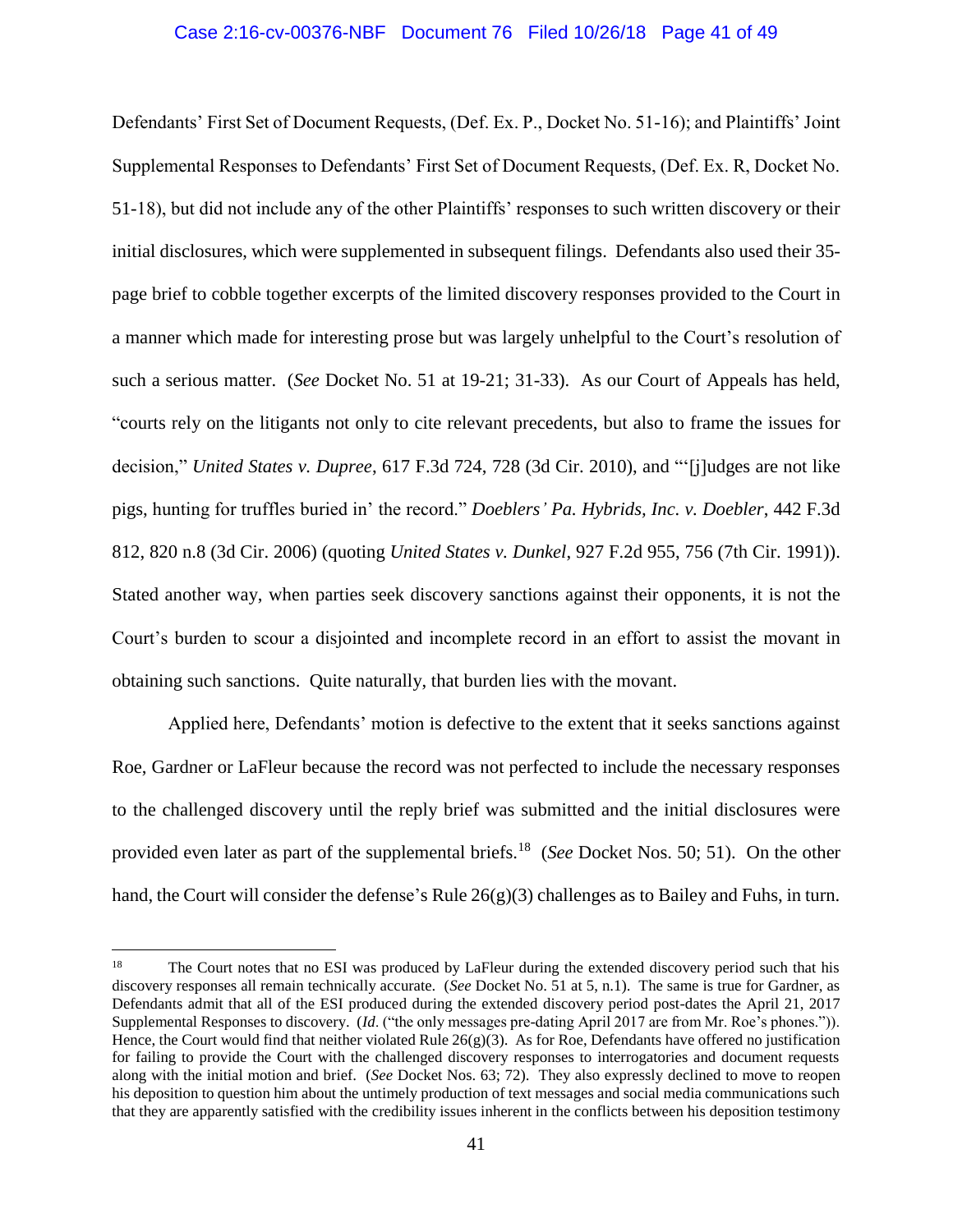## a. Bailey

Defendants argue that Bailey's responses to Interrogatories and Requests for Production served on March 6, 2017 violate Rule  $26(g)(3)$  because they make no reference to the law firm's possession of the recordings that Bailey made of conversations with McLaughlin representatives in September and October of 2015 and instead lodge boilerplate objections to the requests. (Docket No. 51). They continue that they were significantly prejudiced by the late production as Plaintiffs noticed and took the depositions of the defendants' witnesses who were recorded by Bailey prior to those recordings being produced. (*Id*.). Plaintiffs counter that they had substantial justification for withholding the recordings in that counsel had to conduct extensive research on a "thorny" ethical issue concerning whether Bailey illegally made the recordings and could assert a Fifth Amendment privilege to production. (Docket No. 60). They further contend that any violation of Rule  $26(g)(3)$  is harmless because the recordings were produced on April 21, 2017, the same day as the supplemental responses to the written discovery, and well in advance of Bailey's deposition in June of 2017. (*Id*.). Consistent with this Court's Order, Defendants' position is well-taken and sanctions will be imposed for Bailey's (and counsel's) violation of Rule 26(g)(3).

The challenged discovery requests and responses as to Bailey are the following:

INTERROGATORY NO. 2: Identify (by description and location) all documents electronically stored information, and tangible things in your possession, custody or control that pertain to any of the allegations contained in your Complaint.

RESPONSE: Plaintiff objects to the Interrogatory on the grounds that it is overbroad, ambiguous, vague, and unduly burdensome. Subject to and without waiving any objections, see Plaintiffs' document productions. Discovery is continuing.

…

and the text messages and social media communications. (*See* Docket No. 48 ("Defendants do not intend to file a motion to compel additional discovery or information in this matter.")). Therefore, absent the procedural defect, the Court would exercise its discretion and decline to order sanctions with respect to Roe. *See Clientron Corp*., 894 F.3d at 577; Fed. R. Civ. P. 26(g)(3).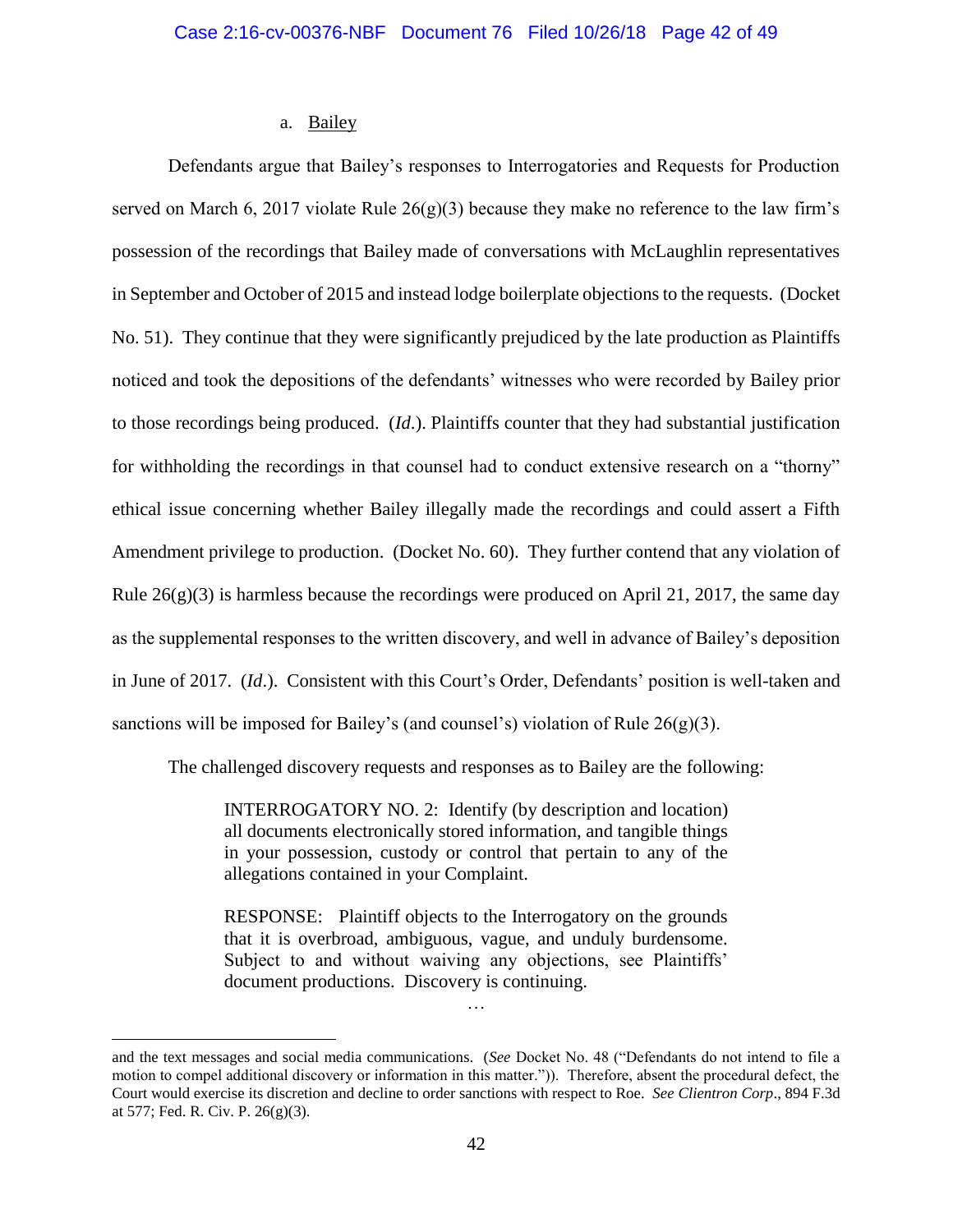REQUEST FOR PRODUCTION NO. 10: All calendars, notebooks, diaries, logs, correspondence, e-mail messages, text messages, voice mail messages, social media communications or posts, computer disks or other documents reflecting or relating to any of the claims alleged in your Complaint.

RESPONSE: None. Discovery is continuing.

REQUEST FOR PRODUCTION NO. 11: All documents and/or communications reflecting or relating to the averments in Paragraphs 15, 20-21, 23-25, 27-34, 36-38, 41-55, 57-59, 62-71, 73- 75, 78-79, 81-82, 84-86, 88-95, 98, 100-108, 114-115, and/or 117 of your Complaint.

RESPONSE: Plaintiff objects to this Request on the grounds that it vague, overbroad, unduly burdensome, and not proportional to the needs of the case. Subject to said objection, none.

(Defs. Ex. P, Docket No. 51-16).

Plaintiffs do not meaningfully contest that the Bailey recordings are responsive to these requests and, and having reviewed same, the Court agrees that they were within the scope of the properly made requests and should have been disclosed. It is also this Court's opinion that Defendants met their burden to demonstrate that Plaintiffs' counsel violated Rule 26(g), without substantial justification. *See Grider*, 580 F.3d at 147 ("'Substantial justification' for the failure to make a required disclosure has been regarded as justification to a degree that could satisfy a reasonable person that parties could differ as to whether the party was required to comply with the disclosure request. The test of substantial justification is satisfied if there exists a genuine dispute concerning compliance."). To this end, the responses omit the possession of the audio recordings that Bailey provided to the law firm in November of 2015 and assert boilerplate objections in opposition. However, the use of boilerplate objections is a disfavored practice and boilerplate objections should not be used for the purposes of delaying responses to legitimate requests while evaluating a potential privilege or to forestall the filing of a motion to compel by the opposing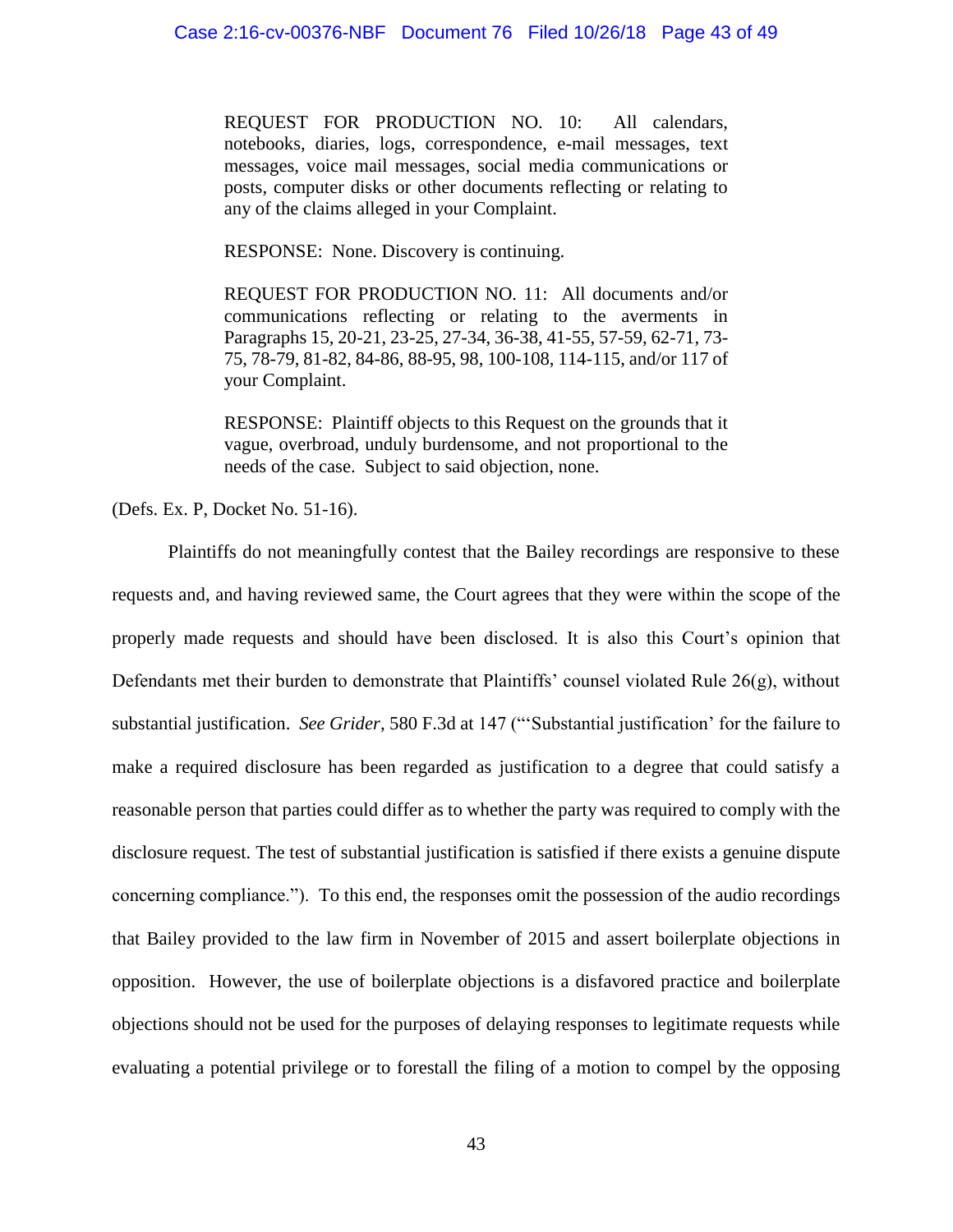### Case 2:16-cv-00376-NBF Document 76 Filed 10/26/18 Page 44 of 49

party, as was done here. *See e.g., Liguria Foods, Inc. v. Griffith Laboratories, Inc.*, 320 F.R.D. 168, 185-87 (N.D. Iowa Mar. 13, 2017) ("the idea that such general or 'boilerplate' objections preserve any objections is an 'urban legend.'"). In addition, while it was objectively reasonable for Plaintiffs' counsel to investigate a potential privilege under the Fifth Amendment with respect to this evidence, such an investigation should have occurred prior to counsel responding to these discovery requests which were served on September 30, 2016. *See Grider*, 580 F.3d at 147. The timeline of events is such that Bailey and his counsel had more than five months to meet and review discovery, research and explore any ethical issue prior to formulating their responses.

Certainly, it was not objectively reasonable to proceed to notice and depose defense witnesses whose conversations were captured in the recordings in April of 2017 without first producing these recordings. *See e.g., Olivarez v. GEO Grp., Inc.*, 844 F.3d 200 (5th Cir. 2016) (affirming imposition of Rule 26(g) sanctions for party's withholding of recorded conversations prior to deposing opponents' witnesses). To the extent that Plaintiffs' counsel had doubts as to the production of the recordings at the time of responding to written discovery, the appropriate action would have been to seek a protective order from the Court. *See Kosher Sports, Inc. v. Queens Ballpark Co., LLC*, No. 10-CV-2618 JBW, 2011 WL 3471508, at \*15 (E.D.N.Y. Aug. 5, 2011) ("plaintiff could and should have moved for a protective order to delay release of the recordings. While reasonable persons might disagree about the proper resolution of such a motion, 'no reasonable person, especially an attorney, could dispute that the initial step in resolving any such conflict would be to seek the guidance of the Court rather than pick a route of its own unilaterally' and without notice to opposing counsel."). Alternatively, counsel could have requested an extension of time and conferred with opposing counsel as to the dispute. *Liguria Foods, Inc*., 320 F.R.D. at 187 ("A better approach to preserving rights and narrowing the scope of discovery, and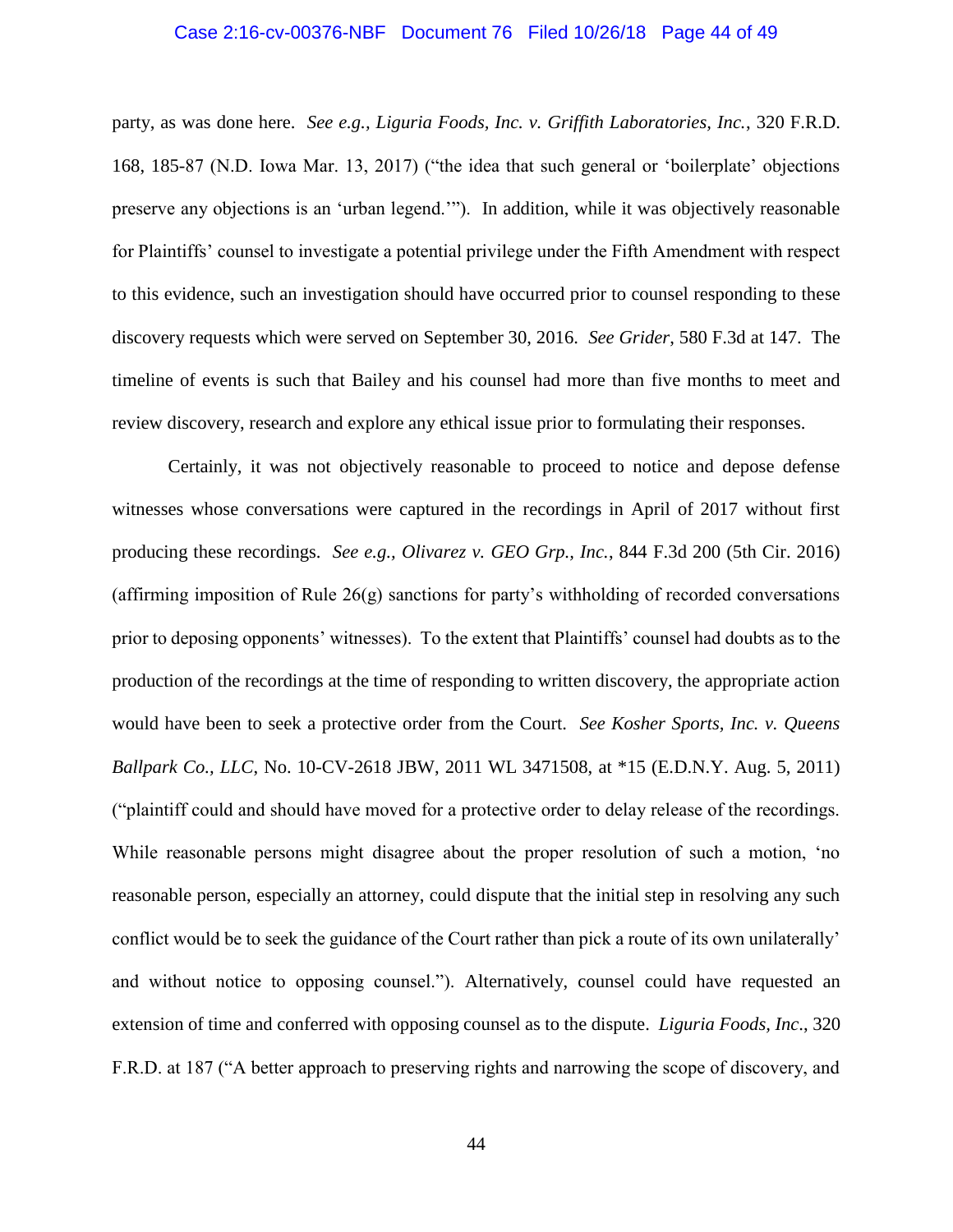## Case 2:16-cv-00376-NBF Document 76 Filed 10/26/18 Page 45 of 49

one likely to cause less ultimate delay and expense, would be to request an extension of time to respond and to confer on troublesome discovery requests."). Such actions were not taken here; therefore, sanctions will be imposed for this violation of Rule  $26(g)$ .<sup>19</sup>

## b. Fuhs

Defendants also move for sanctions challenging the certifications as to Fuhs due to his production of two text message strings on June 5, 2017 or four days prior to his deposition. (Docket No. 51). Plaintiffs respond that they have a substantial justification for failing to disclose and produce the texts as they were temporarily lost in a transition between counsel at the law firm and also assert that any delays in production were harmless given that they were made available to Defendants prior to Fuhs' deposition. (Docket No. 60). Having considered the matter, the Court concludes that any such violation of Rule  $26(g)(3)$  as to the two text message strings is harmless and that Plaintiffs have provided a substantial justification for failing to produce same at the time.

The relevant discovery responses are as follows.

INTERROGATORY NO. 9: Identify all email accounts, email addresses, social media accounts (including but not limited to, LinkedIn, Facebook, Instagram, MySpace), and social media communications (including but not limited to Twitter or blogs) that you have used since January 1, 2015, and identify the steps you took to preserve the information on these accounts, including the date you took those steps.

RESPONSE: Plaintiff is not in possession of any texts or messages regarding his employment with McLachlan Drilling. Plaintiff uses a Facebook account, but has not discussed this litigation in it. Plaintiff has not discussed this litigation in it. Plaintiff has not deleted information from his email account or social media account. Discovery is continuing.

(Def. Ex. O, Docket No. 51-15 (dated 11/2016)).

<sup>&</sup>lt;sup>19</sup> Plaintiffs' assertion that the failure to disclose the recordings was harmless is overruled for the same reasons, i.e., Plaintiffs affirmatively used the information from the recordings during the defense depositions without disclosing them. The Court cannot condone such discovery practices.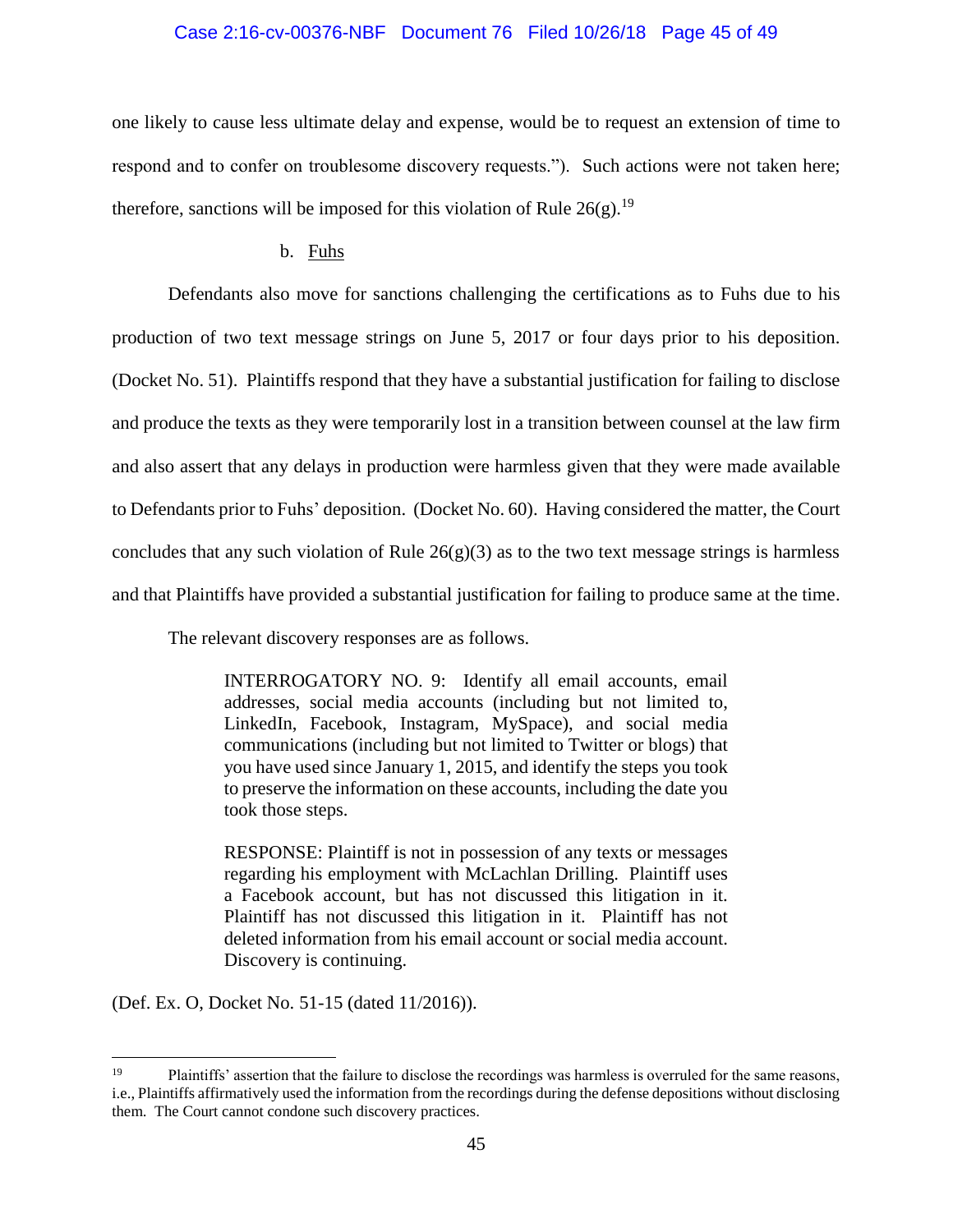REQUEST FOR PRODUCTION NO. 10: All calendars, notebooks, diaries, logs, correspondence, e-mail messages, text messages, voice mail messages, social media communications or posts, computer disks or other documents reflecting or relating to any of the claims alleged in your Complaint.

RESPONSE: Plaintiff objects to this Request on the ground that it is overbroad and unduly burdensome. Subject to said objection, none. Discovery is continuing.

(*Id*. (dated 2/3/17)). Plaintiffs' Joint Supplemental Responses to Request for Production No. 10 dated April 21, 2017 states "See previous responses, and any documents previously produced. Plaintiffs are not withholding any documents on the basis of any objection." (Def. Ex. R, Docket No. 51-18).

Admittedly, the Fuhs' text messages (Blankenship exchanges and Campbell exchanges) were responsive to these legitimate interrogatories and document requests. (Pl. Ex. U, Docket No. 59-21). However, the Court will not exercise its discretion to sanction Plaintiffs for a few reasons. First, the production of documents represented appropriate supplementation of discovery consistent with Rule 26(e). *See* Fed. R. Civ. P. 26(e). Second, Plaintiffs' counsel and Fuhs have provided a substantial justification for their failures in that both the text messages and the cell phone itself were misplaced for a time while this litigation was ongoing and could not be produced. (Pl. Ex. O, Docket No. 59-15; Pl. Ex. KK, Docket No. 59-37). In this regard, Plaintiffs' counsel lost the text messages during a transition of lawyers at the firm, Fuhs could not find the phone initially but eventually did and forwarded those screenshots to his counsel. (*Id*.). Third, the errors are harmless in that the content of the text messages does not consist of critical evidence and while Campbell was deposed prior to the one text string being produced, his own phone was forensically searched and the same text string was not recovered. In all, the Court declines to sanction Plaintiffs for appropriately supplementing discovery responses under Rule 26(e). Accordingly, Defendants'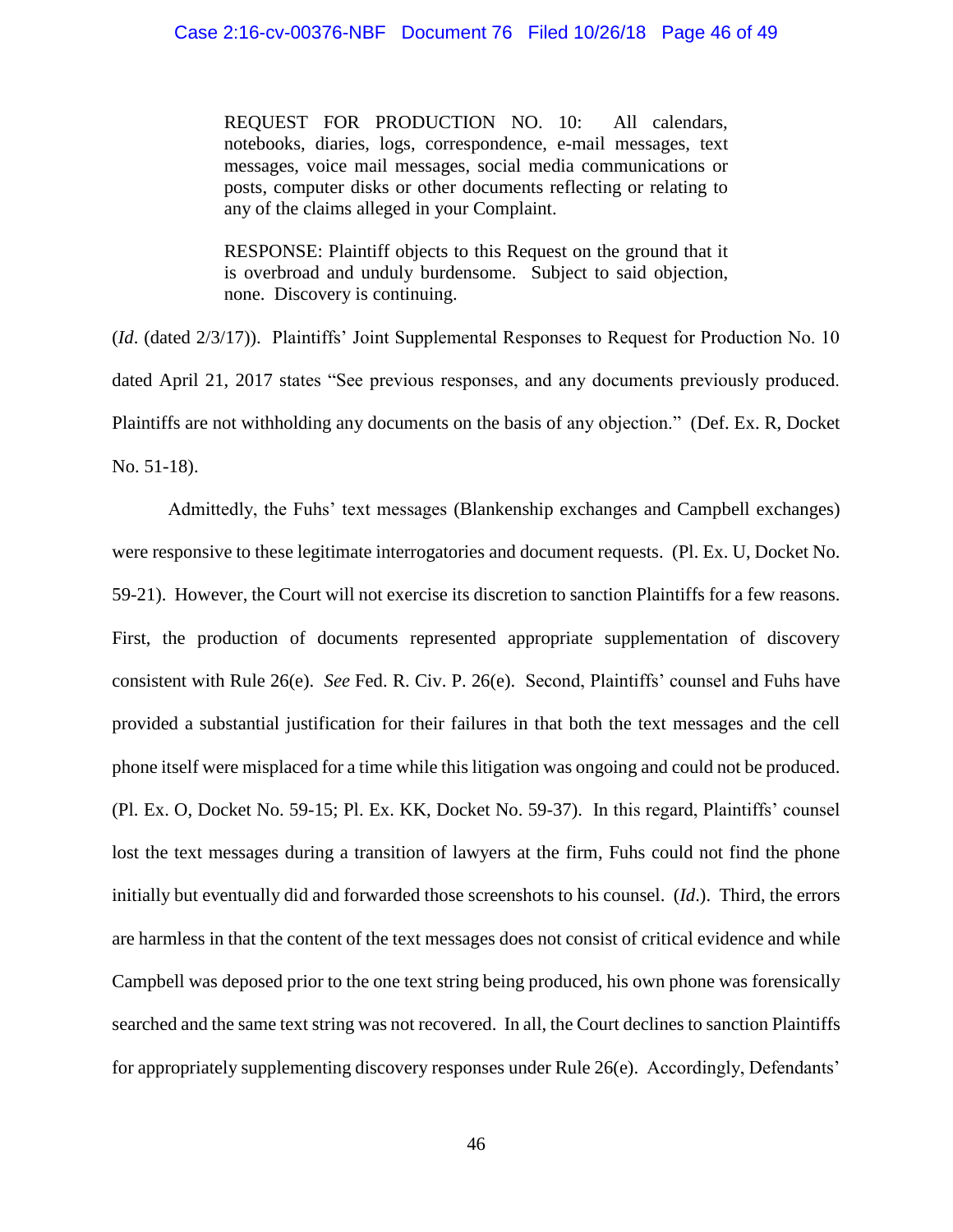# Case 2:16-cv-00376-NBF Document 76 Filed 10/26/18 Page 47 of 49

motion is denied insofar as they seek sanctions due to the late disclosure of these text messages from Fuhs' cell phone.

## *C. Alleged Coaching of Witness*

Lastly, Defendants seek sanctions due to the alleged coaching by counsel during Fuhs' deposition pursuant to Local Civil Rule 83.3. (Docket No. 51). Defendants request that the Court issue a "formal reprimand" for such behavior and preclude any evidence at trial arising from such conversation. (*Id*.). Once again, Plaintiffs oppose sanctions. (Docket No. 60). After evaluating the parties' arguments, the Court denies the request for sanctions due to the alleged coaching for several reasons.

Initially, Defendants' request is untimely as any disputes concerning Fuhs' deposition should have been brought to the Court's attention during the deposition which took place on June 9, 2017 rather than in their motion for sanctions filed more than four months later on October 11, 2017. *See Vay*, 2016 WL 1408116, at \*10 ("Defendant has presented no explanation for its threemonth delay in pursuing these sanctions. Accordingly, this factor supports denying Defendant's motion for sanctions."). Indeed, the Court specifically instructed counsel during the June 7, 2017 status conference that "[if there[..] [were] any problems in your deposition, let us know. I am available here today, tomorrow and Friday," i.e., June 7, 8 and 9, 2017. (Docket No. 43 at 19). Despite being on the June 7, 2017 conference call, defense counsel Mr. Pritchard did not contact the Court when this dispute arose during Fuhs' deposition two days later. Instead of presenting the dispute to the Court for an expeditious resolution, Defendants multiplied the proceedings by engaging in lengthy correspondence with opposing counsel and an unnecessary conferral process, prior to moving for sanctions several months later and continuing litigating same throughout supplemental briefing. (*See e.g.*, Docket Nos. 51; 63; 72; Pl. Exs. OO, PP, QQ). Because the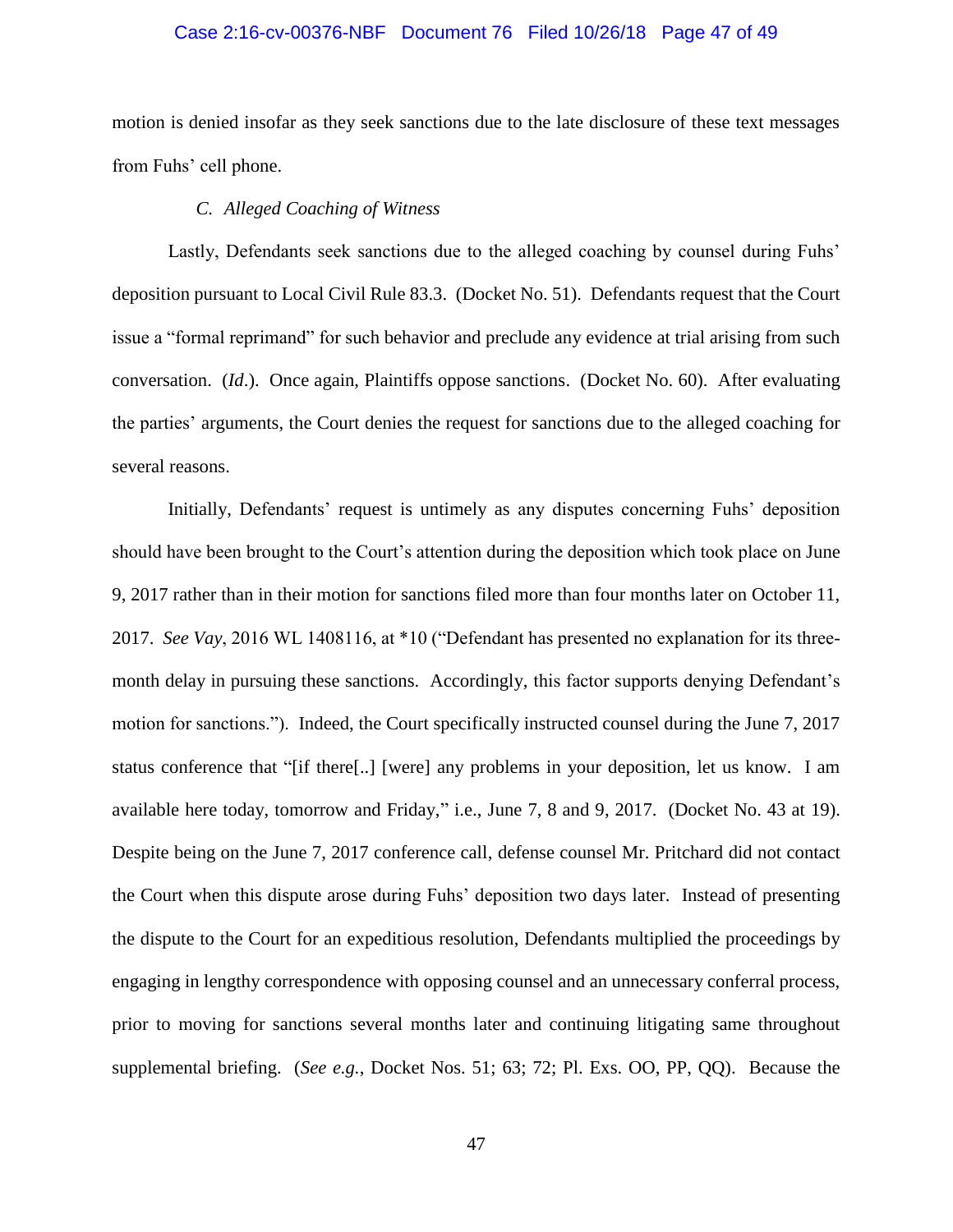## Case 2:16-cv-00376-NBF Document 76 Filed 10/26/18 Page 48 of 49

Court was available to referee this dispute at the time it arose, and Defendants failed to follow the established procedures, the request for sanctions must be denied. *See Vay*, 2016 WL 1408116, at \*10.

Next, Defendants cite Local Civil Rule 83.3 in support of the requested sanctions but such rule does not independently authorize the issuance of sanctions. Rather, Local Civil Rule 83.3 generally incorporates the Rules of Professional Conduct adopted by the Supreme Court of Pennsylvania and states that a violation of those rules constitutes misconduct which may subject counsel to sanctions, including a formal reprimand. *See* W.D. Pa. LCvR 83.3A.2 ("Acts or omissions by an attorney admitted to practice before this Court, individually or in concert with others, that violate the rules of professional conduct adopted by this Court shall constitute misconduct and shall be grounds for discipline."). Here, Defendants have not cited any Rule of Professional Conduct which was violated by the alleged coaching during the deposition and, therefore, have not established that Plaintiffs' counsel committed misconduct potentially subjecting him to sanctions under the Local Rules. (*See* Docket Nos. 51; 63; 72).

Third, Defendants' motion must be denied because, following this Court's decision in *Peronis*, if there is improper coaching of a witness, the appropriate remedy is to permit questioning of the witness concerning the alleged improper coaching. To this end, this Court has held that:

- 6. Counsel and their witness-client shall not engage in private, offthe-record conferences during the depositions or during breaks or recesses, except for the purpose of deciding whether to assert a privilege.
- 7. Any conferences which occur pursuant to, or in violation of, guideline (6) are a proper subject for inquiry by deposing counsel to ascertain whether there has been any coaching of the witness, and to what extent.
- 8. Any conferences which occur pursuant to, or in violation of, guideline (6) shall be noted on the record by counsel who